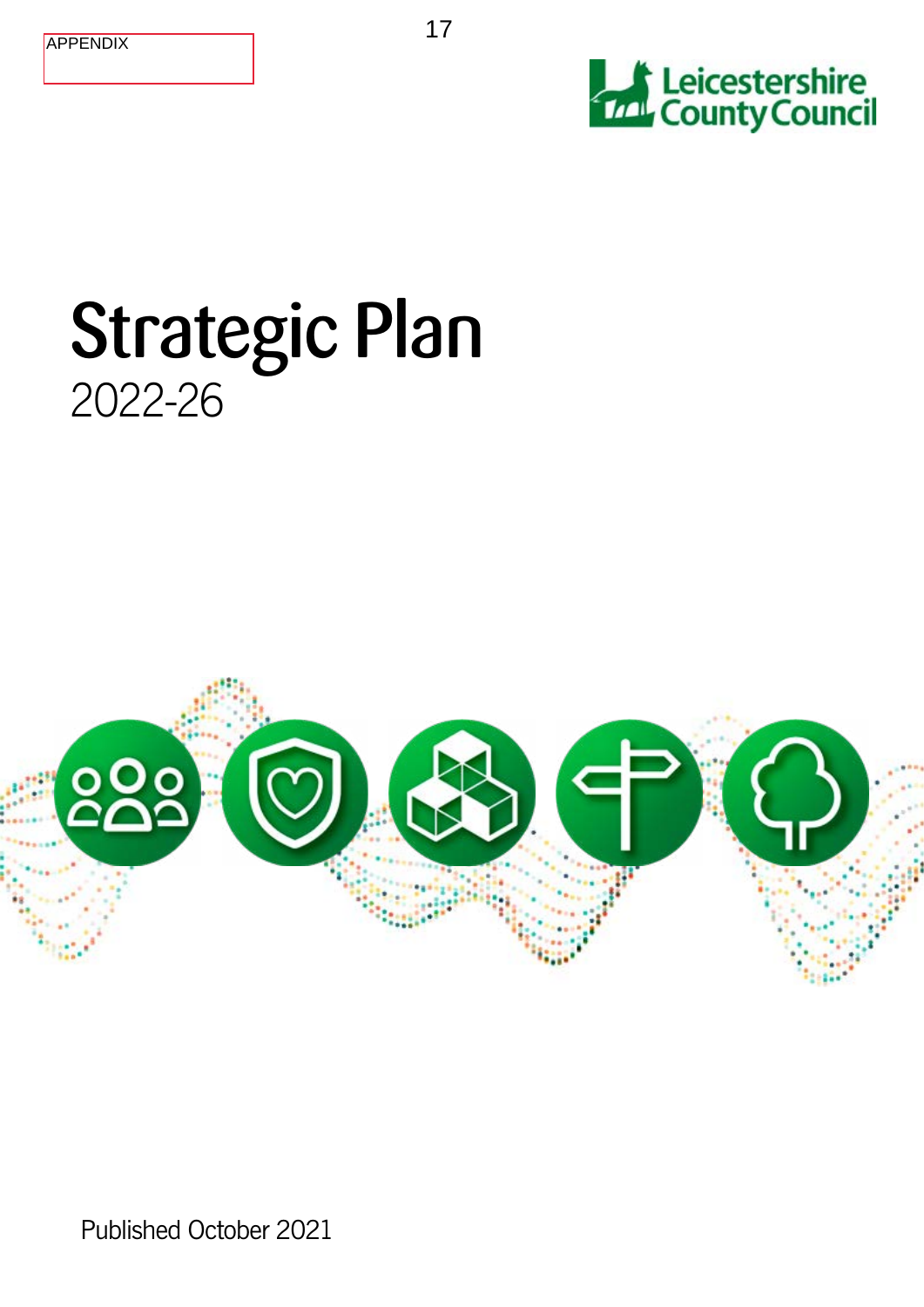# **Table of Contents**

# **1. Glossary**

| Term               | <b>Definition</b>                                        |
|--------------------|----------------------------------------------------------|
| <b>LLEP</b>        | Leicester and Leicestershire Enterprise Partnership      |
| <b>VCSE Sector</b> | <b>Voluntary, Community and Social Enterprise Sector</b> |
| <b>SEND</b>        | <b>Special Educational Needs and Disability</b>          |
| <b>EHCP</b>        | <b>Education, Health and Care Plan</b>                   |
| <b>EHE</b>         | <b>Elective Home Education</b>                           |
| <b>NEET</b>        | Not in Education, Employment or Training                 |
| <b>GVA</b>         | <b>Gross Value Added</b>                                 |
| <b>STEM</b>        | Science, Technology, Engineering and Mathematics         |
| R&D                | <b>Research and Development</b>                          |
| <b>SMEs</b>        | <b>Small and Medium-Sized Enterprises</b>                |
| <b>GDHI</b>        | <b>Gross Disposable Household Income</b>                 |
| <b>PM2.5</b>       | <b>Fine Particulate Matter</b>                           |
| CO <sub>2e</sub>   | <b>Carbon Dioxide Equivalent</b>                         |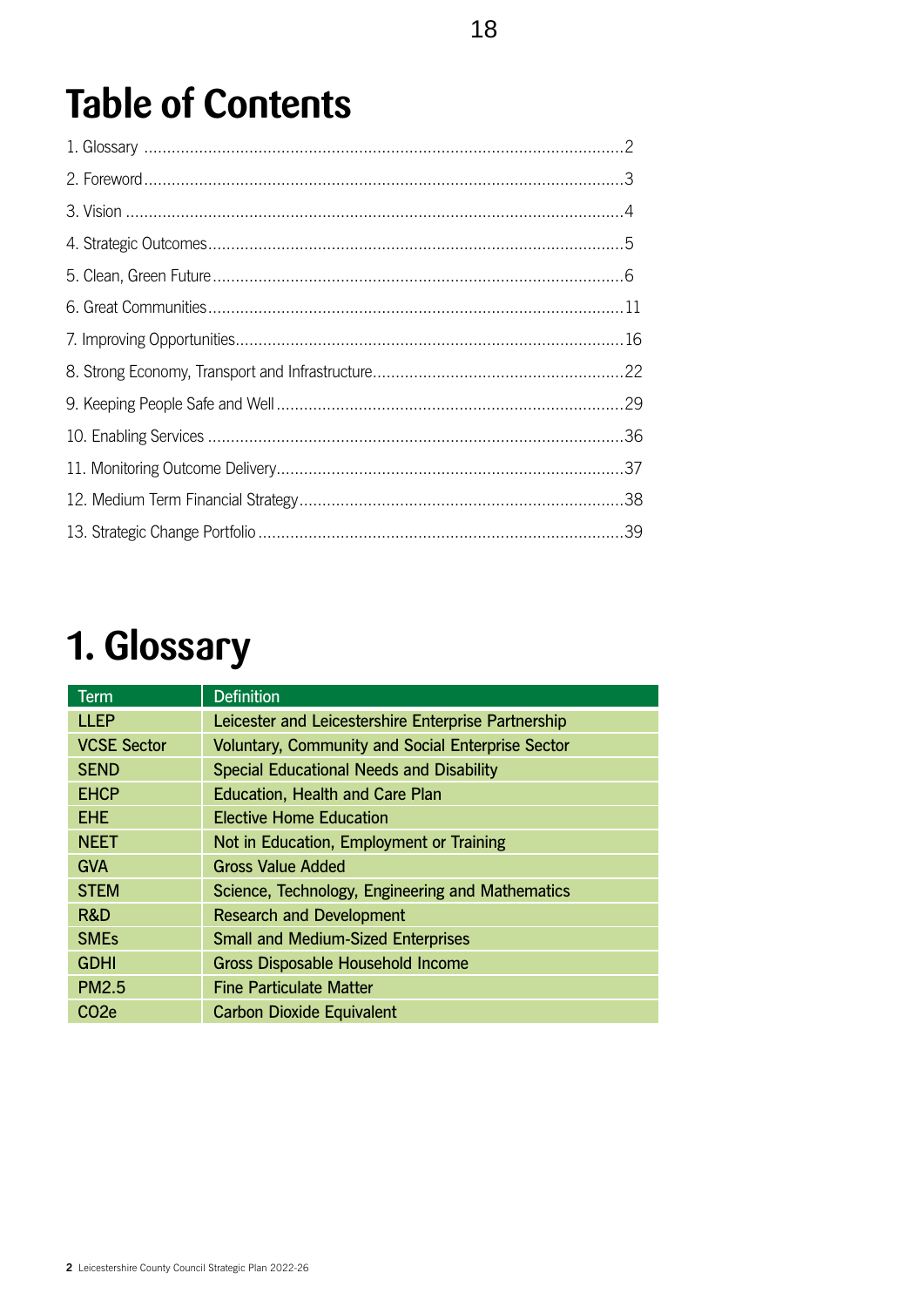## <span id="page-2-0"></span>**2. Foreword**



#### **Cllr Nick Rushton**

Leader of Leicestershire County Council

This Strategic Plan sets out our ambitions and priorities for the next four years (2022-26). It outlines what we want to achieve and how we intend to do it.

It is based on five strategic outcomes which are aspirational; they outline the end results that we want to see for Leicestershire. For each outcome, we have identified specific aims which we will focus on achieving over the next four years, with corresponding actions. Further detail can be found through the relevant strategies in our Strategy Library.

Whilst the outcomes have been set out in separate sections, it is recognised that there are significant interdependencies between them. For example, reducing our carbon footprint supports not only our aim to tackle climate change but also to ensure positive health outcomes for current and future generations. Further, improving the educational attainment of disadvantaged children ensures they are able to access opportunities to fulfil their potential and supports economic growth in the county. Links between outcomes have been highlighted throughout the Plan and some actions support multiple outcomes.

We will deliver it by building upon our previous achievements, such as being recognised by Impower as the most productive Council in England and Wales, whilst being the lowest funded County Council in the UK. However, the Council alone cannot deliver all the change that will be needed. Through continued collaboration with our partners to coordinate and integrate our plans we hope to make the maximum impact on the most pressing issues that we face and celebrate and build on the success of this great county.

Nicholas Austria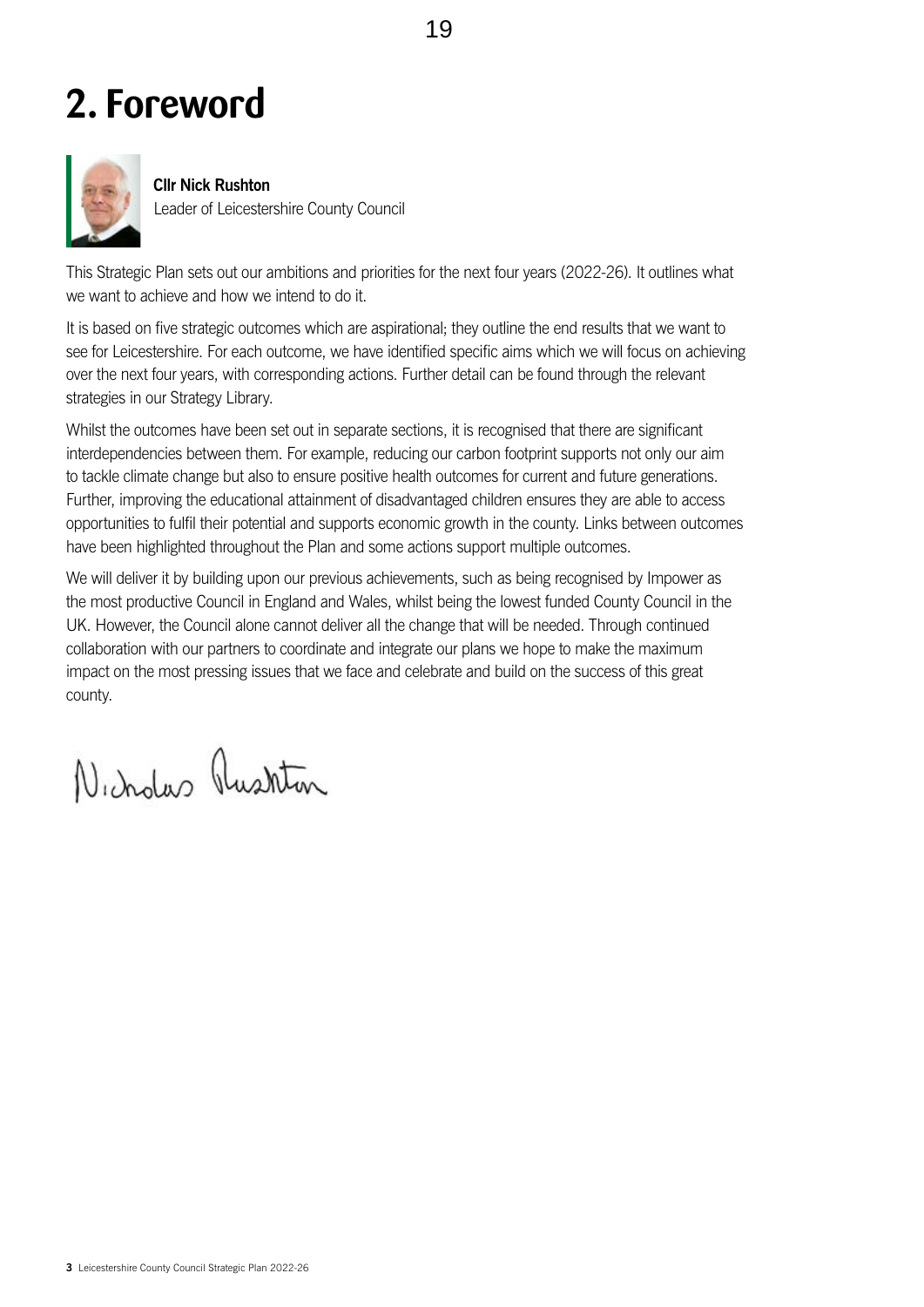# <span id="page-3-0"></span>**3. Vision**

The vision below summarises our ambitions for Leicestershire and puts us on the right path to secure the best possible future for local residents.

An inclusive county in which active communities, great connections and greener living enable everyone to prosper, be happy and healthy.

We want Leicestershire to have welcoming and inclusive communities in which people take responsibility for their local areas and support each other. People are safe and well, living active, independent, and fulfilling lives. The local economy is flourishing with resilient, clean growth delivering increased prosperity for all. Everyone, regardless of their background or personal characteristics, has access to the opportunities they need to aim high and achieve their aspirations. People act now with urgency to protect and enhance the environment and meet the challenges of climate change.

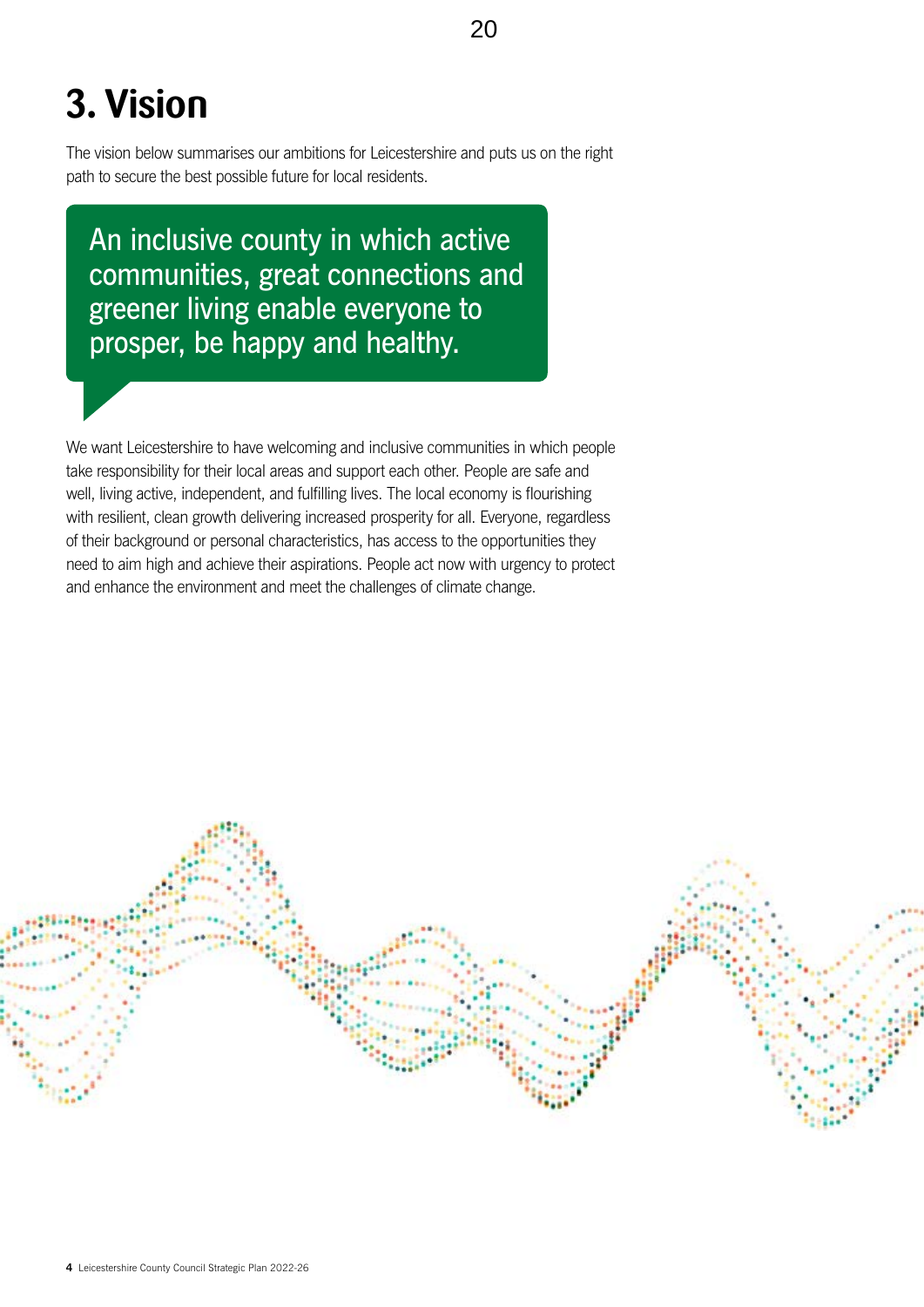## <span id="page-4-0"></span>**4. Strategic Outcomes**

## **Clean, Green Future**

- People act now to tackle climate change
- Nature and the local environment are valued, protected and enhanced
- Resources are used in an environmentally sustainable way
- The economy and infrastructure are low carbon and environmentallyfriendly

#### **Great Communities**

- Diversity is celebrated and people feel welcome and included
- People participate in service design and delivery
- Communities are prepared for and resilient to emergencies
- Cultural and historical heritage are enjoyed and conserved
- People support each other through volunteering

## **Keeping People Safe and Well**

- People are safe in their daily lives
- People enjoy long lives in good health
- People at the most risk are protected from harm
- Carers and people with care needs are supported to live active, independent, and fulfilling lives

#### **Improving Opportunities**

- Every child gets the best start in life
- Every child has access to good quality education
- Families are self-sufficient and enabled to be resilient
- Everyone is able to aim high and reach their full potential

#### **Strong Economy, Transport and Infrastructure**

- There is close alignment between skill supply and demand
- Leicestershire has the infrastructure for sustainable growth
- Leicestershire is an attractive place where businesses flourish
- Economic growth delivers increased prosperity for all
- Leicestershire has the right homes in the right places to meet needs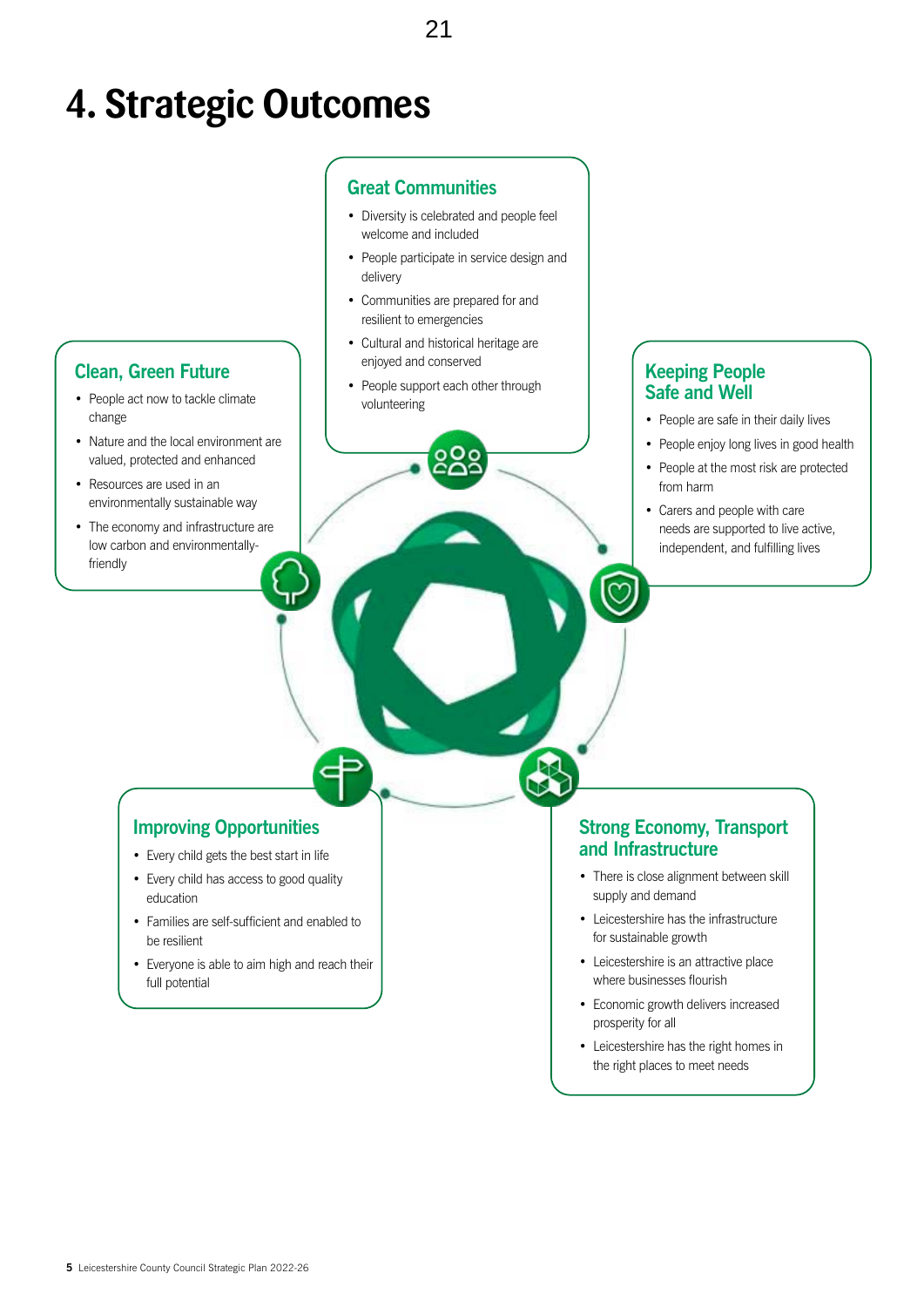<span id="page-5-0"></span>This outcome reflects the need to protect and enhance the environment and meet the challenges and opportunities of responding to climate change. Global warming is leading to an increase in the frequency and intensity of storms, flooding and heatwaves and changes in pests and diseases. It will affect social and environmental determinants of health including clean air, safe drinking water, supply of sufficient food and access to secure shelter. It will also damage local infrastructure and services, reduce productivity, increase the likelihood of conflict and climate migration and increase the loss of biodiversity.

There is increasing recognition of, and commitment to, the need to protect, promote and improve the environment at a local, national, and global level. The Paris Agreement of 2015 requires countries to limit global temperature rise to below 1.5 to 2°C. The interconnection between economic development, social equity and inclusion and environmental impacts has also been recognised internationally via the 2030 Agenda for Sustainable Development. The UK Government has prioritised action on climate change through the Climate Change Act 2008 (2050 Target Amendment) Order 2019, requiring the government to reduce the UK's net emissions of greenhouse gases to zero by 2050. This will require transformational action.

On 15th May 2019, Leicestershire County Council declared a climate emergency, making a commitment to achieving net zero carbon emissions from its own operations by 2030 and to work with others and to lobby government to achieve net zero carbon emissions for Leicestershire by 2045.

The Council has different levels of control and influence in protecting the environment and addressing climate change. It is responsible for complying with legislation relating to the environmental impacts from its activities, such as heating and powering our offices, using vehicles and generating waste; managing the environmental impacts from the activities of Leicestershire residents and businesses, such as air pollution from local transport and the reduction, recycling and disposal of household waste; and enforcing environmental legislation on businesses, such as in relation to product packaging, banned substances and energy certificates. It also has capacity to influence wider environmental action by lobbying government and working with partners within Leicestershire.

The Council commits to minimising the environmental impact of its activities and helping to protect the environment of Leicestershire. We will tackle climate change and embed environmental sustainability into everything we do. We will work with partners to deliver sustainable development by recognising and fostering the links between the environment, people, and the economy.

The priorities and commitments to deliver this outcome focus on how the Council will help to protect the environment and tackle climate change through its service delivery and interactions with residents and partners. Further detail on how the Council will reduce carbon emissions from its own operations can be found in the section on the Council's [Carbon Reduction Programme](file:///C:\Users\AEpps\AppData\Local\Microsoft\Windows\INetCache\Content.Outlook\20ND95GW\Appendix 1 - Draft Strategic Plan 2022-26.docx#_Carbon_Reduction_Programme).

## **5.1 People act now to tackle climate change and protect the environment**

To achieve net zero carbon emissions in Leicestershire we need communities to be aware of the need for action on climate change and to act now to reduce environmental impacts. There is significant potential for individual action and community-led initiatives to support environmental sustainability (e.g. energy usage, sustainable transport, recycling). Our Community Survey highlights that 97% of residents feel protecting the environment is important. However, only 45% feel informed about what the Council is doing to protect the environment and tackle climate change, and 67% think the Council should be doing more.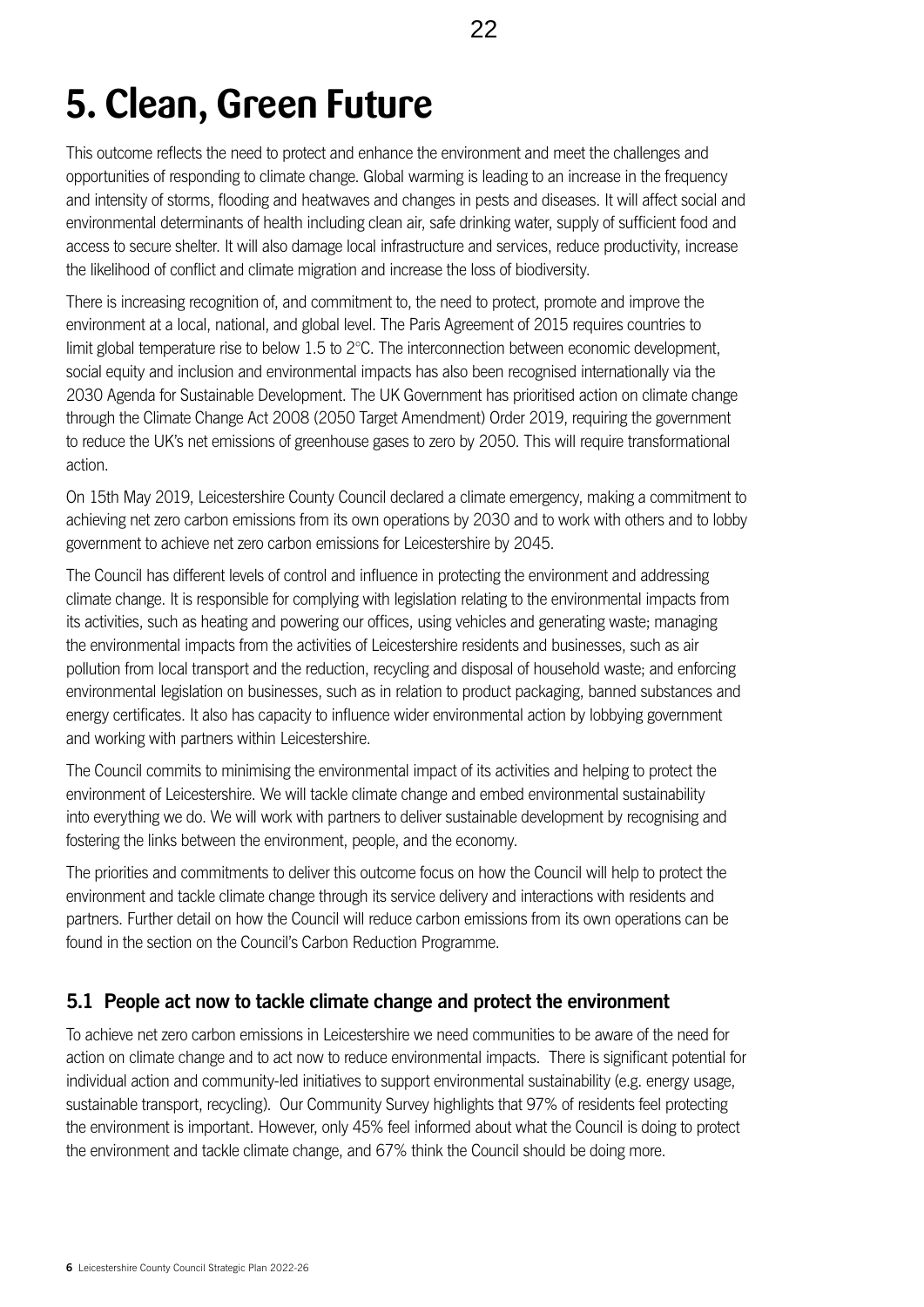Leicestershire has a higher rate of average waste produced per household than comparator counties, which may suggest that there is scope to reduce the amount of waste produced locally. We also have lower rates of electrical vehicle ownership than comparators and fewer electrical vehicle charging points.

There has been a 33% reduction in the rate of domestic CO2 emissions in Leicestershire since 2010. Leicestershire also ranks in the best performing 25% of comparators for the percentage of new-build houses with an Energy Performance Certificate rating of C+. However, the county ranks in the worst 25% comparators for the percentage of *existing* homes with this level of energy efficiency.

#### **What will success look like?**

- Residents actively involved in tackling climate change and protecting the environment
- Reduction in the rate of CO2 emissions per capita (average per resident)

## **Our Commitments**

- We will use our interactions with communities to raise awareness of environmental impacts and harness community capacity to address them
- We will provide support and opportunities for learning to local communities, schools, and businesses to promote positive environmental action and collaborative working, leading to constructive behavioural change
- We will support residents to be more resource efficient in their energy and water use, such as through our Warm Homes service which provides free advice and information on managing heating costs and staying warm at home well as grants to deliver first-time gas central heating systems
- We will work with partners to expand zero and ultra-low emissions vehicles and charging, including Heavy Goods Vehicle refuelling, and promote sustainable modes of transport including walking and cycling

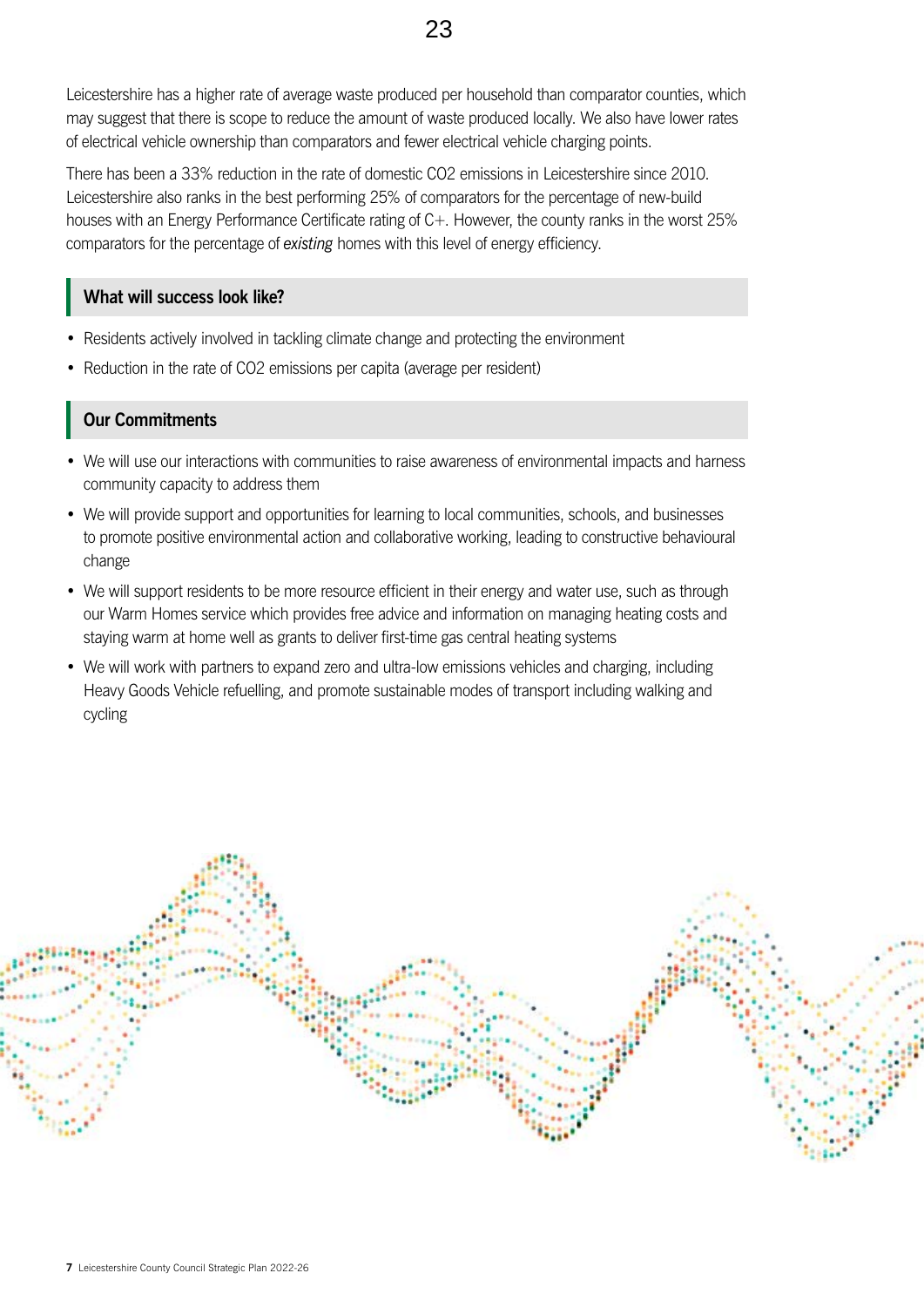## **5.2 Nature and the local environment are valued, protected and enhanced**

Biodiversity describes the enormous variety of life on Earth. Biodiversity and the eco-system cleanse our atmosphere, provide us with the oxygen we breath, the clean water we drink and the food we eat as well as many of the medicines which help to keep us well. The natural capital assets (geology, soil, air, water and all living things) of Leicestershire have an annual value of £388.45 million, with agricultural habitats generating £180.91 million annually.

Intensively managed farmland is poor for wildlife whilst land which is less intensively managed with little or no applications of chemical fertiliser, pesticides and herbicides is much richer in wildlife. In Leicestershire and Rutland where more than 80% of the land is farmed, good habitats for wildlife are now few and far between and much of our wildlife is being squeezed out and continues to decline. Leicestershire and Rutland are amongst the poorest counties for sites of recognised nature conservation value. The best sites (Sites of Special Scientific Interest) represent only about 1%% of the land area in Leicestershire.

Natural green space includes a wide variety of land from scrub and wetland to woodland and meadow. Access to natural green space supports our health and well-being. There is a risk that future development may not sufficiently consider the value of natural capital and green space.

#### **What will success look like?**

• Increase in the percentage of county land which promotes diversity of habitat and species

## **Our Commitments**

- We will support awareness raising and education on biodiversity and the value of natural capital to society and the economy
- We will create, protect, enhance, and manage sustainable green infrastructure and biodiversity on Council managed land and assets
- We will seek to improve the biodiversity value and condition of natural capital features on Council managed land and assets
- We will seek to demonstrate and support environmentally sustainable farming practices that support the maintenance and enhancement of biodiversity and the condition of natural capital features
- We will work with partners through the LLEP to develop a Natural Capital Investment Plan, and deliver the roadmap the recent Natural Capital Review Report set out for Leicestershire, minimising the loss of habitats and the impacts of development and encouraging innovative land use

## **5.3 Resources are used in an environmentally sustainable way**

A further environmental crisis we are facing, in addition to climate change and biodiversity loss, is unsustainable resource usage. We are using the planet's resources at a faster rate than they are being replenished and in a way which does not allow most of these resources to be reused within our economic systems. In order to address this crisis, we need to move to a circular economy model. This is a more resource efficient alternative to a traditional linear economy (make, use, dispose) where resources are used for as long as possible, then products and materials are recovered, regenerated, or recycled.

Leicestershire County Council is responsible for the reuse, treatment, recycling, or disposal of the collected wastes. In addition, it has the duty to provide places for the deposit of household waste from residents (Recycling & Household Waste Sites). Compared to other county areas, Leicestershire has a lower rate of household waste which is recycled and has a significantly higher percentage of waste which is landfilled.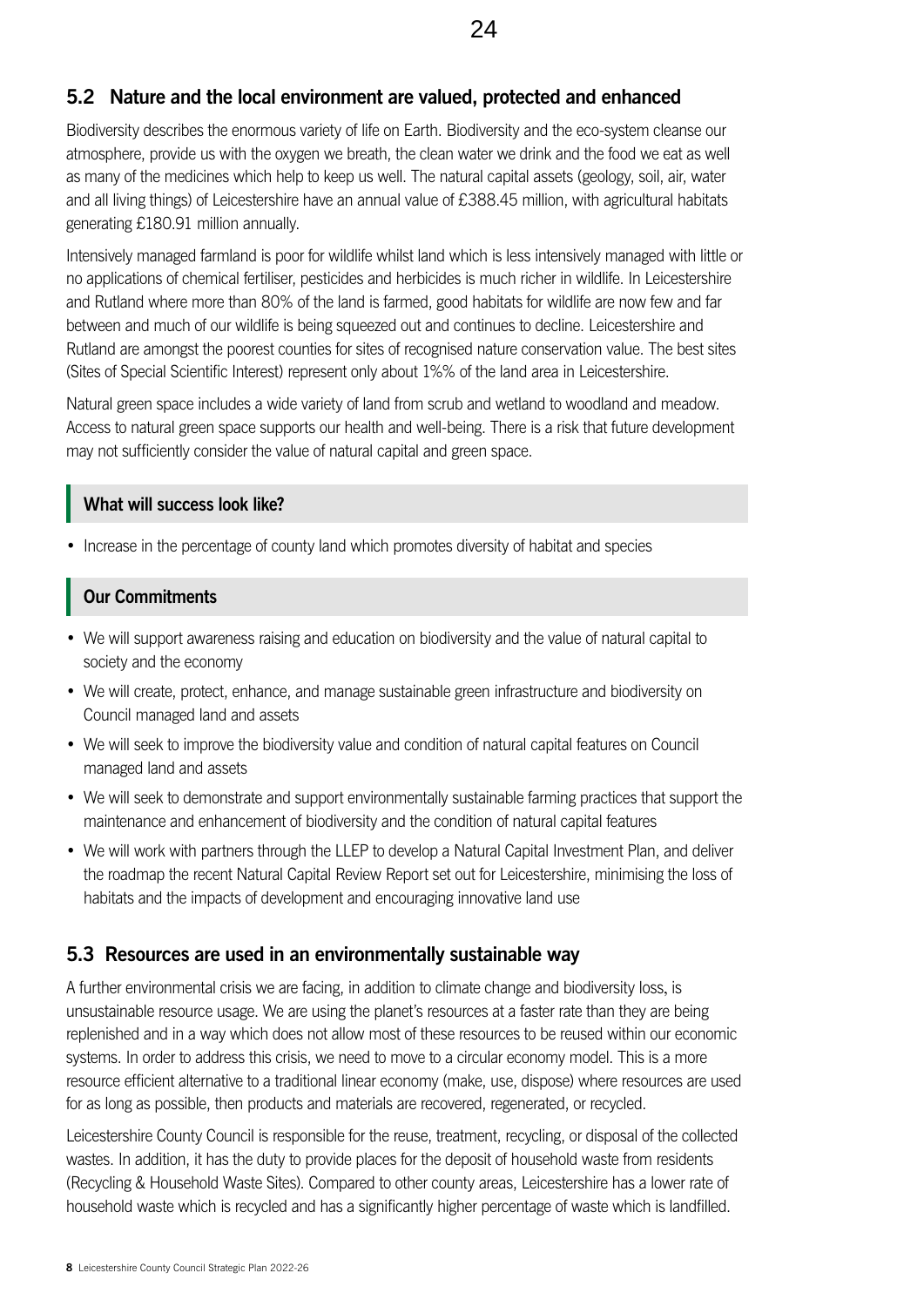#### **What will success look like?**

• Increase in the percentage of household waste sent for reuse, recycling and composting and reduction in the percentage landfilled

## **Our Commitments**

- Increase in the percentage of household waste sent for reuse, recycling and composting and reduction in the percentage landfilled
- We will reduce the tonnage of household waste produced in Leicestershire and minimise its environmental impact by applying the waste hierarchy in the priority order of prevention, preparation for reuse, recycling, other recovery, and disposal
- We will continue to encourage appropriate use of the Recycling & Household Waste Sites service
- We will provide a trade waste recycling, treatment and disposal service for businesses in Leicestershire, where practicable and cost-effective to do so
- We will work closely with other Waste Disposal Authorities to share ideas and opportunities for joint working / collaboration and innovation

## **5.4 The economy and infrastructure are low carbon and environmentally friendly**

Decarbonising the economy and infrastructure is the key solution to addressing the climate emergency. Nearly 70% of Leicestershire's emissions come from commercial, industrial and transport sources, with the remaining 30% coming from domestic sources (how we heat and use energy in our homes). Total commercial CO2 emissions in Leicestershire have reduced by xx% since 2005 and industrial CO2 emissions have reduced by xx%. However, transport emissions have only fallen by x%. The move to a low carbon, environmentally-friendly economy will require policy, technological and behavioural changes.

The Leicester and Leicestershire Enterprise Partnership (LLEP)'s survey of local businesses from March-June 2021 found that 35% of businesses had taken action to reduce carbon impact in the past 2 months and 50% planned to take action over the following 6 months.

## **What will success look like?**

- Increase in the percentage of businesses taking action to reduce their carbon impact
- Reduction in CO2 emissions under the Council's influence in the local area

## **Our Commitments**

- We will ensure that our Corporate Asset Investment Fund owns efficient assets which enhance the environment and biodiversity in the county
- We will reduce the impact of the Council's procurement and delivery of goods and services on the environment, including through the reduced use of raw materials and fossil fuels, increased use of renewable energy and deployment of smarter and more efficient processes
- We will work with businesses to raise awareness of the need to act on climate change and to support carbon reduction and circular economy practices
- We will identify and promote business opportunities arising from the move towards a circular economy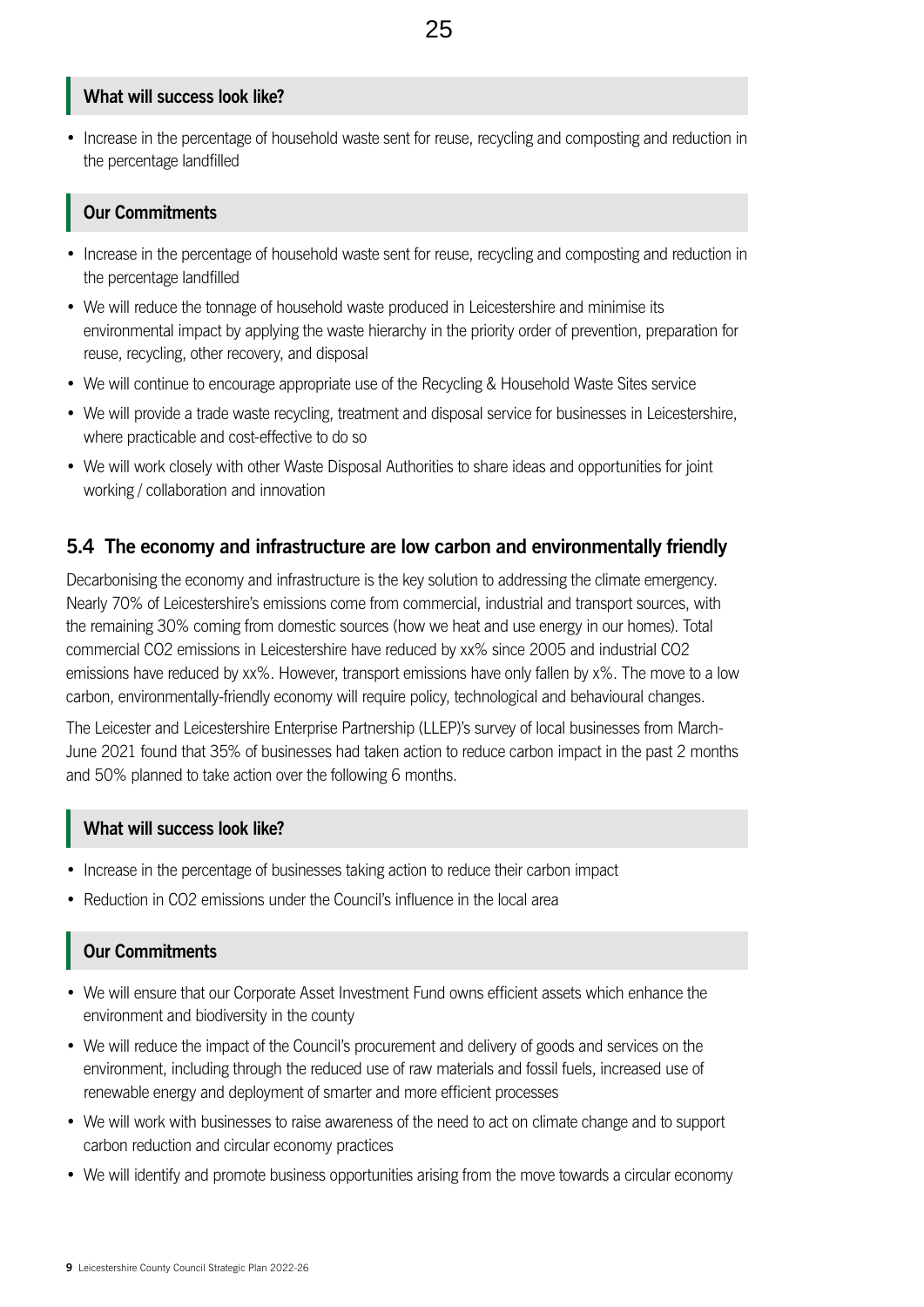- We will work with partners to identify the investment requirements for zero carbon development and develop associated training and skills routes
- We will work with partners to create new, low-carbon business units and managed workspaces for startups and small companies
- We will work with partners and developers to ensure developments are low or zero carbon, climate resilient and enhance biodiversity
- We will ensure effective restoration of public transport services following the pandemic and identify opportunities to make transport more efficient
- We will encourage and support active and sustainable travel options, where appropriate, by learning from best practice and encouraging the uptake and use of electric vehicles and micro-mobility as appropriate, including through provision of infrastructure
- We will reduce pollution and contamination in Leicestershire through our Trading Standards service and other areas of control and influence
- We will continue to investigate and pursue opportunities to increase carbon sequestration through nature based solutions, such as tree planting

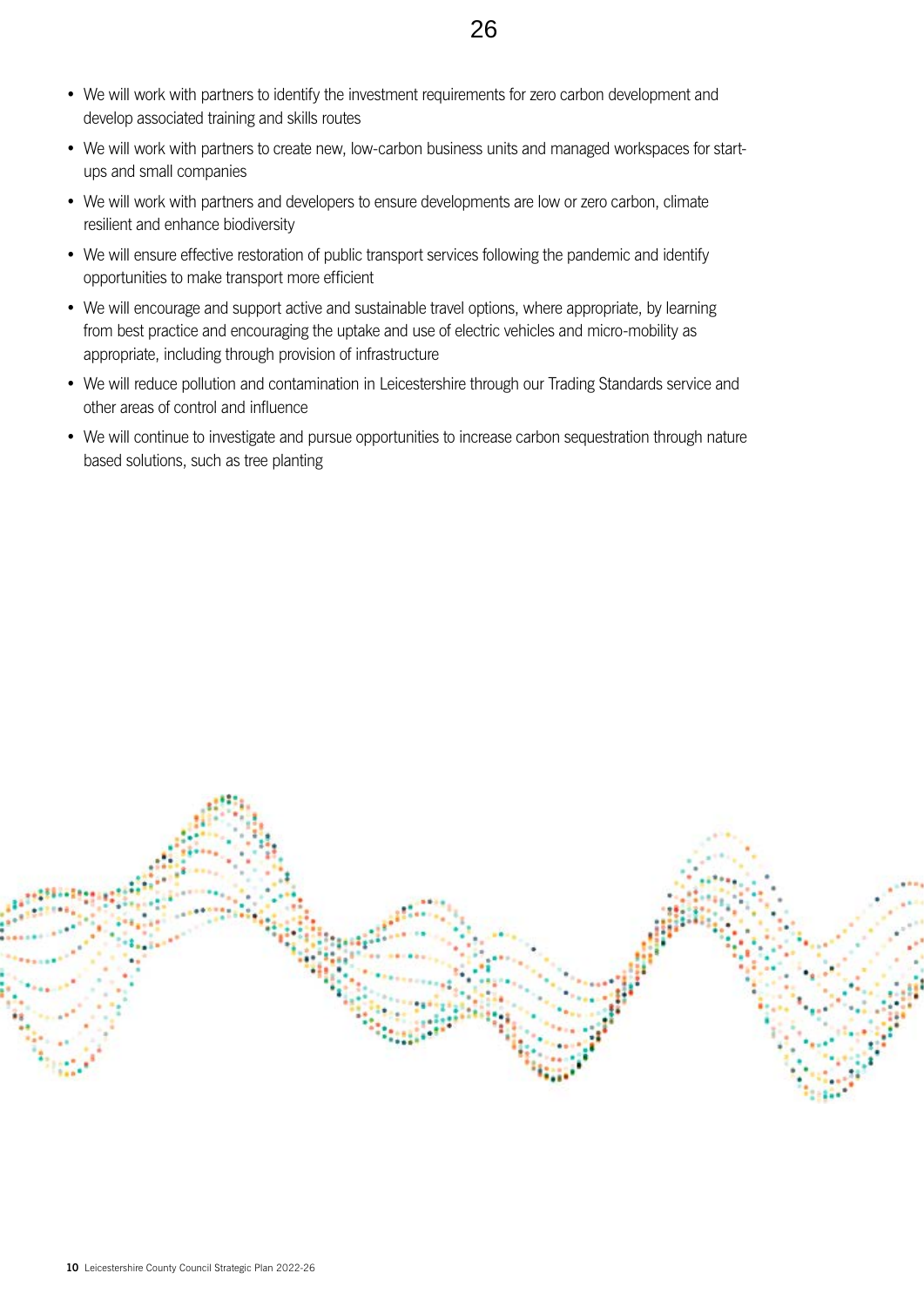# <span id="page-10-0"></span>**6. Great Communities**

The Great Communities outcome aims to ensure that Leicestershire has thriving, integrated and inclusive communities in which people support each other and take responsibility for their local area. We want communities to frequently tell us what is important to them and how well services are working and to work with us to improve services. Communities also need to be resilient and adaptable during emergencies to ensure a seamless return to normal life.

The communities we live in and the relationships we have are the primary source of our physical and mental health – which in turn affects the kind of life we are able to live and the part we play in society. Our communities are key assets and by investing in them we can cultivate the conditions for people to flourish.

Whilst the pandemic has presented significant challenges for communities, it has also offered many examples of positive community spirit and highlighted the willingness of people to volunteer to help others, particularly the most vulnerable. Leicestershire's thriving and diverse Voluntary, Community and Social Enterprise (VCSE) sector, comprising over 3,000 organisations, has continued to provide essential services. Over 1,000 Covid-19 volunteers have been recruited to support vulnerable people through activities such as providing food and medication, transport to and from appointments, information about support available and check-in/befriending contact. A further 1,250 county volunteers were recruited to support the Covid-19 vaccination programme.

We aim to encourage more people to become active citizens, taking responsibility for their local areas. We will 'help communities to help themselves' by supporting them to take advantage of and build on the assets within their local area (e.g. buildings, people, skills, and networks) to help solve local challenges. We will build upon the successful partnerships and initiatives which have developed during the pandemic to further strengthen and empower communities. We will also provide VCSE organisations with tailored information, advice, and support to build community capacity and strengthen universal services.

The council has a strong record of engaging with communities on services and strategies. This reflects our commitment to openness and transparency and supports informed decision-making on council services. We also encourage and support communities to direct development in their local areas. We aim to increase the involvement of residents in service design, such as by using a wider range of engagement methods and reaching marginalised communities.

Culture is our past, present and future. It's what we have inherited, what we are experiencing now and what we would like to see remembered. It's myths and legends, faiths and religion, buildings, villages, cities and landscapes, art, dance, music, and food, treasured and meaningful objects and possessions, values, beliefs and memories. We will preserve and make accessible our local cultural and historic heritage to enhance the wellbeing of local residents.

Resilient communities are capable of bouncing back from adverse situations. They do this by actively influencing and preparing for economic, social, and environmental change. We will work with partners to support society to avoid, prepare for, respond to, and recover from emergencies.

Our specific priorities and commitments to deliver this outcome are set out in the following pages. To deliver them, we will work closely with residents, VCSE organisations and partner services.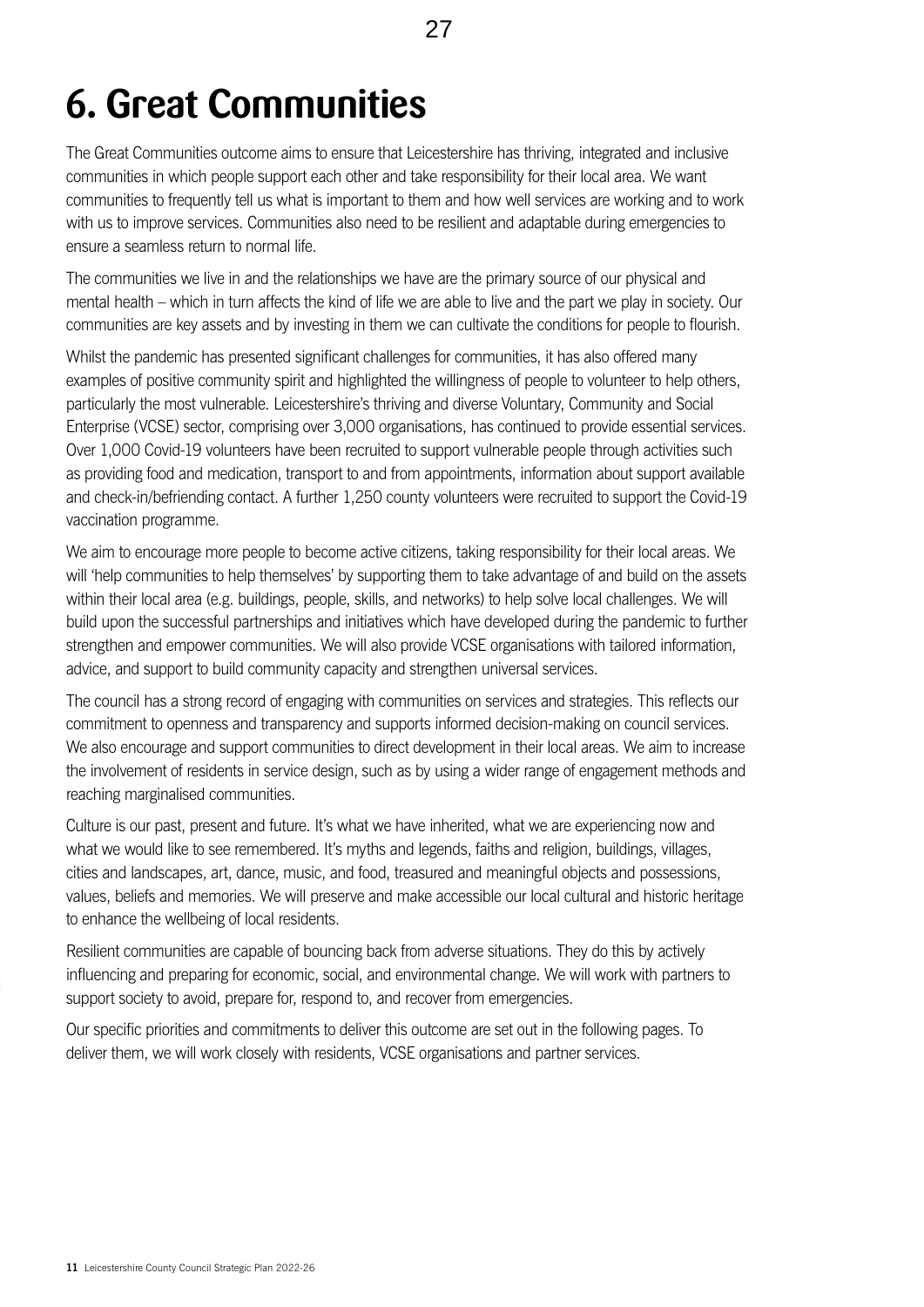## **6.1 Diversity is celebrated and people feel welcome and included**

Our Community Insight Survey finds that as of Quarter 1 2021/22 the vast majority of residents (92%) agree that their local area is a place where people from different backgrounds get on well together. However, this percentage represents a decrease from 96% in Quarter 2 2020/21. The rate of hate crime has also increased since the EU referendum and during the pandemic.

#### **What will success look like?**

- Increased community cohesion
- Better reporting and reduction in hate crime
- Council services are accessible and inclusive for all

## **Our Commitments**

- Our Equalities strategy will focus on providing accessible services, promoting community cohesion and ensuring equity in employment opportunities
- We will sign up to the Race at Work Charter, The Disability Confident Scheme and the Stonewall Workforce Equalities Index
- We will provide guidance, training and support for all staff to address equalities issues
- We will organise and promote civic events throughout the county to celebrate our diverse communities
- We will support the Inter Faith Forum to promote greater understanding and awareness of religion, faith, and belief
- We will support the Leicestershire Equality Challenge Group to provide an independent challenge to our work to ensure service accessibility
- We will work with partners through the Leicestershire Safer Communities Strategy Board to tackle all forms of hate crime

## **6.2 People participate in service design and delivery**

Our Community Survey suggests that 94% of residents are satisfied with their local area as a place to live. The majority of residents (57%) feel well informed about the Council and 67% state that they trust the Council. However, only 33% feel that they can influence Council decisions.

Neighbourhood Plans enable residents to develop a shared vision for local neighbourhoods and to shape the development and growth of local areas. There are now 125 active Neighbourhood Planning groups and there has been an increase in the number of Plans adopted, from 34 in 2019/20 to 38 in 2020/21. There are also 35 communities managing their local library, with many of these being community hubs which support the needs of local people.

#### **What will success look like?**

- Increase in the proportion of residents willing to work together and who feel that they can influence Council decisions
- Increase in the number of Neighbourhood Plans adopted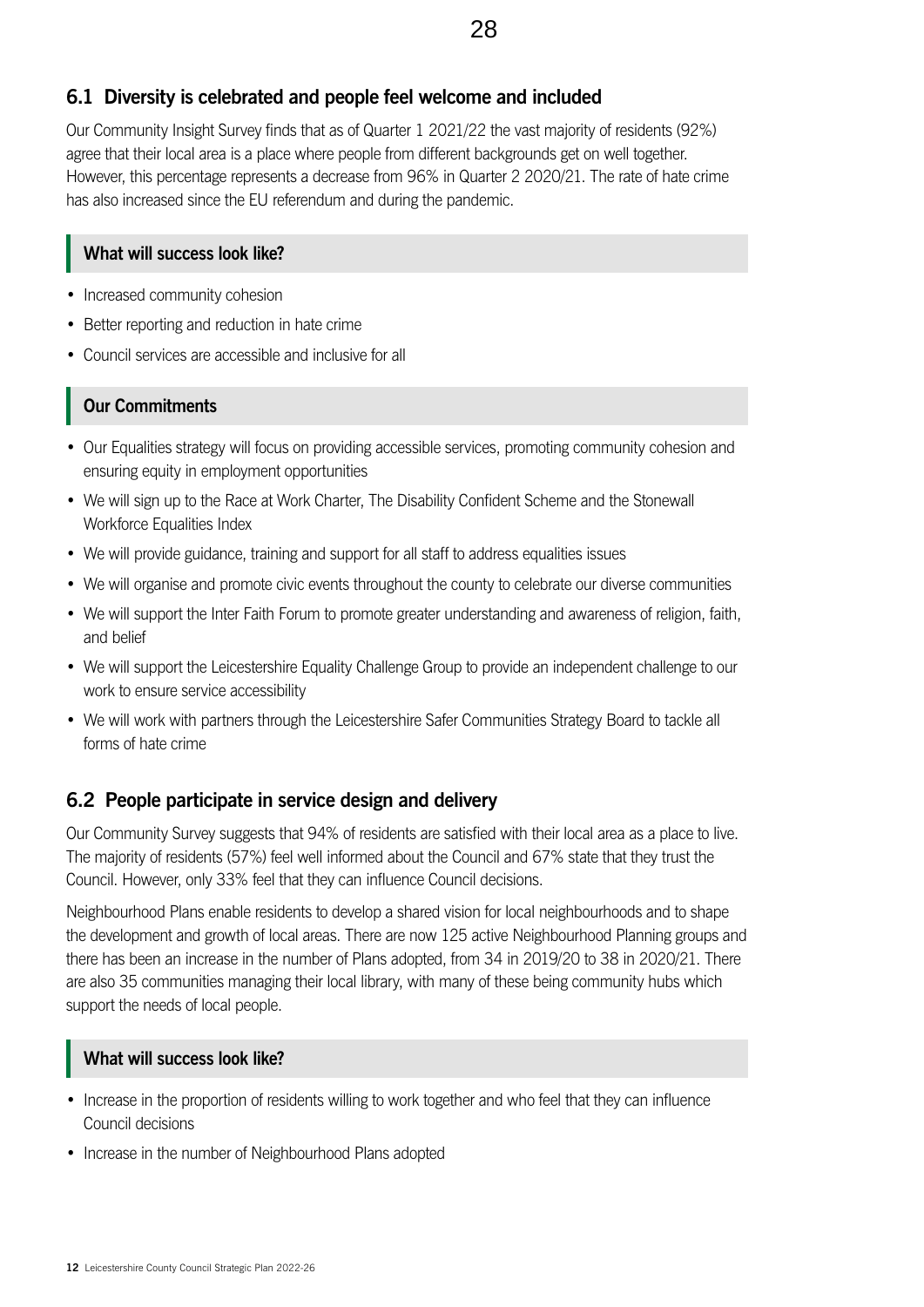## **Our Commitments**

- We will engage residents, service users and partners in the planning of services, through a variety of means
- We will sign the Consultation Institute's Charter and follow the best practice principles for consultation and engagement
- We will actively encourage community participation through the planning process, for instance through consultation on planning applications
- We will support Neighbourhood Plan development and provide timely and co-ordinated consultation responses from the Council
- We will continue to support Parish and Town Councils in their role as community leaders and providers of community managed services
- We will continue to support communities to plan and deliver devolved services, such as communitymanaged libraries and heritage sites

## **6.3 Communities are prepared for and resilient to emergencies**

Leicestershire County Council aims to ensure that communities are ready for emergencies and prepared to respond. This can be supported through the development of Community Response Plans, which help communities to identify the skills, knowledge and resources that can be mustered to help those within the community who have been affected. There are currently 53 Community Response Plans across Leicestershire.

#### **What will success look like?**

• Increase in the number of active Community Response Plans

#### **Our Commitments**

- We will work with the Leicester, Leicestershire, and Rutland Resilience Partnership to prepare for, respond to and recover from emergencies
- We will support communities to develop Community Response Plans, so they are in a position to help themselves in exceptional circumstances
- We will provide advice and assistance to businesses and voluntary organisations to ensure effective business continuity management
- We will take action to support the resilience of the County to the existing and predicted changes in climate
- We will undertake the Lead Local Flood Authority statutory duties including reviewing Leicestershire's Local Flood Risk Management Strategy
- We will maintain our Resilient Highways Network, targeting works to ensure that traffic is kept moving despite disruptive events (e.g. severe weather)
- We will work with partners through the Signposting and Community Support Service to provide emergency short-term food and fuel support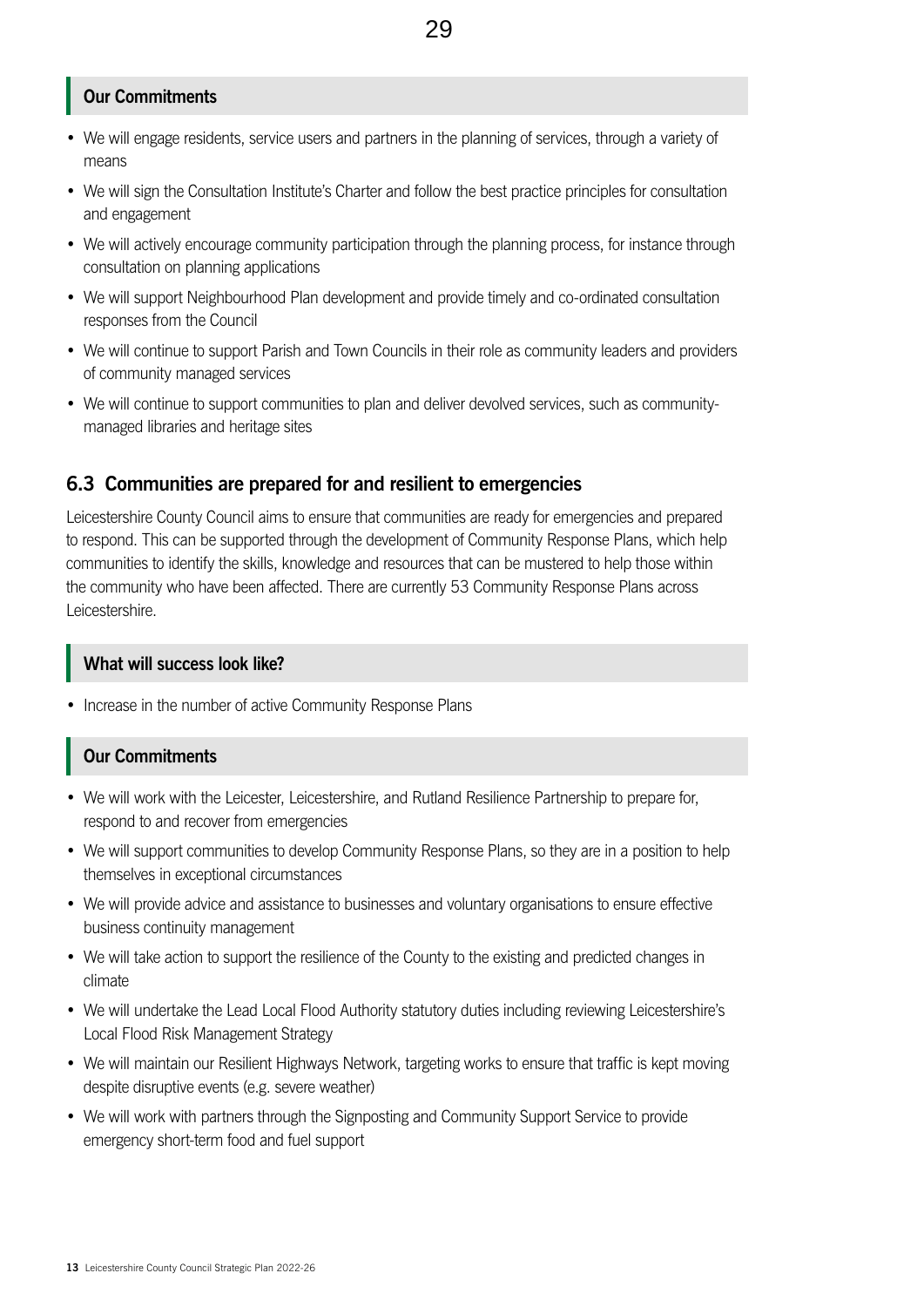## **6.4 Cultural and historical heritage are enjoyed and conserved**

There was an 8% reduction in visits to heritage sites between 2018/19 and 2019/20. The pandemic has also had a significant impact on the county's museum and heritage sites and library services, with premises having closed during the restrictions. However, services have adapted through digital delivery including virtual museum tours, whilst libraries have seen an 89% increase in the number of e-loans from 2019/20-2020/21.

## **What will success look like?**

• Increase in the number of Leicestershire residents and visitors engaging in cultural and heritage activities

## **Our Commitments**

- Our libraries, heritage, country parks and adult learning programmes will promote wellbeing by providing free and accessible community facilities, exhibitions and parks and outdoor activities and offering a range of learning opportunities
- Our Audience Development Team will ensure that new audiences obtain the wellbeing benefits associated with cultural participation and support communities through the Cultural Communities Network to develop their own bespoke programmes of cultural events and activities
- Our Creative Learning Services will support schools with a wide range of resources, pupil sessions and professional help to stimulate reading for pleasure and creative learning across the curriculum
- Our Record Office will preserve and provide access to resources which can be used to research Leicestershire's history and culture
- Our Museums', Curatorial and Collections teams will maintain the County's natural history, artefacts, specimens, information and objects as well as the stories of the people who have made Leicestershire their home for thousands of years
- Through GoLearn! (Leicestershire Adult Learning Service), we will offer a wide range of online adult learning courses in venues across Leicestershire

## **6.5 People support each other through volunteering**

As highlighted previously, there has been a surge in prospective and mobilised volunteers during the pandemic, which is reflected nationwide; 750,000 people registered to volunteer for the NHS Volunteer Responders scheme within four days of its launch in April 2020 and over 4,000 mutual aid groups formed. Locally, 1,077 volunteers were recruited to support vulnerable people at the beginning of the pandemic and a further 1,250 recruited to support vaccination. However, pre-pandemic there was a longterm downward trend in volunteer numbers and our latest Community Survey finds that 39% of resident respondents had given unpaid help in the last 12 months, suggesting that there may be scope to increase the rate of volunteering.

VCSE organisations have taken a leading role in ensuring the provision of support for vulnerable people throughout the pandemic, however they have faced significant financial pressures due to reduced income, the costs of making facilities Covid-19 secure and increases in demand.

## **What will success look like?**

• There is a sustained increase in volunteering post-pandemic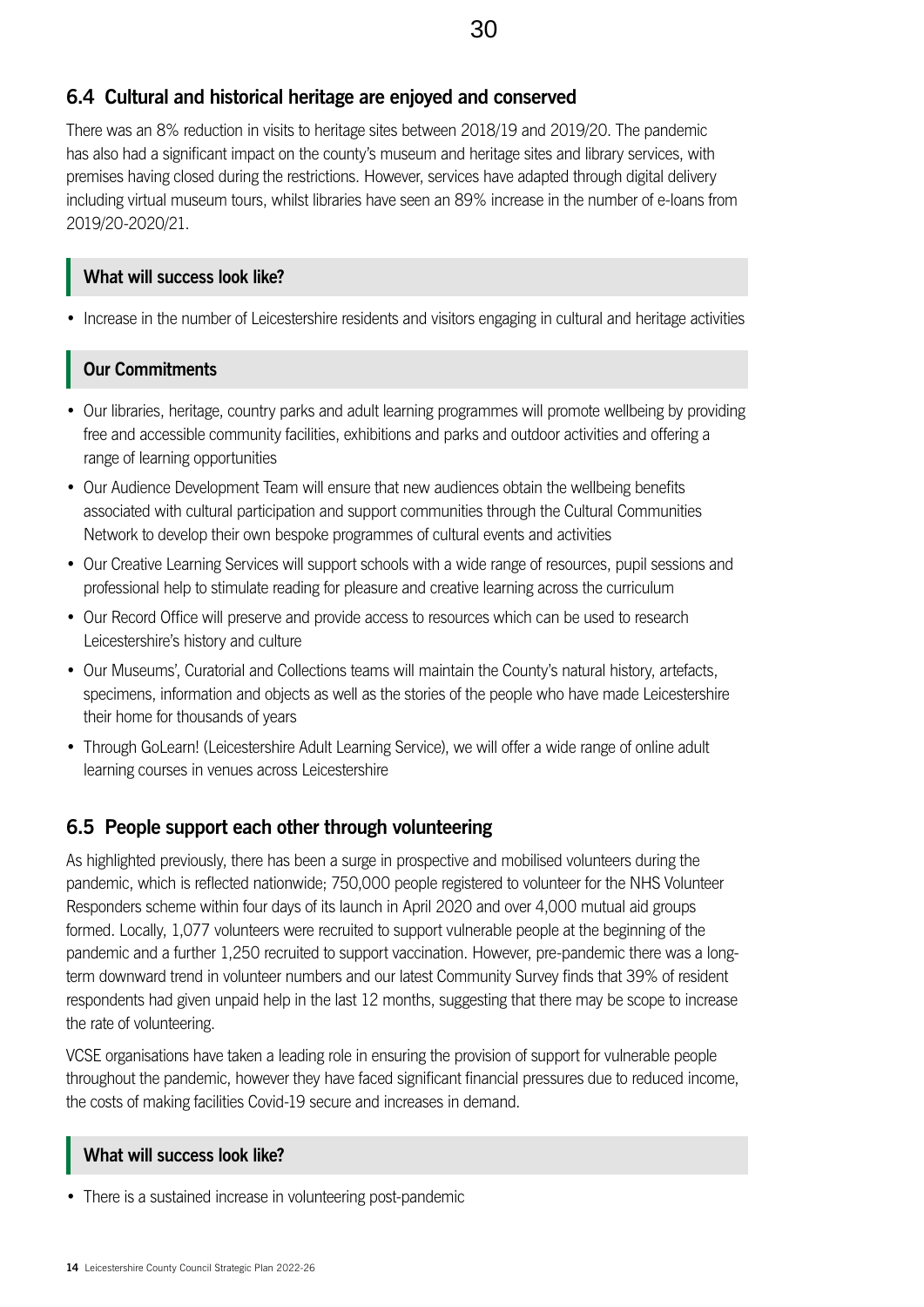• VCSE organisations remain financially viable and maintain service delivery

## **Our Commitments**

- We will continue to provide communities with up-to-date information and advice to support and promote volunteering
- We will develop and maintain a volunteering offer across services such as libraries, museums and heritage, social care and environment and waste
- We will encourage Council employees to volunteer to develop their skills and experience, build links with communities and support local initiatives
- We will support volunteers to maintain their health and wellbeing
- We will support the growth and development of VCSE organisations by providing targeted grants and funding
- We will commission an ongoing programme of support for VCSE groups in areas such as governance, income generation, commissioning support, representation, and establishment

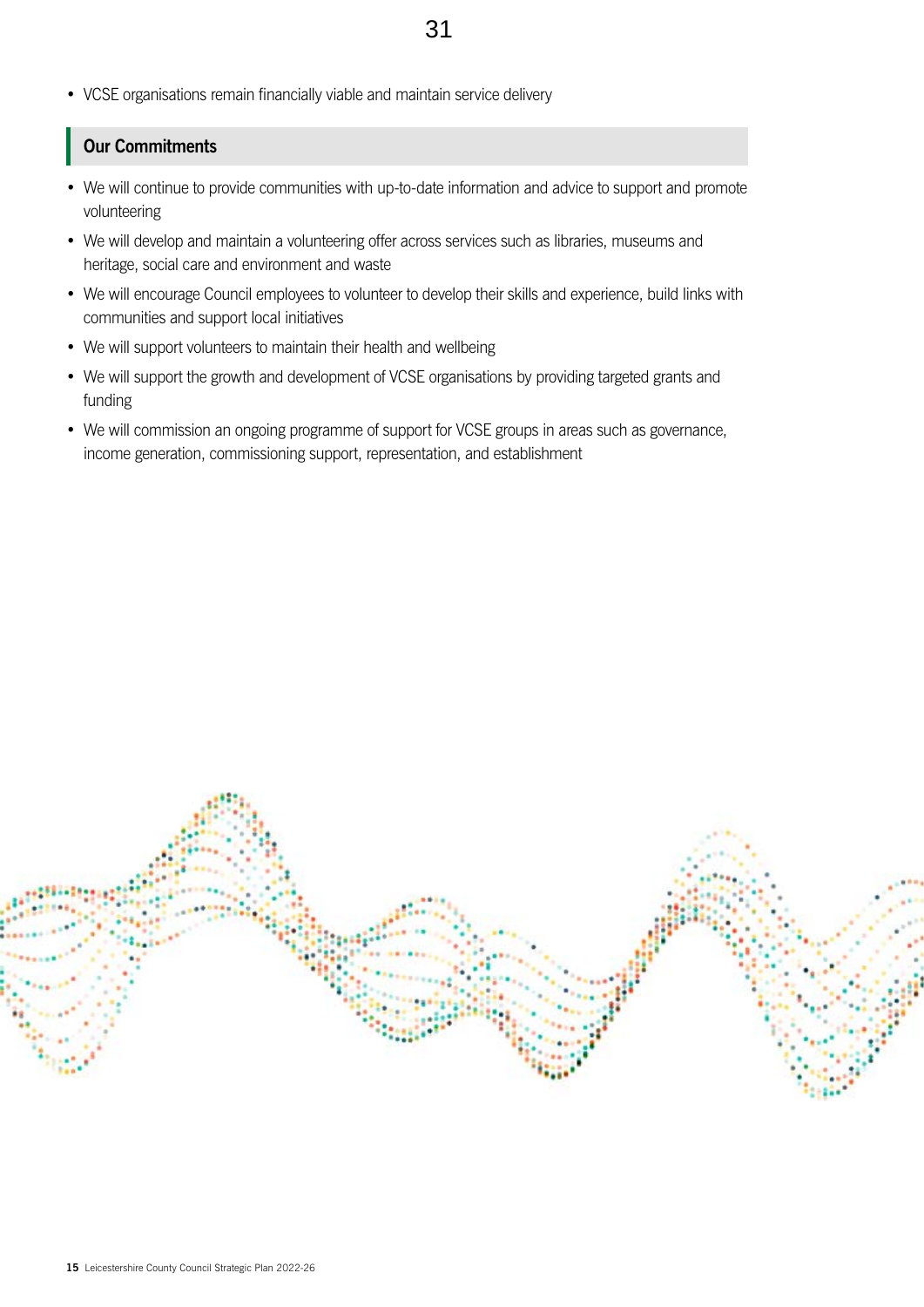# <span id="page-15-0"></span>**7. Improving Opportunities**

This outcome aims to ensure that all children get the best start for life and have the opportunities they need to reach their potential, regardless of where they grow up, or the family circumstances they are born into. This reflects evidence that the first 1001 critical days of life (from pregnancy to age two years) have a significant influence on neurological brain development and lifelong outcomes for the child. We believe children are best supported to grow within their own families and as such the outcome also reflects the need to ensure families are resilient and self-sufficient. Further, it aims to ensure that disadvantaged adults, such as those with learning disabilities, autism and/or mental health conditions, are able to aim high and achieve their aspirations.

The impact of family and community disadvantage is felt before a child enters school and is likely to have a significant impact on their future educational attainment and life chances. Whilst the term 'disadvantage' is usually linked to a family's income, a wider definition incorporating the child's vulnerability in the context of their family or community is more useful. For example, children living in a home where there is domestic abuse, a parent has poor mental health and/or problematic usage of drugs or alcohol, are at greater risk of experiencing mental illness and engaging in harmful behaviours. We also know that children with special educational needs and/or disabilities may be disadvantaged.

A report from the Association for Young People's Health suggests that many of the risk factors for poorer outcomes amongst children and young people have been exacerbated by the pandemic, including financial hardship, poor emotional health and wellbeing and academic pressures. Young people already facing challenges in their lives (such as living in poverty, with a disability and/or in challenging family situations) seem to have been hardest hit.

Early education has the potential to drive social mobility and improve outcomes for the next generation. It is therefore essential that children arrive at school ready to learn. High quality care in the early years of a child's life supports better readiness for school, stronger cognitive skills and speech and language development. Investing in children's development in the early years leads to large payoffs for children, communities and the wider economy. It is estimated that individuals with five or more good GCSEs have average lifetime productivity gains of £100,000, compared to those with qualifications below this level.

Our services will be flexible and responsive to the needs of children and families, providing the right level of support at the right time. Wherever possible children's and families' needs will be met by universal services, however we will also invest in effective, targeted services that identify and support vulnerable families at an early stage. Supporting families requires effective collaboration between partner services. We will therefore work closely with partners, including through Leicestershire's Children and Families Partnership - a sub-group of Leicestershire's Health and Wellbeing Board which brings together local authorities, police, health, schools, probation and the voluntary sector - to help ensure children and young people reach their full potential.

## **7.1 Every child gets the best start in life**

The 1,001 days from pregnancy to the age of two set the foundations for an individual's cognitive, emotional and physical development. These 1,001 days are a critical time for development, and we are committed to improving how we support families during the 1,001 critical days.

Leicestershire generally performs well in child and maternal health, with a lower rate of under-18 conceptions, smoking at the time of delivery and low birth weight babies than England. It also currently has a slightly higher percentage of children achieving a good level of development at age 5 than the national average, although performance on this measure has historically tended to be below comparators.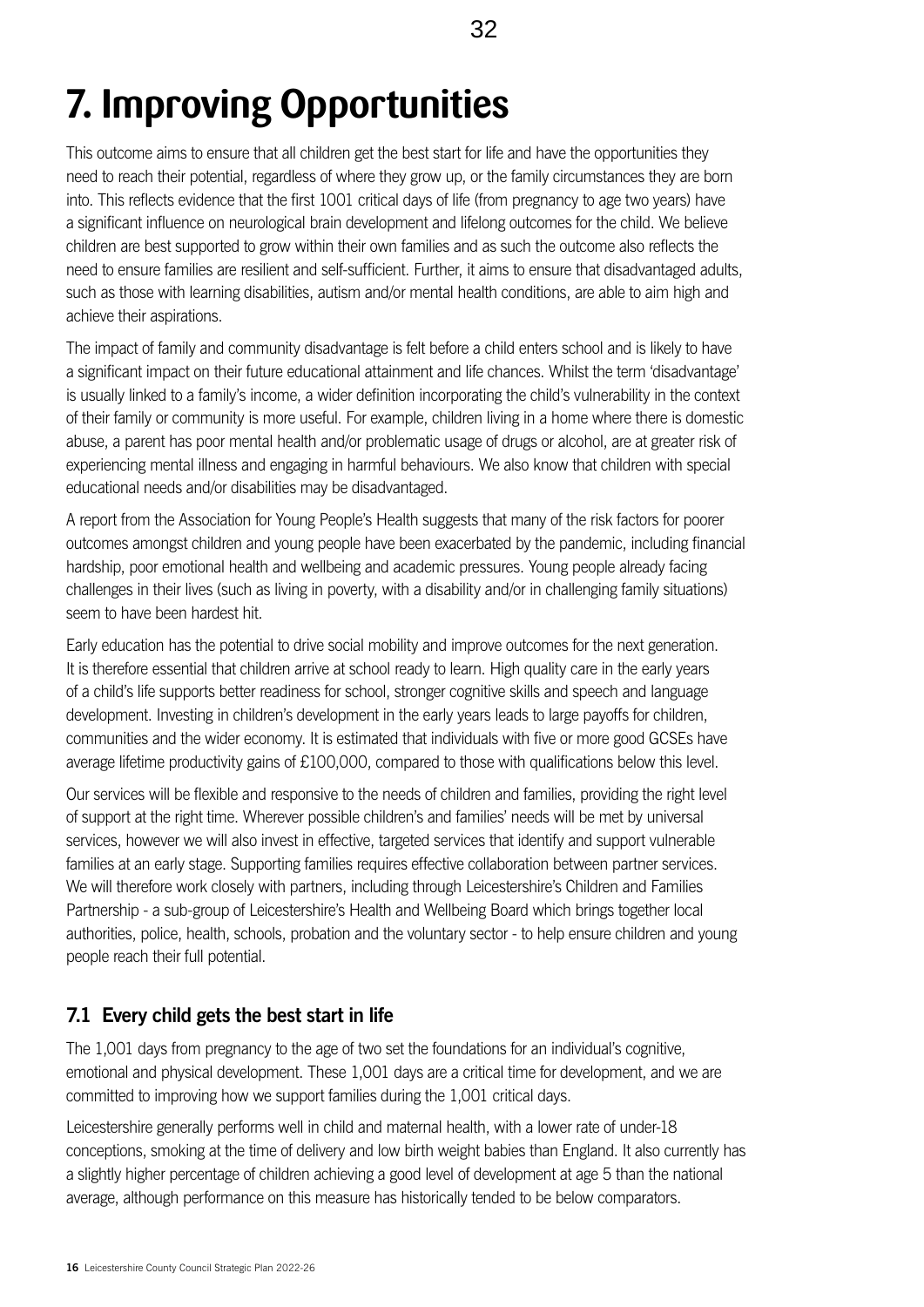However, Leicestershire ranks in the worst 25% of county areas for the percentage of children achieving the expected level of development at age 2-2.5yrs. It also performs poorly in terms of the percentage of eligible 2 year olds taking up free early education in Leicestershire (an initiative focused on the most socio-economically deprived households) and the percentage of children eligible for free school meals who achieve a good level of development at age 5. There is also further work to do around maintaining breastfeeding rates after initiation across the County.

There are 2 tiers of support for children with special educational needs (SEND): 'SEN Support' and 'Education, Health and Care Plan' (EHCP). EHCPs are the higher level of support. In Leicestershire, the percentage of children with SEND who have an EHCP and achieve a good level of development by age 5 is significantly higher than national average. However, for children on SEN Support, performance is below the national average.

For the past 10 years in Leicestershire there has been a year-on-year increase in the rate of children who are looked after in our care. Locally, as of 2019, Looked After Children were working below age related expectations when they start school - 72% were below age related expectations for Personal, Social and Emotional Development and 78% were below in Communication, Language and Literacy.

#### **What will success look like?**

- Services working in more integrated and collaborative ways to support pre-school children and their families
- Increase in the proportion of young children achieving a good level of development at foundation stage

## **Our Commitments**

#### **Services working in more integrated and collaborative ways to support pre-school children and their families**

- We will focus on strengthening collaboration between partners to improve early education, health and wellbeing outcomes for pre-school children
- We will work with partners across education, health and care to promote breastfeeding initiation and continuation
- We will develop an integrated Early Years Pathway to ensure that vulnerable children are identified and supported early
- We will develop an integrated communication strategy to promote the 1001 Critical Days Children's Manifesto
- We will join up how services for pre-school children and their families report on performance to support a coherent understanding of our progress and where we need to improve
- We will help to ensure staff across health, care and education are informed about the needs of children with SEND and available support

#### **Increase in the proportion of children achieving a good level of development at foundation stage**

- We will focus on narrowing the development gaps that affect children and families who are at the greatest disadvantage (e.g. those who live in poverty or have a poor home environment, have special educational needs and/or are in our care)
- We will support parents and families to build on their understanding of children's needs so that they are able to get their children off to a good start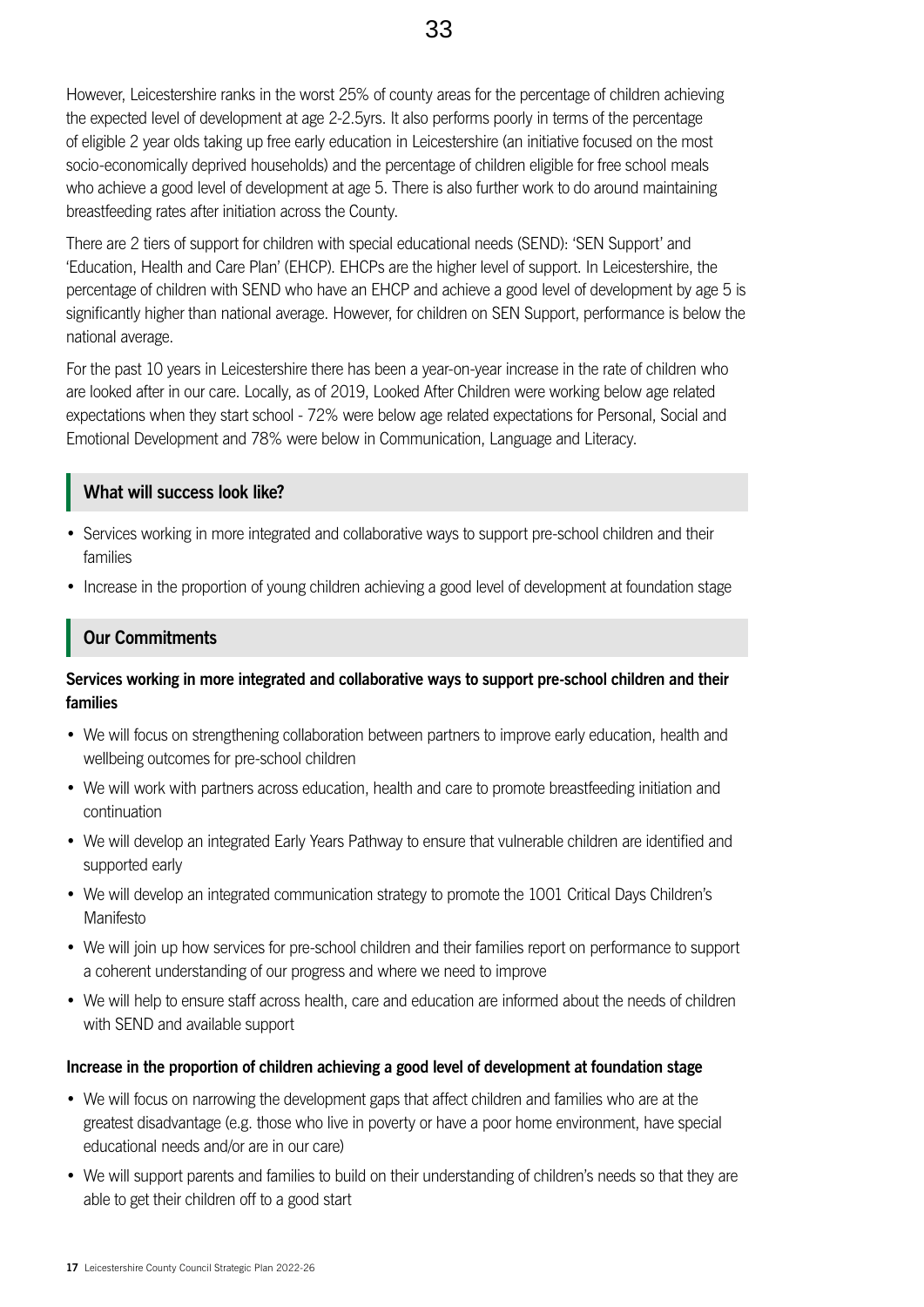- We will help families access free childcare and provide high-quality childcare and early education that is fully inclusive and accessible
- We will support all childcare providers to offer sufficient high-quality early education places
- We will protect and where possible strengthen the service provided by our Children and Family Wellbeing Centres
- We will provide greater clarity on what success looks like when children are ready for school and on how we can support schools to be ready

## **7.2 Every child has access to good quality education**

As of 2018/19, Leicestershire had a higher proportion of primary and secondary schools rated either good or outstanding than the national average. The vast majority of children and families are offered their first preference of school placement. Leicestershire also has better overall educational attainment rates than the national average from key stages 1-4, although outcomes at A-Level are consistently below comparator levels.

Although children in our care have significantly poorer educational outcomes than their peers, Leicestershire performs well compared to other counties in this area. Additionally, educational attainment for children with SEND who have an EHCP is better in Leicestershire than the national average at all key stages except key stage 2. However, for children on SEN Support, educational attainment is consistently below comparator levels. Further, for children in receipt of free school meals, educational attainment rates at key stages 2 and 4 are consistently lower locally than the national average.

One of the key challenges in Leicestershire is a growing need for school places. Demand for EHCPs to support children with SEND has also increased significantly locally, at a rate higher than regionally or nationally. We recognise that the majority of children with SEND can and should have those needs supported in a mainstream setting at the SEN Support stage, without the need for an EHCP.

#### **What will success look like?**

- Sufficient, high quality mainstream school places and specialist SEND provision to meet growing demand
- Improved educational attainment amongst disadvantaged pupils (e.g. those in receipt of free school meals, with SEN and/or a disability)

## **Our Commitments**

#### **Sufficient, high quality mainstream school places and specialist SEND provision to meet growing demand**

- We will work with partners to ensure that admissions arrangements promote diversity and choice and meet the needs of vulnerable groups
- We will ensure a sufficient supply of high-quality school places by monitoring capacity and extending or building new schools where required
- We will implement an ambitious sufficiency programme to develop SEND provision across the local area, including development of resources in pre-school settings and mainstream schools to promote inclusion and expansion of existing special schools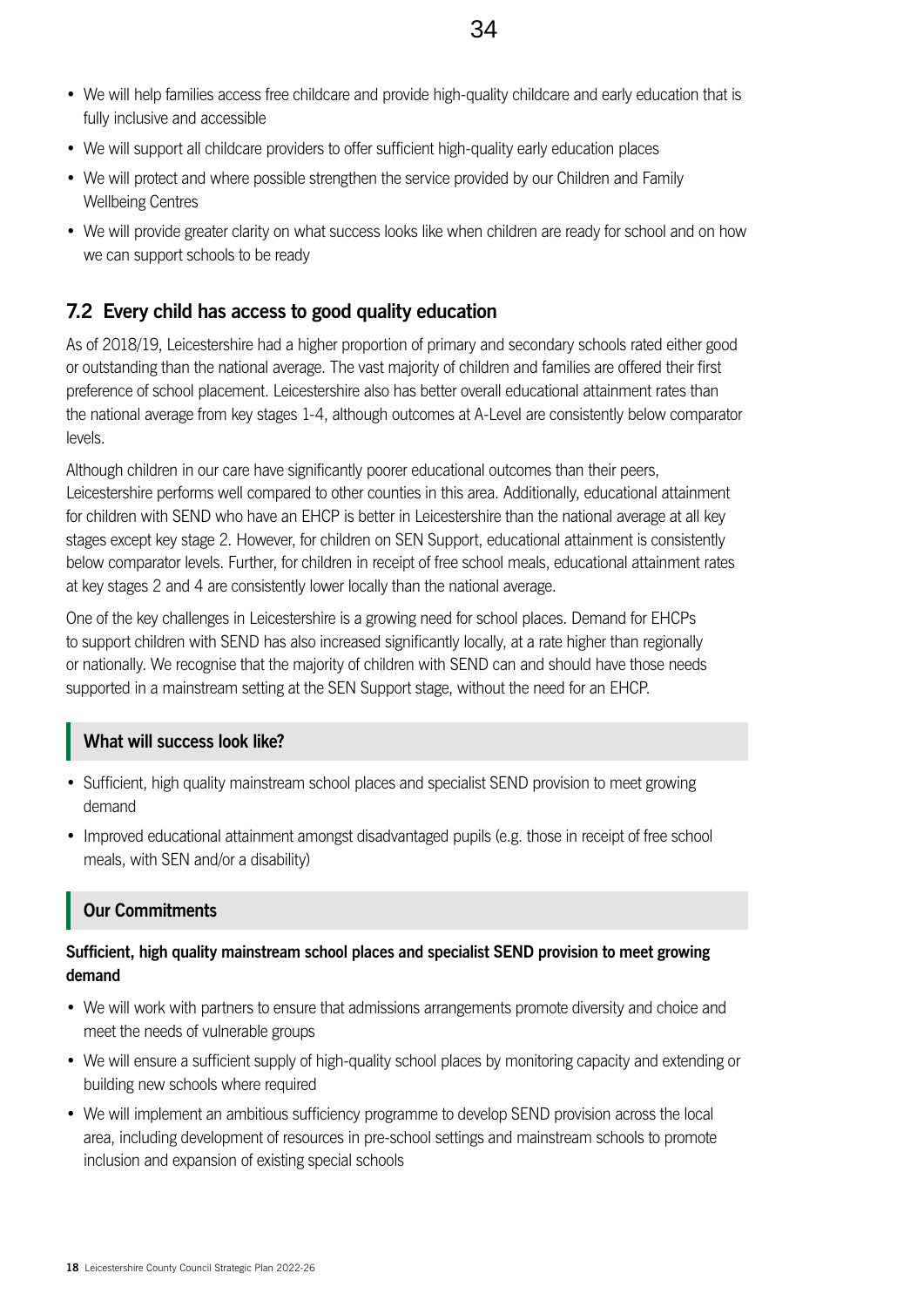• We will maintain strong arrangements for the management of our assets, and strengthen our relationship with Academies, to ensure all school buildings (irrespective of their designation and funding arrangements) are fit for purpose

#### **Improved educational attainment amongst disadvantaged pupils**

- We will aim to help school pupils catch up with learning missed during the pandemic and continue to improve educational attainment
- We will focus on ensuring all children in our care access appropriate, stable education placements and positive educational experiences. Our Virtual School will ensure children in care and care leavers receive the best education possible and develop skills and knowledge for a successful future.
- We will work with partners through the SEND and Inclusion Board to ensure the culture of all mainstream schools and providers is inclusive and staff are well-equipped and supported to meet the learning needs of the vast majority of children, including those with SEND.
- We will work with further education colleges to develop opportunities for a more individualised learning experience for young people with SEND.
- We will focus on improving the quality of EHCPs and developing the EHCP process and Annual Reviews both within the local authority and between the local authority, clinical commissioning group and provider services
- We will ensure that when a child or young person needs move to a different educational provision or service, this is done in a timely manner with the appropriate information being made available so that needs are well understood

## **7.3 Families are self-sufficient and enabled to be resilient**

Many families have emerging or complex needs which require support to enable their children to achieve good outcomes in life. To provide an effective response, we need to identify issues early, ensure joined-up working between services and work directly with families.

In 2019/20, Leicestershire County Council achieved its target for the number of families achieving significant and sustained progress through the Troubled Families programme, which aims to improve the lives and outcomes for England's most complex and 'troubled' families.

Disruption in family lives can lead to children missing education, with the impacts felt by children themselves, families and society. Leicestershire has low rates of children missing education. The number of elective home-educated (EHE) children has increased from approximately 150 six years ago to over 790 children which highlights the need to ensure families are well-equipped and supported to provide a suitable education.

Leicestershire has a high rate of children with SEND who have an EHCP and this has increased in recent years. As the majority of children with SEND can and should have those needs supported in a mainstream setting at the SEN Support stage without the need for an EHCP, this may suggest a need to develop the confidence and capacity of families to manage the needs of children with SEND.

#### **What will success look like?**

- Families are able to identify their own support networks and feel more able to deal with issues as they arise
- The Council continues to achieve its target for the number of families achieving significant and sustained progress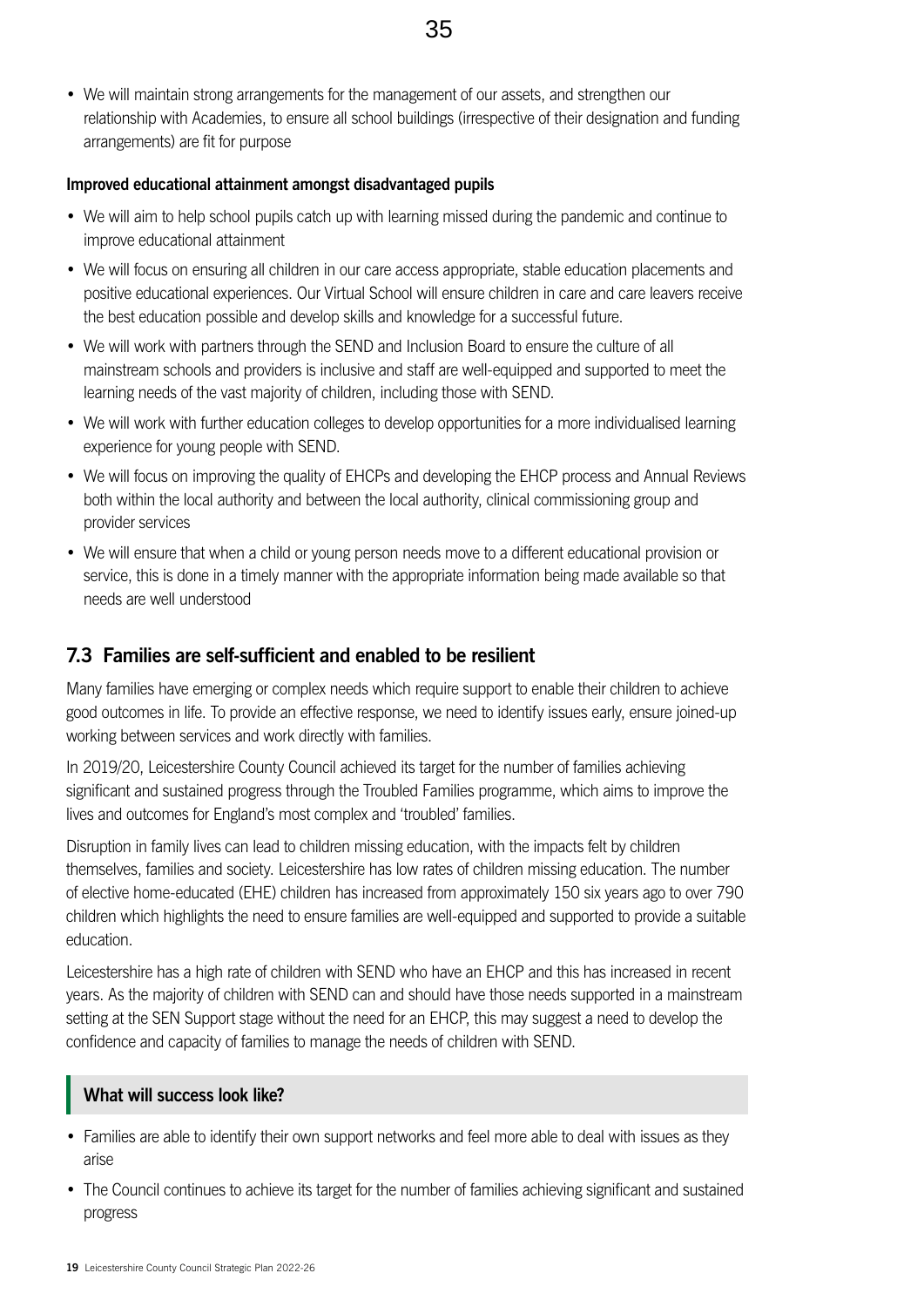## **Our Commitments**

- We will develop the Leicestershire Information and Support Directory and Local Offer to help families access information, guidance, and support
- We will support the delivery of Citizens Advice services and crisis and hardship support for people in need
- We will we work positively with parents and carers opting for EHE, offering a range of support to ensure that statutory duties are met
- We will work across the early help partnership to ensure all agencies are able to identify families who may require additional support at the earliest possible opportunity, and will work with partners to make sure families receive the best response to their needs
- We will continue to prioritise investment in preventative services to help to avoid the need for children to become looked after. We will ensure children who are at risk of family breakdown receive timely and, if necessary, intensive support to help them to remain living with their families
- We will develop our support to young people who encounter emotional difficulties or require other targeted early help support

## **7.4 Everyone is able to aim high and reach their full potential**

Only 2% of children aged 16-17 in Leicestershire are not in Education, Employment or Training (NEET), below the national average (2.7%). The sub-groups we know are most likely to be NEET are care leavers, young carers, young offenders, young parents, and young people with learning and/or other disabilities. For example, the proportion of children with SEND who have an EHCP and are NEET at ages 16-17 is 9.4%; above the national average (8.9%).

The percentage of young people aged 19 with at least a level 2 qualification is consistently higher locally than the national average, however for those from poorer backgrounds who claimed free school meals during school, performance is consistently lower locally than the national average.

Leicestershire is in the best performing 25% comparators for the percentage of care leavers who are in education, employment, or training as well as for the percentage of care leavers who are living in suitable accommodation.

It is also in the best performing 25% comparators for the proportion of people aged 18-64 with a learning disability who are in paid employment and the proportion who are living in their own home or with their family. However, it is in the worst 25% of comparators for the proportion of those in contact with secondary mental health services who are in paid employment, and below the average amongst comparators for the proportion who are living independently.

#### **What will success look like?**

- Below national average rate of vulnerable young people (e.g. unaccompanied asylum-seeking children, those with SEN and/or disability, those who are from poorer backgrounds and/or care leavers) who are **NFFT**
- Above national average rates of disadvantaged adults (e.g. those with learning disabilities, autism and/or mental health conditions) who are in paid employment and living independently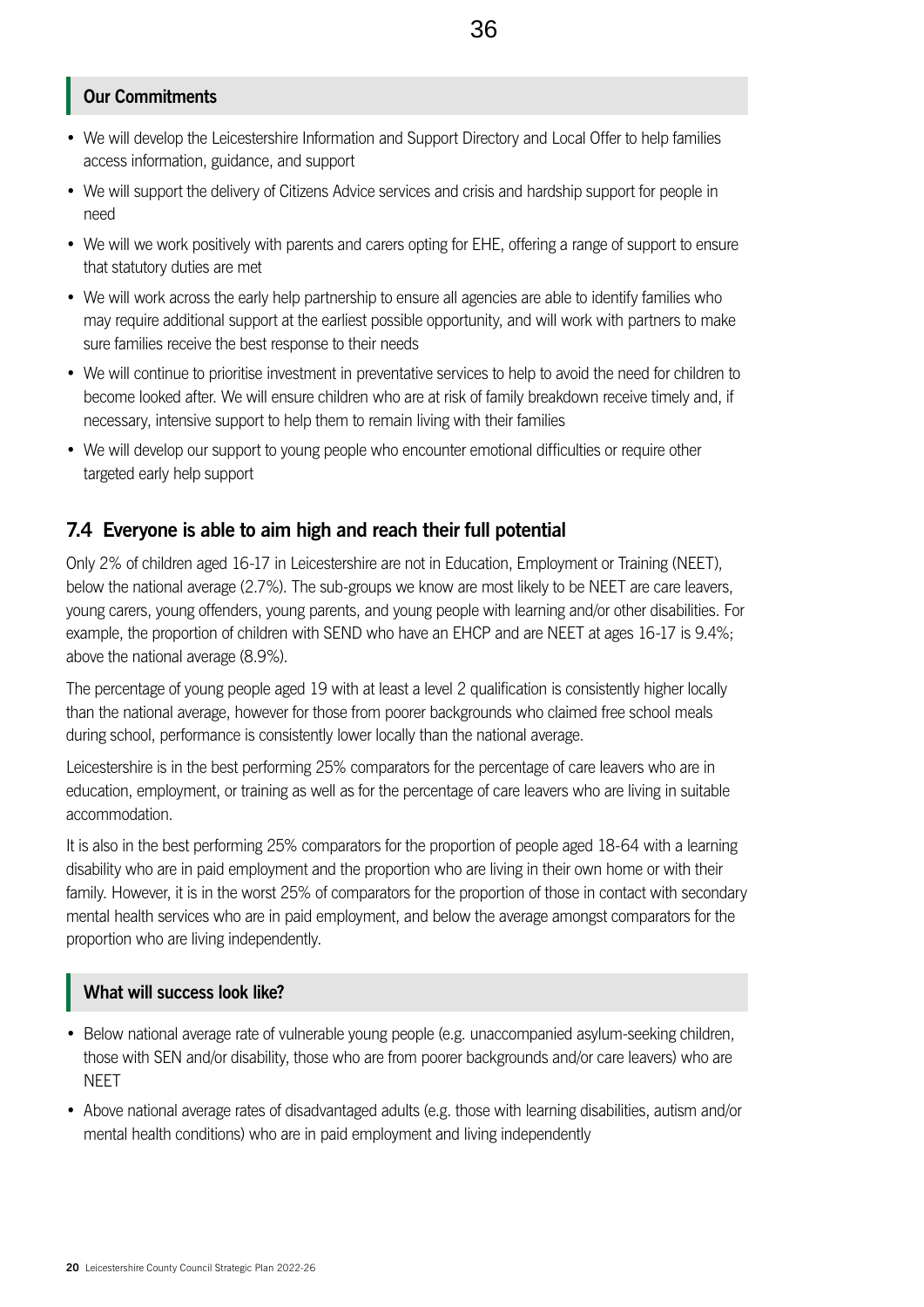## **Our Commitments**

#### **Below national average rate of vulnerable young people who are NEET**

- We will challenge schools in relation to statutory individualised careers guidance for vulnerable groups
- We will monitor the progress of learners beyond age 16 to ensure good progress and identify those at risk of becoming NEET in order to target them for additional support to participate in education or training and make positive and well-informed choices
- We will identify the interests and skills of children in our care and provide them with information and advice about educational and career options
- We will raise employers' awareness of the issues affecting care leavers to help ensure they offer the right support to care leaver employees
- Through our Teenagers with Babies Action Group, we will deliver actions to reduce NEET amongst Teenage parents, such as ensuring seamless support pathways and improving access to educational opportunities
- Our Youth Offending Team will provide young offenders with dedicated Education Worker and Careers Advisors to ensure they are actively engaged in education, training or employment and will advocate for them with schools, colleges, alternative providers, and employers
- We will expand the range of alternative providers for young offenders and others for whom formal educational placements are not suitable

#### **Above national average rates of disadvantaged adults who are in paid employment and living independently**

- We will maintain a person-centred process to support navigation through transition, from child to adulthood
- We will continue to offer engaging 'first steps' learning opportunities through our Adult Learning Service as a way of increasing participation for disadvantaged learners, and to prepare them for a more formal programme of learning
- We will work with all partners to promote and extend opportunities for supported employment for disadvantaged people
- We will support people to live in the least restrictive environments possible, by developing more supported accommodation, including 'step down' temporary accommodation, and exploring the benefits of single accommodation units with on-site shared support for adults with mental ill-health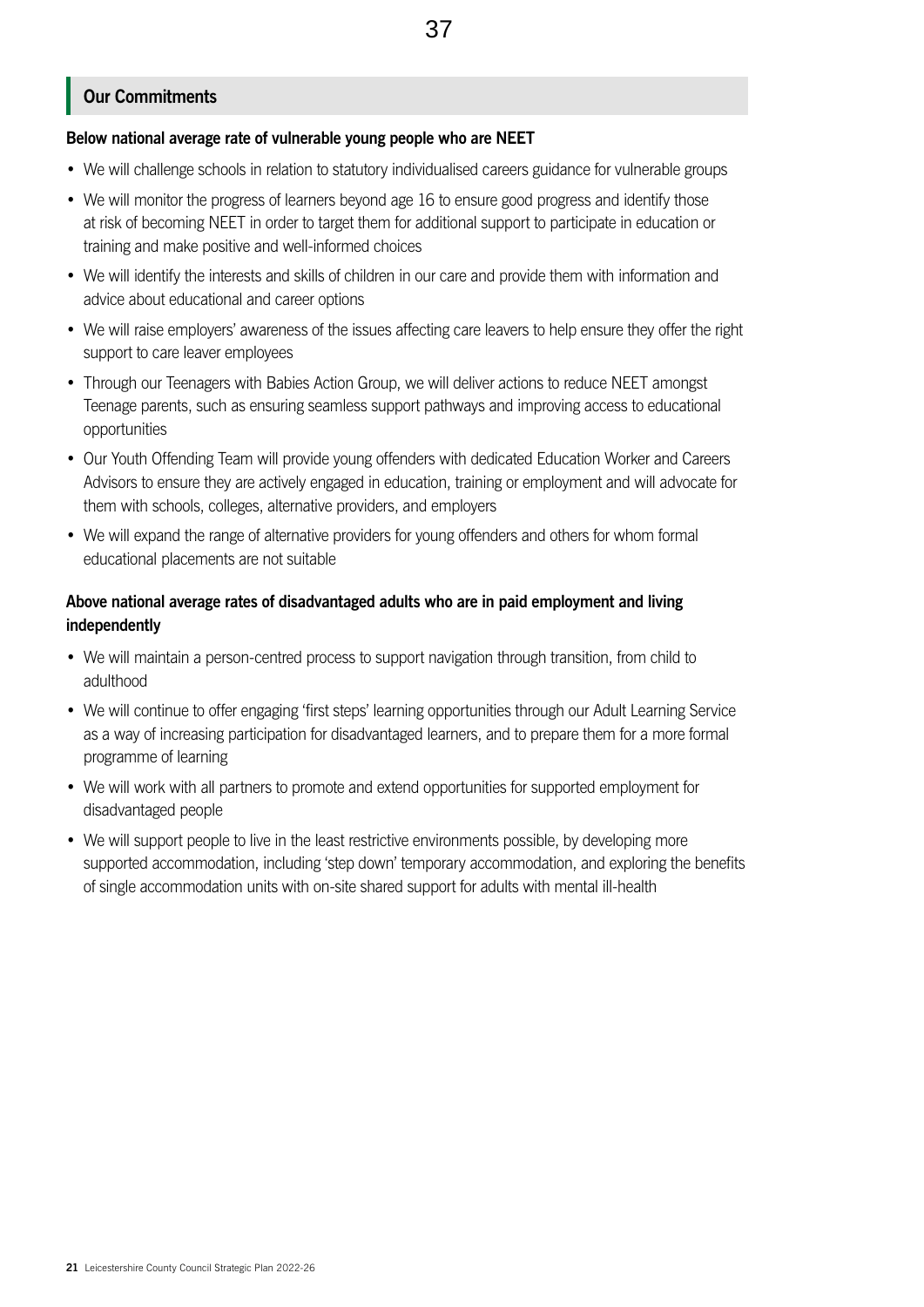## <span id="page-21-0"></span>**8. Strong Economy, Transport and Infrastructure**

This outcome aims to ensure that, using our local capabilities, innovations, and skills – we build a productive, inclusive and sustainable economy at the cutting edge of science, technology and engineering. It also reflects the need for our infrastructure to meet the demands of a growing population and economy, by providing great connections and sufficient employment space and housing of a range of types and tenure.

Our economy is primed for success. We have unrivalled assets such as a world-class university with one of the UK's largest science parks, a central location with the largest distribution park in Europe and the UK's 2nd largest freight airport. Our strong and growing manufacturing sector forms the backbone of our economy. Recently, the East Midlands Airport and Gateway Industrial Cluster sites in North West Leicestershire were selected for Freeport Status. This could provide a significant boost to manufacturing and logistics industries and create up to 60,000 additional jobs.

However, our economy faces significant challenges including lower productivity than the UK. This may be in part due to a lack of training, investment and innovation. Productivity helps businesses to grow more profitable and is a key determinant of the pay and living standards of residents.

The pandemic has also had a significant impact; leading to many jobs being classified as 'vulnerable' (particularly in hospitality, tourism, retail and manufacturing) and a contraction in job vacancies and hiring. This has impacted workers in low pay and/or insecure jobs the most and increased the risk of lowerskilled workers facing unemployment and job insecurity. Young people have been particularly affected by a reduction in entry level positions and apprenticeships. The capacity and capability of many businesses has also been significantly stretched in terms of their resilience and financial health, and rural areas have experienced disruptions to harvesting and demand for agricultural produce, as well as supply chain disruptions in the food and drink sector.

Pre-Covid, the Leicester and Leicestershire economy generated £24.5 billion in GVA, with 42,000 businesses and 538,000 jobs. Testament to its resilience and growth potential, we expect this to increase, despite the impacts of the pandemic, to £30.2 billion and 568,000 jobs by 2030.

The specific priorities and commitments for this outcome, outlined in the following pages, will enable the economy to recover from the Covid-19 pandemic and support long-term growth. To deliver them, we will continue to work in close partnership with public sector partners, businesses, and universities. We will focus on ensuring that people have the skills they need to access employment, as this will support a good quality of life and help businesses to grow. We will ensure that infrastructure provides excellent connectivity, enabling access to opportunities and opening up sites for development. As highlighted in the [Clean, Green](file:///C:\Users\AEpps\AppData\Local\Microsoft\Windows\INetCache\Content.Outlook\20ND95GW\Appendix 1 - Draft Strategic Plan 2022-26.docx#_The_economy_and_1)  [Outcome](file:///C:\Users\AEpps\AppData\Local\Microsoft\Windows\INetCache\Content.Outlook\20ND95GW\Appendix 1 - Draft Strategic Plan 2022-26.docx#_The_economy_and_1), we also need to ensure that economic growth and infrastructure development supports the transition to net zero carbon emissions.

## **8.1 There is close alignment between skill supply and demand**

Manufacturing and logistics are the key employment sectors in Leicester and Leicestershire, and we aim to accelerate growth in these areas. However, we also want to increase employment in business and financial services, tourism and hospitality and creative design, as well as facilitate growth in life sciences, environmental/low carbon technologies and space and aerospace. Local skills needs will also be driven by the shortfall in overseas workers, caused by Covid-19 and the fall in EU workers. This is likely to have a significant impact on the social care sector, which has already been facing recruitment and retention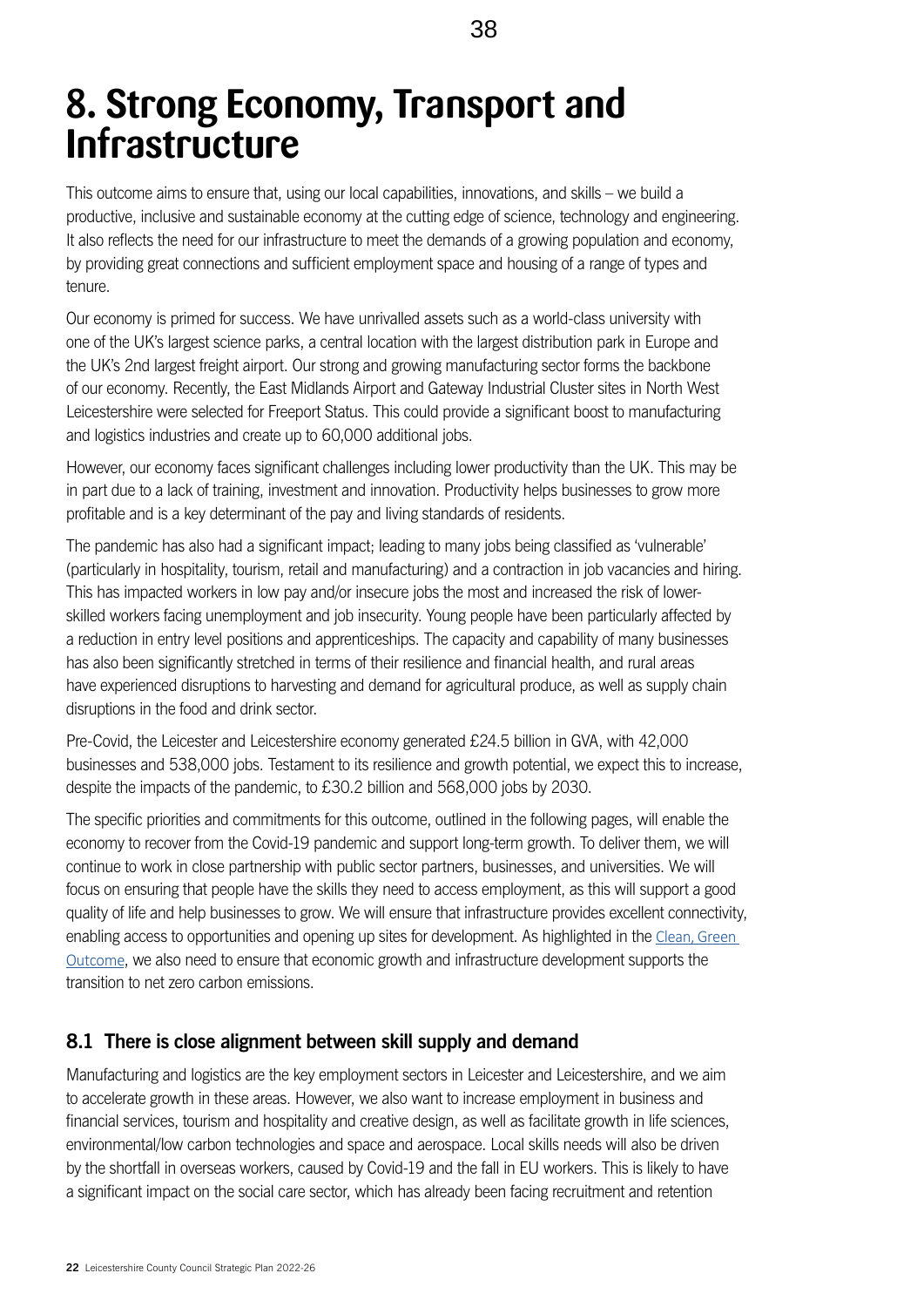difficulties for many years. There will be a need to encourage life-long learning, and to improve skills attainment across all of these priority sectors.

Leicestershire performs well in terms of the percentage of working-age population qualified to Levels 2+ and 3+, and the percentage of residents qualified to NVQ Level 4+ is similar to the national average. It also has a good supply of graduates to the local labour market and a strong and improving further education sector which provides a wide range of vocational training to meet local employer needs. However, there are insufficient numbers of local young people choosing to pursue careers in Science, Technology, Engineering & Mathematics (STEM), which is critical for our growth sectors.

Leicestershire has lower levels of in-work training than comparators and employers are reporting a lack of skilled workers in key sectors which is impacting business performance. The Leicester and Leicestershire Enterprise Partnership (LLEP)'s survey of local businesses in 2021 found that 21% of businesses had recruitment difficulties, 60% required improvement in basic work-based skills and over a third in digital skills.

Leicestershire has a lower unemployment rate than the national average. However, the rate has increased locally during the pandemic; the rate of Job Seekers Allowance and Universal Credit claimants increased from 1.6% in March 2020 to 3.3% in June 2021. Young people are likely to be disadvantaged due to missing education, reduction in apprenticeship opportunities, a more competitive labour market and lack of workplace digital skills.

#### **What will success look like?**

- Improvement in population skills and reduction in the proportion of employers reporting skills shortages or gaps
- Increased opportunities in the labour market for young people and reduced unemployment and job insecurity

#### **Our Commitments**

#### **Improvement in population skills and reduction in the proportion of employers reporting skills shortages**

- We will work with partners through the LLEP to:
	- Capture and analyse labour market information to identify skills shortages and growth businesses
	- Support the Further Education sector to expand and improve their facilities, especially where there is a strong link to growth sectors
	- Develop Skills Plans for priority sectors to promote relevant job opportunities and help businesses meet their recruitment and skills needs
	- Create a Leicester and Leicestershire Digital Skills Partnership to address digital skills deficiencies in the workplace and wider society
	- Focus on embedding employability skills so that individuals are well-prepared for employment and attractive to employers
	- Provide flexible leadership and management skills development programmes
	- Promote enterprise skills programmes to help people think about self-employment and support startups and existing businesses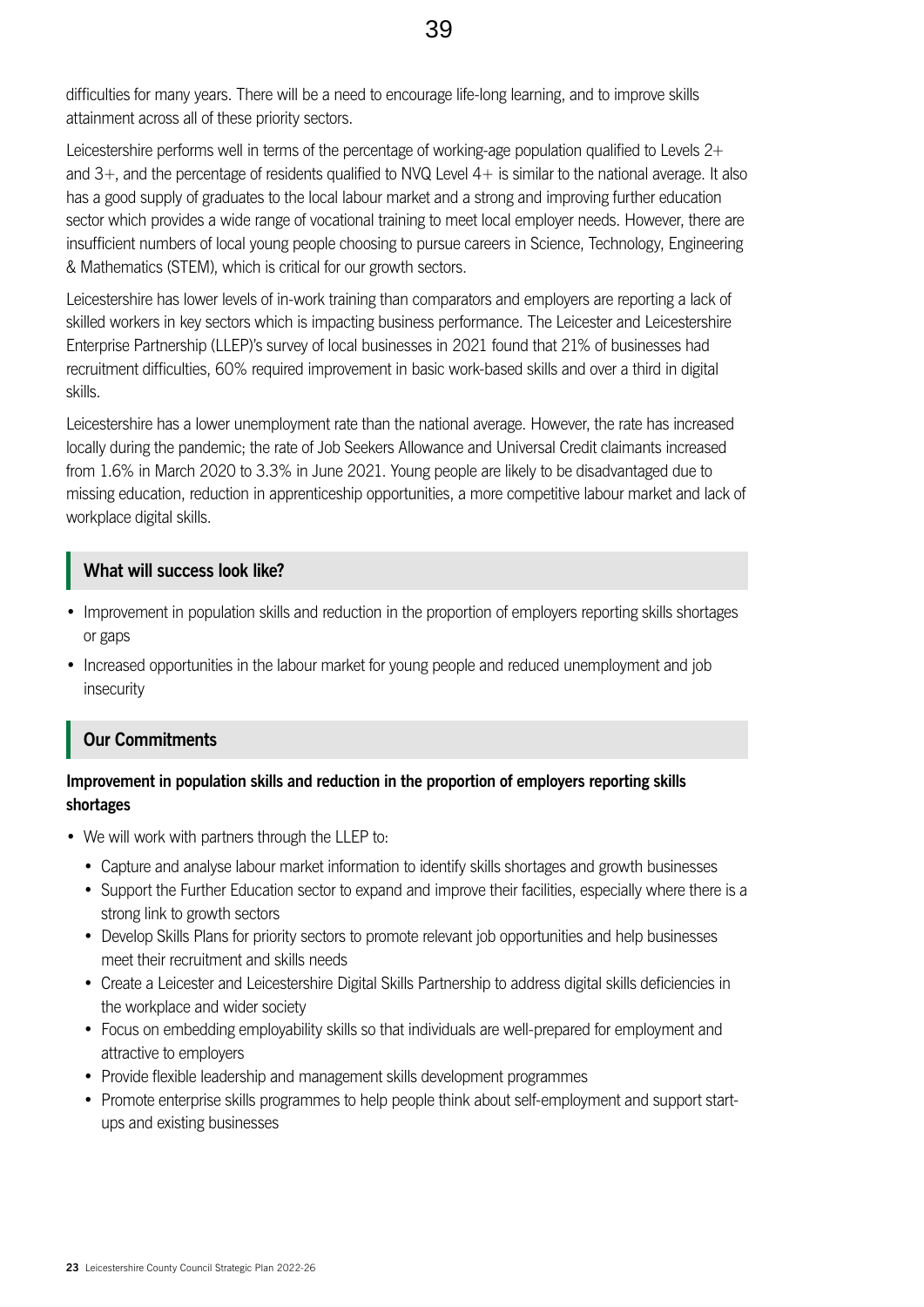## **Increased opportunities in the labour market for young people and reduced unemployment and job insecurity**

- We will provide information, advice, and guidance on the labour market to parents, teachers and young people and promote STEM careers
- We will work with partners to identify pathways into employment and support youth engagement in emerging, productive, and buoyant sectors
- We will work with partners to continue provision of youth, employment, and career services such as Careers Hub and Youth Employment Hub
- We will work with partners to support the graduate careers and retention initiatives of local universities and to incorporate graduate skills into enterprise support, innovation, and growth initiatives
- We will work with partners to produce an Apprenticeship Action Plan to address the decline in apprenticeships due to Covid-19
- Our Kickstart scheme will provide employment placements for young people aged 16-24 at risk of becoming long-term unemployed
- We will work with local authorities, businesses, and education providers to support Leicestershire people back into employment following the Covid-19 crisis through re-training/job matching and stimulating entrepreneurialism
- Our Work + scheme will provide free one-to-one support, advice and information to people looking for secure paid employment or training

## **8.2 Leicestershire has the infrastructure for sustainable growth**

We need our infrastructure to support continuous economic growth, whilst helping to tackle the climate emergency. There is a need to develop and promote sustainable forms of transport and decarbonise road transport.

Leicestershire's population is projected to rise to 860,618 by 2043 – an increase of 23% from 2018. Leicester and Leicestershire's Strategic Growth Plan identifies the need for 96,580 more homes by 2031 and a further 90,500 dwellings from 2031-50. Just under 200,000 new homes are therefore set to be built by 2050. These will need to be supported by new roads, schools, transport, and other infrastructure – estimated to cost £600m over the next 25 years.

The Strategic Growth Plan also identifies the need for an additional 367-423 hectares of land for employment use by 2031. Since 2010, there has been a transformation of the provision of world class business locations and premises in Leicester and Leicestershire; brand new Grade A office, technology and manufacturing premises accommodate 5,000 high-technology jobs. There is a need to continuously explore how existing employment areas can be supported and where new growth should be directed.

Road networks in Leicestershire are in fair condition with a relatively low percentage of roads requiring consideration of structural maintenance, although the percentage is higher for unclassified roads. However, unreliable journey times and congestion on local roads in county towns and on parts of the strategic road network (M1 Junctions) are a frequent complaint. Further, the predominantly rural nature of the county presents viability challenges for medium and long-distance public transport, which in turn means that it can be difficult to identify opportunities to travel by sustainable modes. Where mid or long-distance bus and rail opportunities exist, they may be infrequent, with long journey times, and stops located at potentially inconvenient locations.

In terms of digital infrastructure, the pandemic has accelerated the pace of digital transformation of businesses and public services, with employers expecting digital skills to become increasingly important.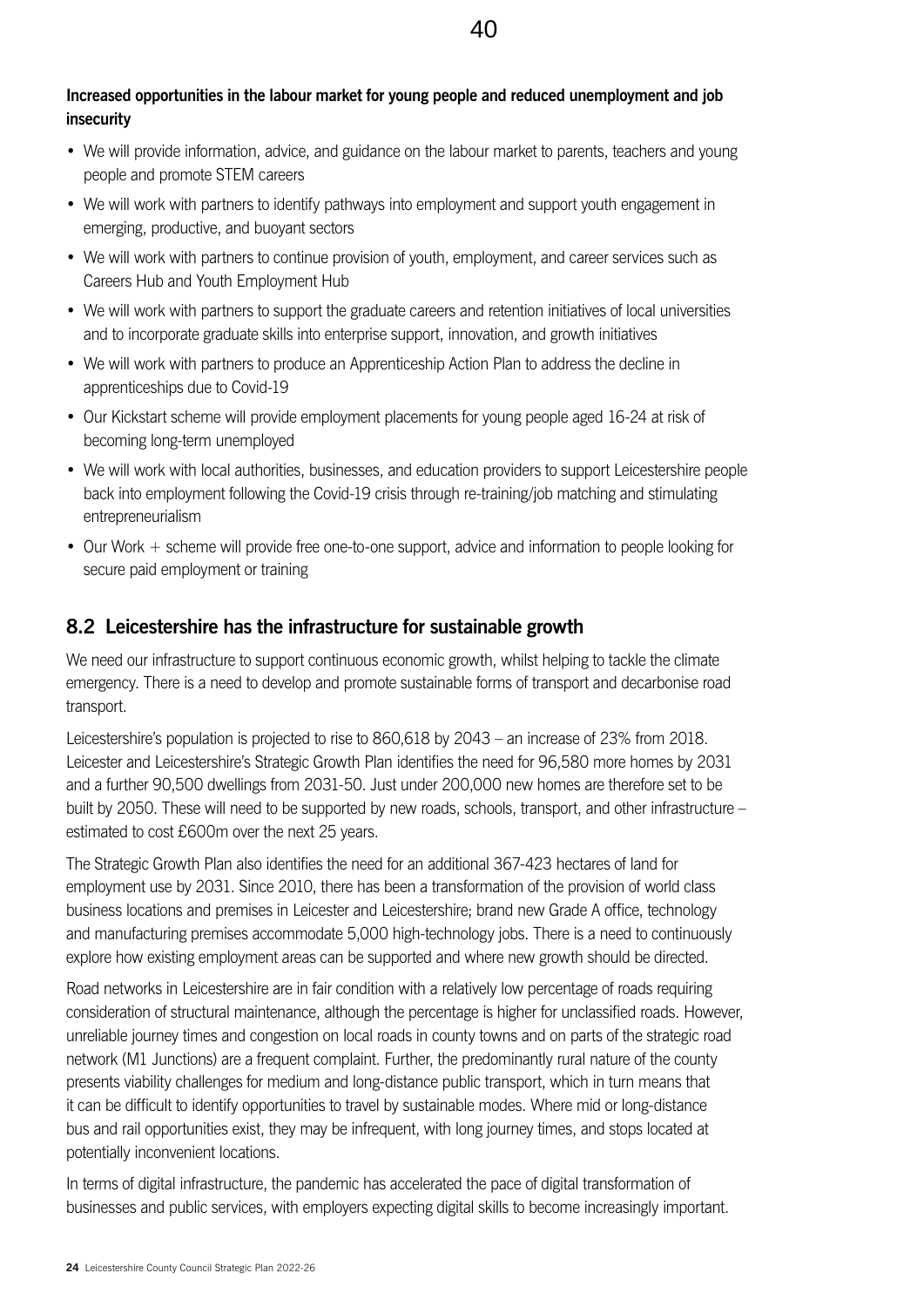**25** Leicestershire County Council Strategic Plan 2022-26

Whilst this has created opportunities for enhanced business efficiency, productivity and resilience, it has also exposed the 'digital divide' in society with residents unable to afford and/or use digital devices, rural areas lacking access to high speed broadband or 4G or 5G services and independent retailers in our Towns and Rural areas struggling to sell on-line or advertise themselves by social media.

#### **What will success look like?**

- Infrastructure capacity and capability supports growth, whilst supporting net zero carbon emissions
- Sufficient employment sites and premises for growth

## **Our Commitments**

#### **Infrastructure capacity and capability supports growth, whilst supporting net zero carbon emissions**

- Through our Corporate Asset Investment Fund, we own and manage a diverse portfolio of property and other investment assets. We will use this to support growth in the county and ensure there is a diverse range of properties and land assets available to meet the aims of economic development
- We will continue to provide safe, suitably maintained highways that support and encourage new housing development and economic growth and employ a flexible approach to reviewing, amending, and developing the network to reflect changing travel demand and traffic patterns
- We will maximise opportunities from technological innovations; utilising evidence gathered on the Major Road Network and from key radial routes to support end to end journey planning and better traffic management
- We will continue to press Government for long-term funding streams to help us maintain our highway assets and support passenger transport services
- We will work in partnership with local bus operators to promote and champion the provision of affordable, frequent, and high-quality passenger transport services and support with the recovery of the passenger transport market following the Covid-19 pandemic by identifying opportunities to provide access to essential services in the most cost effective and efficient way
- We will engage with the freight and logistics sector, to better understand the needs of the sector and ensure that schemes are developed which support the efficient movement of freight into, around, and out of Leicestershire
- We will work with partners through Midlands Connect to invest in strategic road and rail improvements to reduce congestion, improve journey times and support housing growth (e.g. Midlands Rail Hub proposal - rail infrastructure improvements to provide better rail links across the Midlands)
- We will continue engaging with HS2 Ltd to ensure that Leicester and Leicestershire's interests are protected and/or advanced throughout construction
- We will encourage and support active and sustainable travel options, where appropriate, by learning from best practice and encouraging the uptake and use of electric vehicles and micro-mobility as appropriate, including through provision of infrastructure
- We will work with partners through the LLEP to improve digital connectivity through broadband, Wi-Fi and 5G connectivity in rural blackspots and will define and implementing the Council's first digital connectivity strategy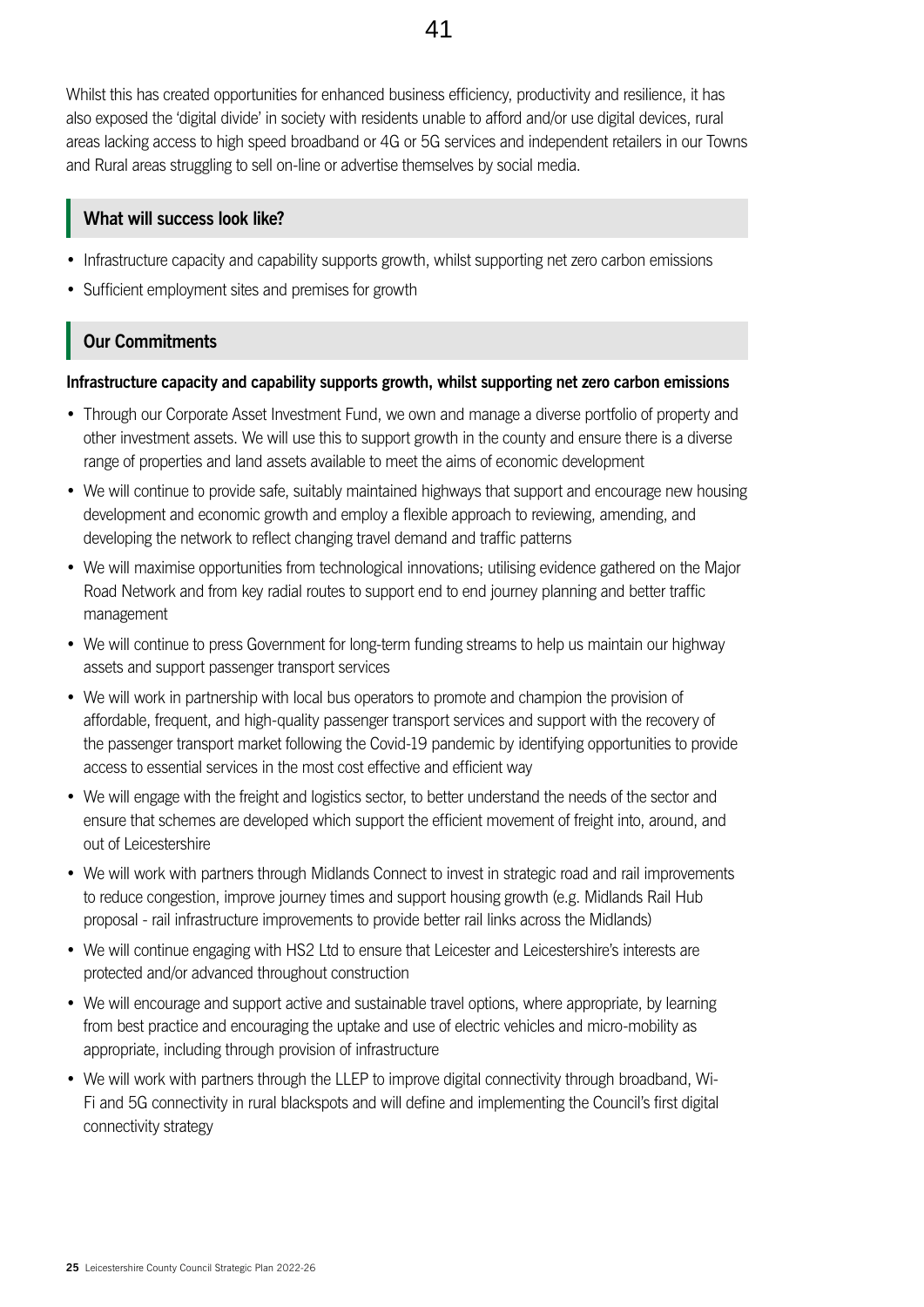#### **Sufficient employment sites and premises for growth**

- We will work with partners to renew existing employment sites and premises where there is demand
- We will work with partners to maintain confidence and momentum of development of strategic sites and the Freeport

#### **8.3 Leicestershire is an attractive place where businesses flourish**

The Leicestershire economy is dominated by small businesses - with 89.2% of businesses micro-sized (employing 9 or fewer people). Building on the support from our growth hub and successful partnership initiatives, we can continue the substantial progress made in the last 10 years, as evidenced by the growth in number of businesses (+18% between 2014 and 2019) and improvements in start-up and survival rates.

However, productivity rates are lower locally than the national average. Investment in research and development (R&D) is a key driver of innovation and productivity growth. Investment in R&D in Leicestershire has however been consistently below the national average; In 2016 R&D expenditure was equivalent to 1.5% GVA for Leicestershire, Rutland, and Northamptonshire – below the UK average (1.7%), and government target of 3% in the longer-term. This highlights the need to increase investment and activity in R&D and innovation and to lever existing R&D capabilities from our leading corporations.

Leicester and Leicestershire is a prime location for international businesses – with 18% of all businesses exporting overseas in 2020, and 83% of exporters selling to markets in the EU. Over the next 10 years, businesses must adapt to the new challenges and opportunities posed by Covid-19 and EU-Exit, as illustrated by the value of goods exported from the UK declining by 16% throughout 2020 – the largest drop since comparable records began.

#### **What will success look like?**

- Growth and expansion of existing innovation and R&D strengths
- Further increase in business density; particularly in growth sectors and knowledge-based businesses

#### **Our Commitments**

#### **Growth and expansion of existing innovation and R&D strengths**

- We will work with partners through the LLEP Innovation Board to drive forward accelerated innovation priorities
- We will work with partners to ensure the R&D sector has sufficient skills, capabilities and support to retain and attract new R&D programmes
- We will support R&D funding bids, innovation and knowledge transfer initiatives and increase public and private investment in R&D and innovation
- We will work with partners to increase opportunities for collaboration, knowledge exchange, pooling of resources, and applied problem solving
- We will support development of business and university networks to promote technology adoption and digital transformation
- We will work with businesses to improve the culture of innovation and awareness of the business performance benefits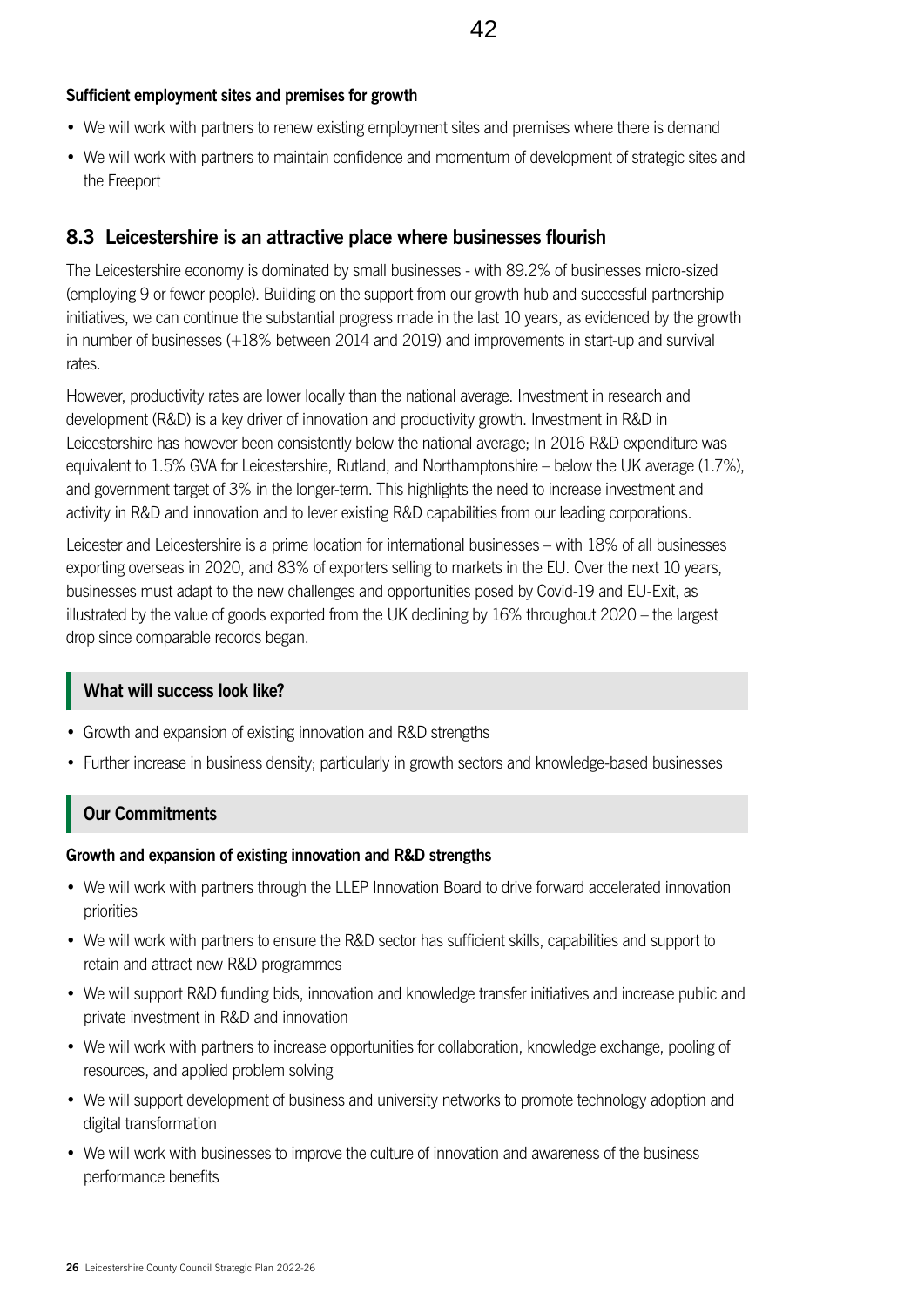#### **Further increase in business density; particularly in growth sectors and knowledge-based businesses**

- We will continue to support the key growth sectors of life sciences, space and earth observation, sports and sport science, advanced engineering, ICT, food and drink, logistics and professional and financial services – as well as the locally important sectors of agriculture, textiles, creative and cultural, construction, tourism and the visitor economy, and the voluntary and non-profit sectors
- We will work with partners to encourage and support international business expansion, including in the Freeport site
- We will develop and implement the Freeport strategy and SME support for exporting, identifying key sectors and opportunities
- We will continue to provide advice and support to businesses to assist recovery from Covid-19 and adaptation to the new EU trading relationships

#### **8.4 Economic growth delivers increased prosperity for all**

We aim for local economic growth to advance equality by creating opportunities for all, and for the benefits of increased prosperity to be distributed fairly.

Leicestershire is not deprived overall; the county is ranked 137th out of 152 upper tier authorities in England for Multiple Deprivation, where 1st is the most deprived. However, pockets of significant deprivation exist; four neighbourhoods in the county fall within the most deprived decile in England.

There is a lower number of children living in poverty locally than the average amongst county authorities and a lower percentage of children in secondary schools receiving free school meals. However, the percentage is higher than comparators for nursery and primary school children. Further, Gross Disposable Household Income (GDHI) is lower locally than average amongst county authorities.

Leicestershire has a low rate of households assessed as being at risk of homelessness, ranking in the best performing 25% comparators. However, financial pressures on residents are likely to increase as government Covid-19 support measures end. Local survey data suggests that over half of residents are worried about the economic wellbeing of their friends and family and significantly more are worried about their own economic well-being.

#### **What will success look like?**

• Growth in Gross Value Added (GVA) corresponds with an increase in GDHI and a reduction in the percentage of children receiving free school meals

#### **Our Commitments**

- We will focus on supporting inclusive economic growth in the disadvantaged areas and groups of Leicestershire
- Our Work + scheme will provide free one-to-one support, advice and information to people looking for secure paid employment or training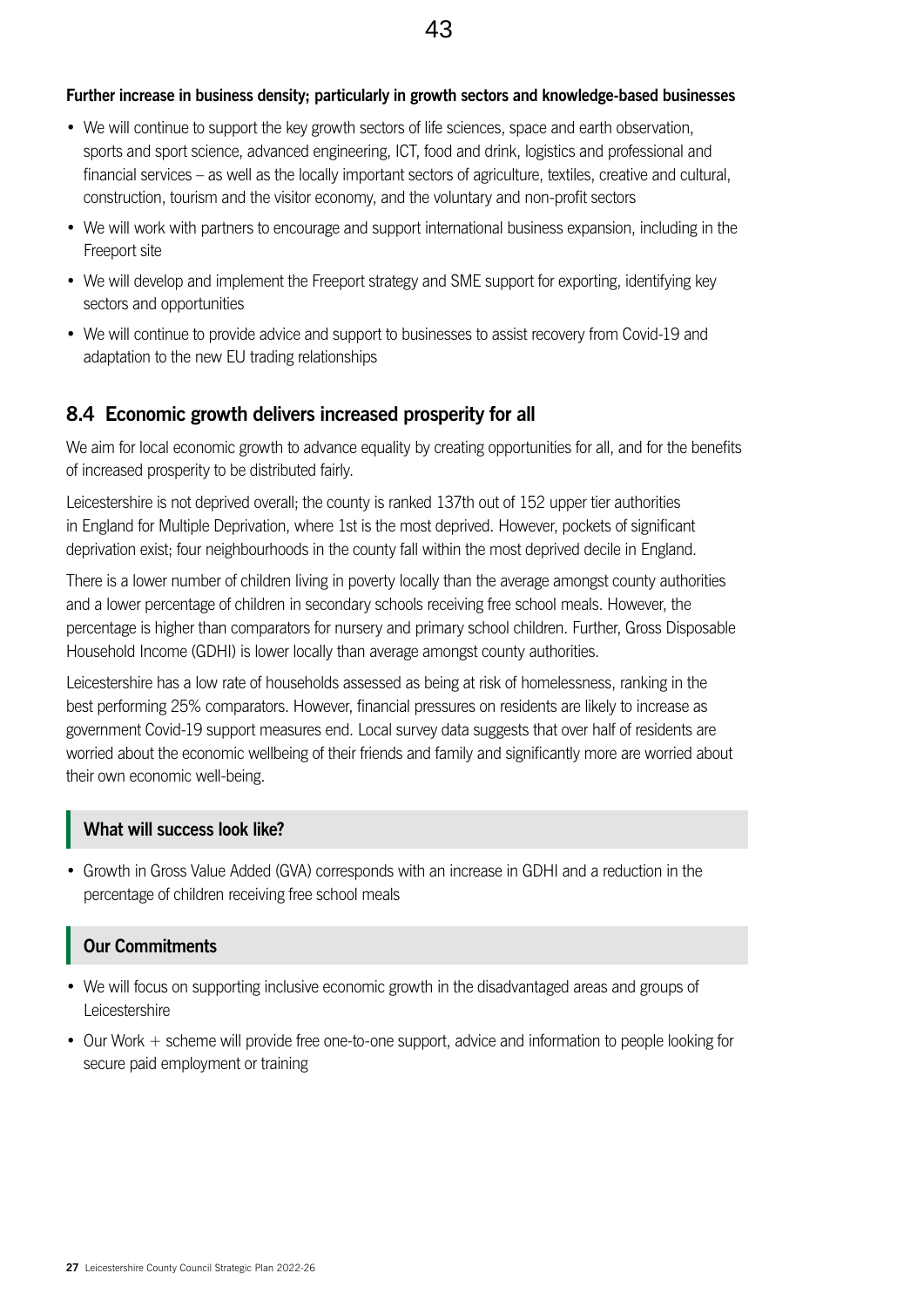## **8.5 Leicestershire has the right homes in the right places to meet needs**

Housing is generally an area of good performance, as Leicestershire ranks in the best performing 25% of comparators for the rates of new houses and affordable houses built. However, expensive house prices in rural areas puts housing out of reach for many and Leicestershire has a high rate of local authority owned homes which are 'non-decent' (an issue in Charnwood, Hinckley and Bosworth, North West Leicestershire and Melton). As highlighted, there is a need for 187,096 new houses by 2050, with 96,580 of those required by 2031. These will need to be low carbon developments and include affordable housing. The number of older people living in Leicestershire is also forecast to increase significantly, and many will require specialist accommodation.

#### **What will success look like?**

• Leicestershire is on track to deliver the 187,096 new dwellings required by 2050

#### **Our Commitments**

- We will work with developers, landowners, and statutory agencies to remove the barriers to development
- We will focus development in major strategic locations to reduce the amount that takes place in existing towns, villages, and rural areas. This will allow us to plan for new housing and employment with new and improved roads, public transport, schools, health services, shops, and open space
- We will explore ways to secure financial contributions through development to support essential infrastructure (e.g. highway capacity, schools etc)
- Through the Leicestershire Rural Housing Group, we will guide work to assess and meet the housing needs of people in the villages of Leicestershire
- We will work with partners and developers to help ensure all housing developments are low carbon and enhance biodiversity
- We will develop further the Social Care Investment Plan to secure suitable accommodation choices for social care service users

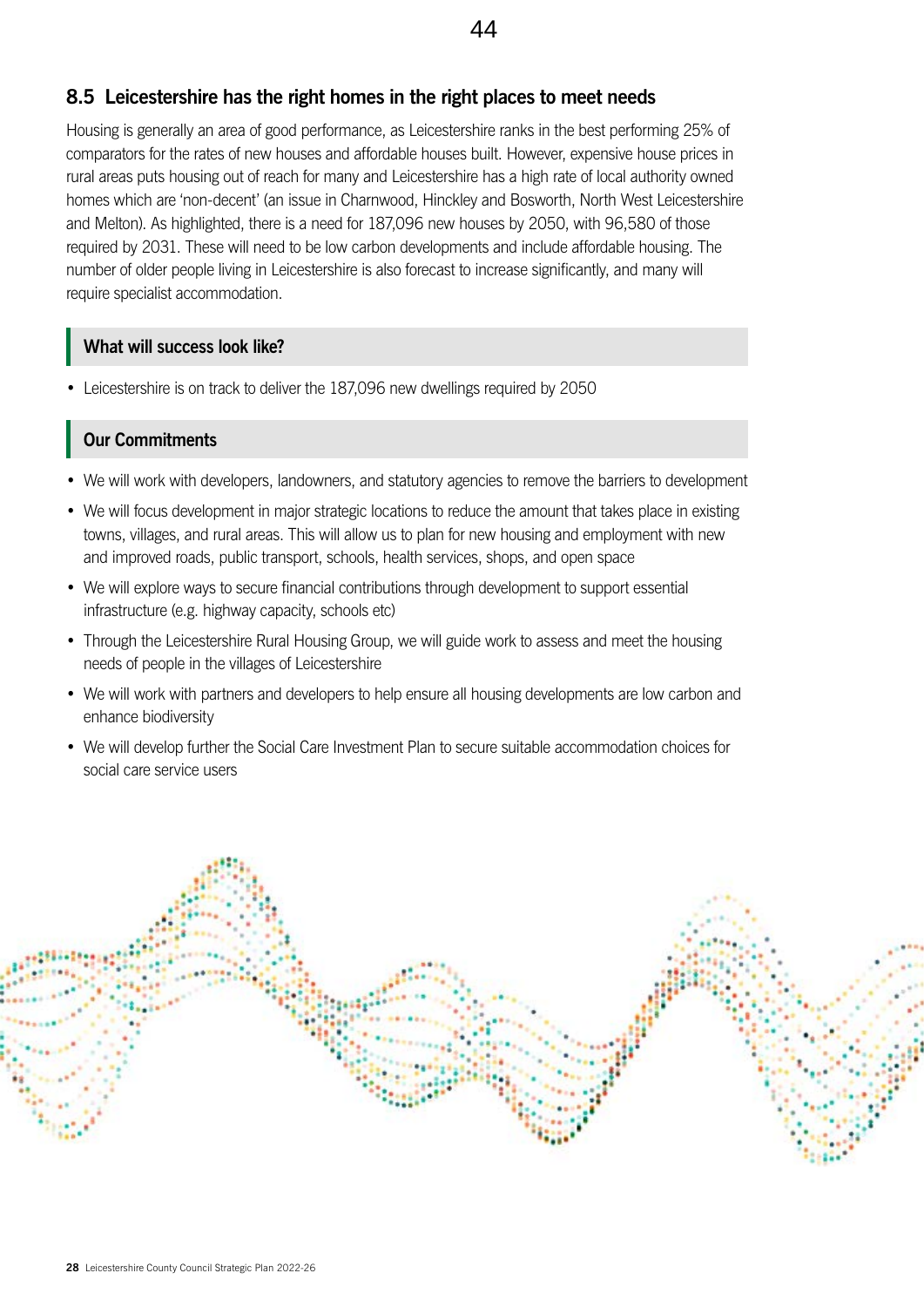## <span id="page-28-0"></span>**9. Keeping People Safe and Well**

This outcome aims to ensure the people of Leicestershire live in a healthy environment and have the opportunities and support they need to take control of their health and wellbeing. It also aims to ensure people are safe and protected from harm.

Health and wellbeing is an asset to individuals, communities and wider society. Good mental and physical health is a basic precondition for people to take an active role in family, community, and work life. However, these benefits are undermined by health inequalities. Those living in the most disadvantaged areas often have poorer health outcomes, as do some ethnic minority groups and vulnerable people. Health inequalities have been further exposed by Covid-19 as it has taken a disproportionate toll on groups already facing the worst health outcomes.

Health inequalities are driven by factors beyond age, gender, genetics, lifestyle, social and community networks, socio-economic, cultural and environmental factors. The Council has influence and responsibility over some of these 'wider determinants of health' such as education, housing, transport, culture and clean air. It also fosters economic opportunity which is reflected in the supply and quality of jobs in the local area. Further, it empowers people to help themselves and each other, for example through volunteering and local initiatives.

We will work with partners through Leicestershire's Health and Wellbeing Board to improve the health and wellbeing of children and adults and reduce health inequalities. This will include addressing the wider determinants of health, with a focus on breaking down intergenerational cycles of deprivation and poor health outcomes. We will ensure that everyone has access to information and advice which supports their wellbeing and enables them to think ahead and plan for their future. We will promote wellbeing by building upon peoples' strengths and community assets. We will identify people who may be at risk of needing social care support in the future and help them to gain or regain the skills to live independently. We will also enable those requiring further support to take control of their health and wellbeing and to live active, independent, and fulfilling lives through easy access to effective, personalised care.

To help keep people safe, we will work with partners through Leicestershire's Safer Communities Board to strengthen links between work-streams being undertaken to reduce crime and disorder within communities. We will also fulfil our statutory duties to safeguard vulnerable children and adults who have experienced, or may be at risk of experiencing, abuse, or neglect. This will include work with partners through the Leicestershire and Rutland Safeguarding Adults' Board and Safeguarding Children's Partnership to coordinate and continuously review and improve safeguarding practices.

## **9.1 People are safe in their daily lives**

Total crime levels are relatively low in Leicestershire compared to other areas and have reduced in recent years. The number of people killed or seriously injured on the County's roads is also low and public satisfaction with road safety is high. Leicestershire also has low rates of youth offending.

However, during 2020/21 there were significant increases in: hate crime (+32%); sexual offences (+32%); drug offences (+24%) and violence with injury (+13%). There was also an increase in reported anti-social behaviour across the County during 2020/21. There has been a reduction in the percentage of residents who feel safe when outside in their local area after dark, from 88% in 2019/20 to 79% in 2020/21. A survey by the Leicestershire Police and Crime Commissioner found that respondents tended to attribute this to a lack of street lighting and the proximity of anti-social behaviour and crime.

From 2018/19 to 2020/21, there has been a year-on-year reduction in the number of referrals to child safeguarding for child sexual exploitation. However, the rate of referrals for child criminal exploitation has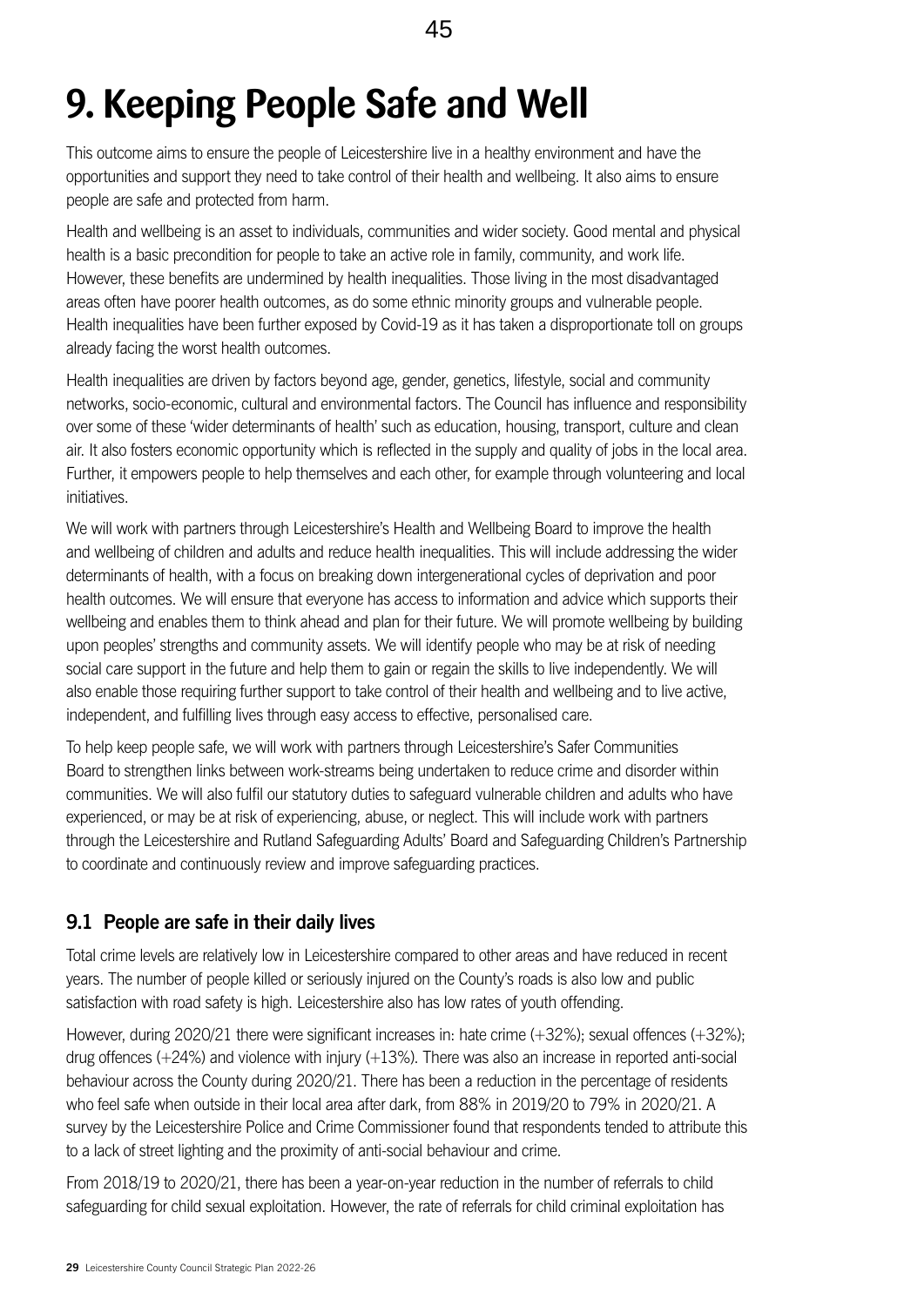however increased slightly from 140 in 2019/20 to 145 in 2020/21. There is a risk that child criminal exploitation and violence related to young people may increase or become more visible during Covid-19 recovery.

#### **What will success look like?**

- Less crime and fear of crime and increase in the percentage of residents who feel safe when outside in their local area after dark
- Fewer children and young people involved in and impacted by criminal behaviour

## **Our Commitments**

**Less crime and fear of crime and increase in the percentage of residents who feel safe when outside in their local area after dark**

- We will work with Police and other agencies to ensure anti-social behaviour is dealt with swiftly and effectively
- We will work with partners to raise awareness of and tackle all forms of hate crime in which people are targeted based on their personal characteristics
- We will help to reduce the prevalence of modern slavery and trafficking by ensuring our suppliers adhere to the highest standards of ethics and working with the Leicester, Leicestershire, and Rutland Modern Slavery Action Group to raise awareness, disrupt crimes and safeguard victims
- We will work closely with partners and communities through the Violence Reduction Unit to prevent serious violence
- We will work with partners to raise awareness of and tackle scammers and rogue traders who exploit vulnerable consumers
- We will enforce standards related to food and product safety

#### **Fewer children and young people involved in and impacted by criminal behaviour**

- We will deliver a robust, whole-family approach to prevent children and young people from engaging in criminal behaviour
- We will work with partners to provide safe spaces for children and young people to play, without the risk of being groomed into criminal exploitation
- We will deliver preventative street-based work with young people targeted in areas with high levels of anti-social behaviour
- We will identify and address the exploitation of children and young people and provide care and support to those affected

## **9.2 People at the most risk are protected from harm**

There is an upward trend in demand for child safeguarding, with an increase in the rate of Section 47 enquiries (initiated to decide whether action should be taken to safeguard a child suspected to be suffering or at risk of suffering harm) and children on child protection plans. The rate of children looked after by the local authority has also increased year-on-year for the past 10 years.

Whilst the rate of reported domestic abuse-related incidents remains below the national average, it has increased in Leicestershire from 21.1 per 1,000 population in 2017/18 to 23.1 in 2019/20 and during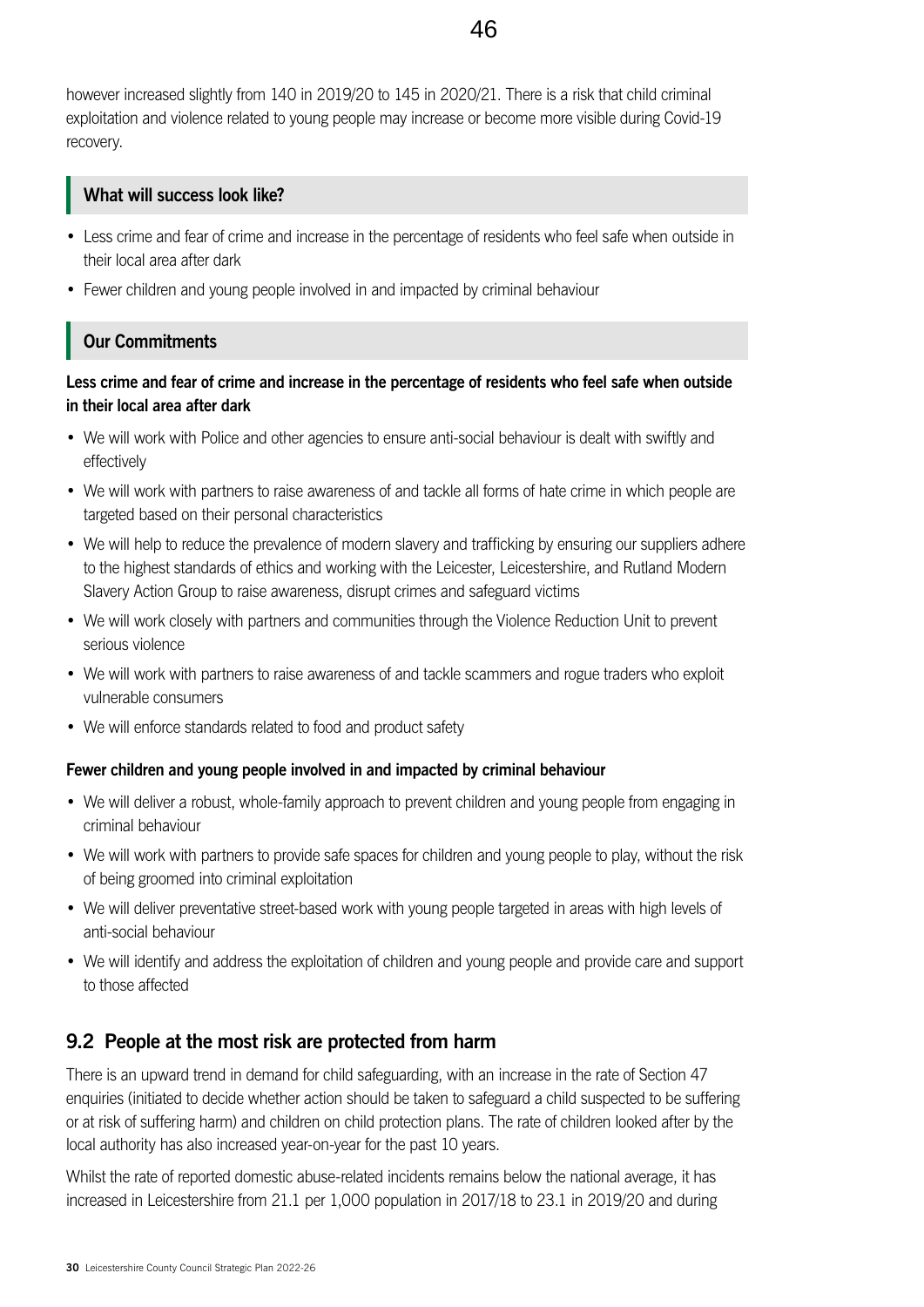2020/21 there was a 20% rise in Domestic Violence with Injury and a rise in psychological abuse. Domestic abuse has also been a more prominent feature in child safeguarding cases during the last year.

#### **What will success look like?**

- Safeguarding approaches are effective in recovery from Covid-19 and informed by learning from the pandemic
- Vulnerable people are identified and protected from harm and abuse

## **Our Commitments**

#### **Safeguarding approaches are effective in recovery from Covid-19 and informed by learning from the pandemic**

- We will focus on identifying and responding to hidden harm (e.g. self-neglect, mental ill-health and/or learning disabilities, domestic abuse)
- We will support care homes with Infection Control, vaccination, and Personal Protective Equipment support to minimise Covid-19 outbreaks
- We will risk assess and quality assure care providers to ensure services are safe and protect vulnerable children and adults
- We will work with partners to review the response to and forward implications of Covid-19 and recovery work regarding safeguarding

#### **Vulnerable people are identified and protected from harm and abuse**

- We will improve how we work with families to safeguard babies by ensuring robust procedures are in place and raising awareness of risk factors
- We will develop a communications strategy to support partners to deliver universal safety messages to children and young people
- We will work with partners to develop joint responses to risk including child sexual exploitation, domestic abuse, gangs, missing from home
- We will focus on combatting sexual violence and domestic abuse by developing a Domestic Abuse Strategy, protecting all survivors and their families in safe and appropriate accommodation and improving our understanding of perpetrators and how to respond to them
- We will develop trauma-informed practices and offer direct work to support children to recover from Adverse Childhood Experiences
- We will ensure that work with young people to reduce risk and vulnerability assists prevention of adult safeguarding need
- We will work with communities to prevent people becoming victims and ensure they know how to seek help and have the confidence to do so
- We will develop understanding of equality and diversity issues and the impact on access to safeguarding services
- We will review and change systems to ensure that the new Liberty Protection Safeguards Legislation and codes of practice are in place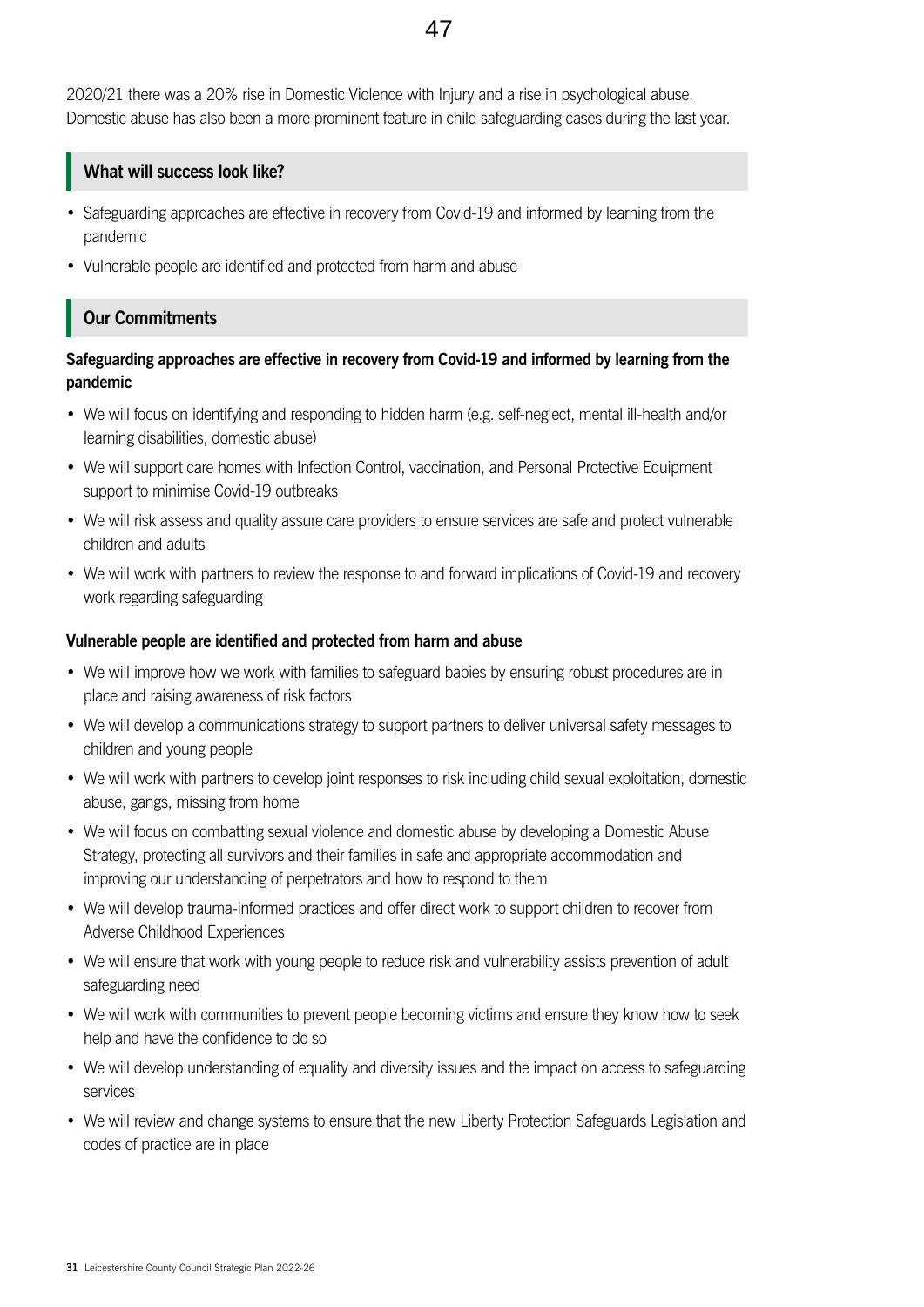## **9.3 People enjoy long lives in good health**

The health of people in Leicestershire is generally better than the England average, as it is one of the 20% least deprived counties in England. Life expectancy for both men and women is higher in Leicestershire than the England average. However, healthy life expectancy (an estimate of how many years people might live in a 'healthy' state) is only marginally higher than the national average and there are significant health inequalities in the county, as life expectancy is 6.3 years lower for men and 5.0 years lower for women in the most deprived areas of Leicestershire than in the least deprived areas.

As highlighted, health outcomes are influenced by a range of social, economic and environmental factors, known as the 'wider determinants of health'. Air pollution, particularly fine particulate matter (PM2.5), is a significant health hazard. PM2.5 is the 3rd leading cause of preventable deaths in Leicestershire.

Additionally, two thirds of adults, and one third of children in year 6, are either overweight or obese. This increases their risk of having long-term conditions like type 2 diabetes and reduces expected lifespan. There has also been a rise in adults classified as physically inactive from 19.5% in 2018/19 to 21.9% in 2019/20. Whilst these figures are similar to the national average, some areas of the county have higher rates of overweight/obesity and physical inactivity than England. Physical inactivity has also been exacerbated by the pandemic, with the deconditioning of the population during lockdown restrictions.

In terms of mental health and wellbeing, Leicestershire has a high rate of people reporting a low happiness score and a high rate reporting a high anxiety score. Although there is a low rate of suicides in Leicestershire compared to other counties, the county has a high rate of excess deaths amongst those aged under 75 with a severe mental illness. These excess deaths are explained not only by suicides and accidents but also physical illnesses; studies show that that all-cause mortality in people with severe mental illness is 2 to 3.5 times higher than in the general population. There has also been a significant increase in the number of cases referred to adult social care mental health teams during the pandemic, which has also occurred across the country. Surveys and cases also suggest that ongoing Covid-19 restrictions are having an impact on mental health of children and young people.

#### **What will success look like?**

- Improved healthy life expectancy and reduced health inequalities
- Increased proportion of residents with a healthy weight
- Improved mental wellbeing and reduced prevalence of mental ill health

## **Our Commitments**

#### **Improved healthy life expectancy and reduced health inequalities**

- We will focus on breaking down intergenerational cycles of deprivation and poor health, promoting new ways of working to tackle disadvantages
- Through Healthy Together 0-19 we will provide Health Visiting and School Nursing to support the health and wellbeing of children and young people
- We will provide information and advice to enable people to access services, facilities and resources which contribute towards wellbeing
- We will deliver a wider determinants programme of work to address the range of social, economic and environmental factors which influence health outcomes, thereby improving health and reducing health inequalities. This will include for example our work with partners to improve air quality.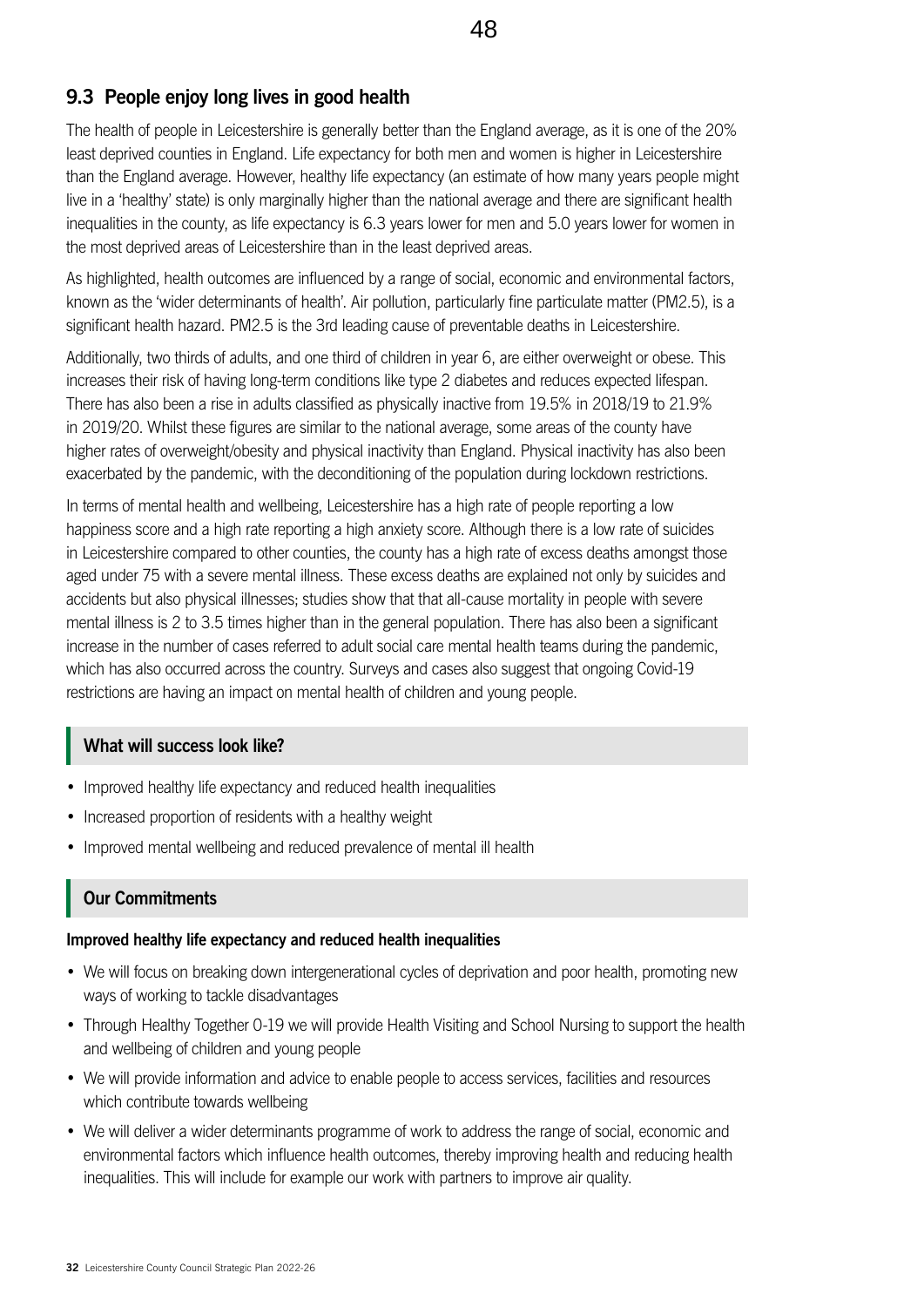- We will embed a Health Equity in All Policies approach to ensure policy decisions help to improve health outcomes and reduce health inequalities
- We will identify those at risk of needing social care support in the future and intervene early wherever possible to maintain wellbeing

#### **Increased proportion of residents with a healthy weight**

- We will provide weight management support and guidance to residents, so that they can achieve and maintain a healthy weight
- We will work with partners through Active Together (Leicestershire and Rutland Sport) to support people to get and stay active; ensure physical activity and sport facilities are high quality and accessible and promote the county as a premier location for sport businesses
- We will work with partners in a 'whole-system' approach to deliver the Healthy Weight Strategy; creating an environment which facilitates healthy choices and supports individuals to be physically active and maintain healthy weight

#### **Improved mental wellbeing and reduced proportion of residents experiencing mental ill health**

- We will promote positive mental health and improve awareness of risk factors for poor mental health to increase resilience
- We will learn from and sustain the excellent customer satisfaction with our cultural, wellbeing and adult learning services; promoting and facilitating access to our libraries, museums and learning centres to promote the wellbeing of residents and their communities
- We will implement Making Every Contact Count Plus to make the most of opportunities to support peoples' wellbeing
- We will work with partners to improve access to mental health services for all ages to promote recovery and independence
- We will work with partners to ensure the early detection and treatment of child mental health and wellbeing needs

## **9.4 Carers and people with care needs are supported to live active, independent, and fulfilling lives**

Leicestershire's reablement services effectively support those with physical or mental health needs to maintain or regain their independence and avoid unnecessary admissions to hospital or residential care; In 2020/21 Leicestershire ranked in the best 25% of comparators for reablement outcomes. Additionally, Leicestershire has low rates of adults aged either 18-64 or 65+ being permanently admitted into residential or nursing care. This is important because residential care is an expensive resource for individuals and the local authority and research suggests that people tend to prefer alternative options.

Leicestershire also has a high proportion of people with social care needs who are in receipt of a direct payment or personal budget; enabling people to access personalised care and support by choosing provision which is suitable to meeting their outcomes.

However, there is a need for improvement in the proportion of people who find it easy to access information about adult social care services and in the quality of life and overall satisfaction of those who receive care and support. In 2019/20, Leicestershire also ranked in the worst 25% comparators for the proportion of adult service users who felt safe or that they had control over their daily lives. The level of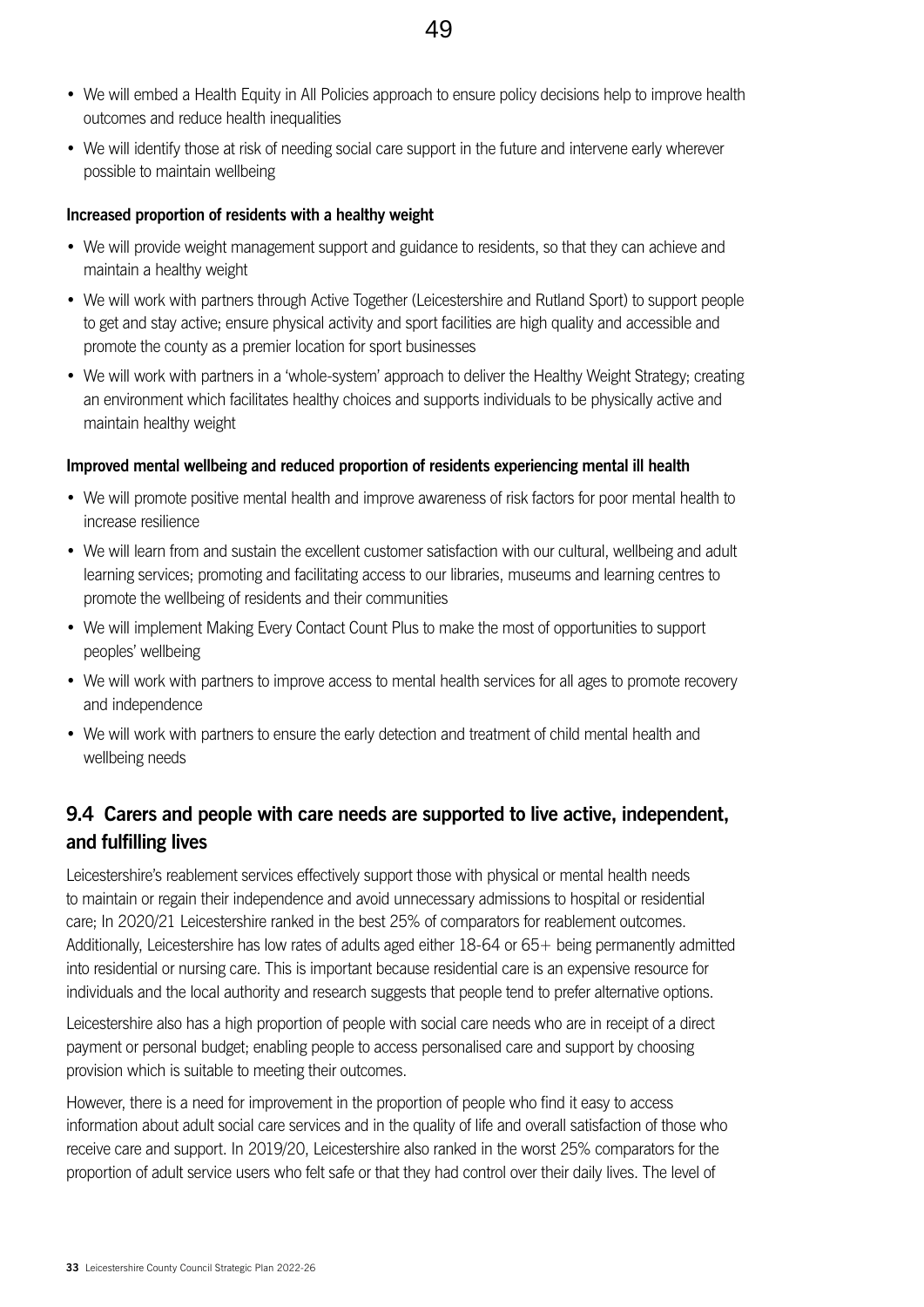social contact in the daily lives of carers and users of social services also remains comparatively low and an area for improvement, something which the Covid-9 crisis has made worse.

As mentioned, the number of older people, and those living with dementia and/or mobility problems, is forecast to increase significantly. Some will require housing adaptions to meet their changing needs and others will need more specialist accommodation or support.

#### **What will success look like?**

- Increase in the proportion of people who find it easy to access information and advice about adult social care services
- Improvements in the experiences of those who receive adult social care and support
- Carers are recognised, valued, and supported to undertake their caring role, whilst maintaining their own health and wellbeing

## **Our Commitments**

#### **Increase in the proportion of people who find it easy to access information and advice about adult social care services**

- We will improve access to information and advice through our digital plans including the directory of services and First Contact Plus
- We will work closely with partners to take a more proactive approach to providing advice and information relating to housing, including development of social prescribing and empowering frontline staff to encourage people to take responsibility for their housing needs
- We will continue to provide good quality information, advice, and guidance for those living with dementia and their informal carers

#### **Improvements in the experiences of those who receive adult social care and support**

- We will implement activities identified through research with our customers to improve satisfaction with our adult social care services
- We will work with partners to deliver integrated services at the point of delivery with seamless transitions between health and social care
- We will provide effective crisis response, reablement services, equipment, and technology to enable people to be self-reliant
- We will review progress on the Living Well with Dementia Strategy 2019-22 and co-produce a new strategy and action plan with our partners
- We will continue to ensure care services and support procured by the Council provide a good supply and quality of dementia care
- We will explore solutions to transport issues, enabling older people to remain active and independent and connected to community
- We will support people in receipt of direct payments and Personal Assistants to choose the provision suitable to meeting their outcomes
- We will develop further the Social Care Investment Plan to secure suitable accommodation choices for social care service users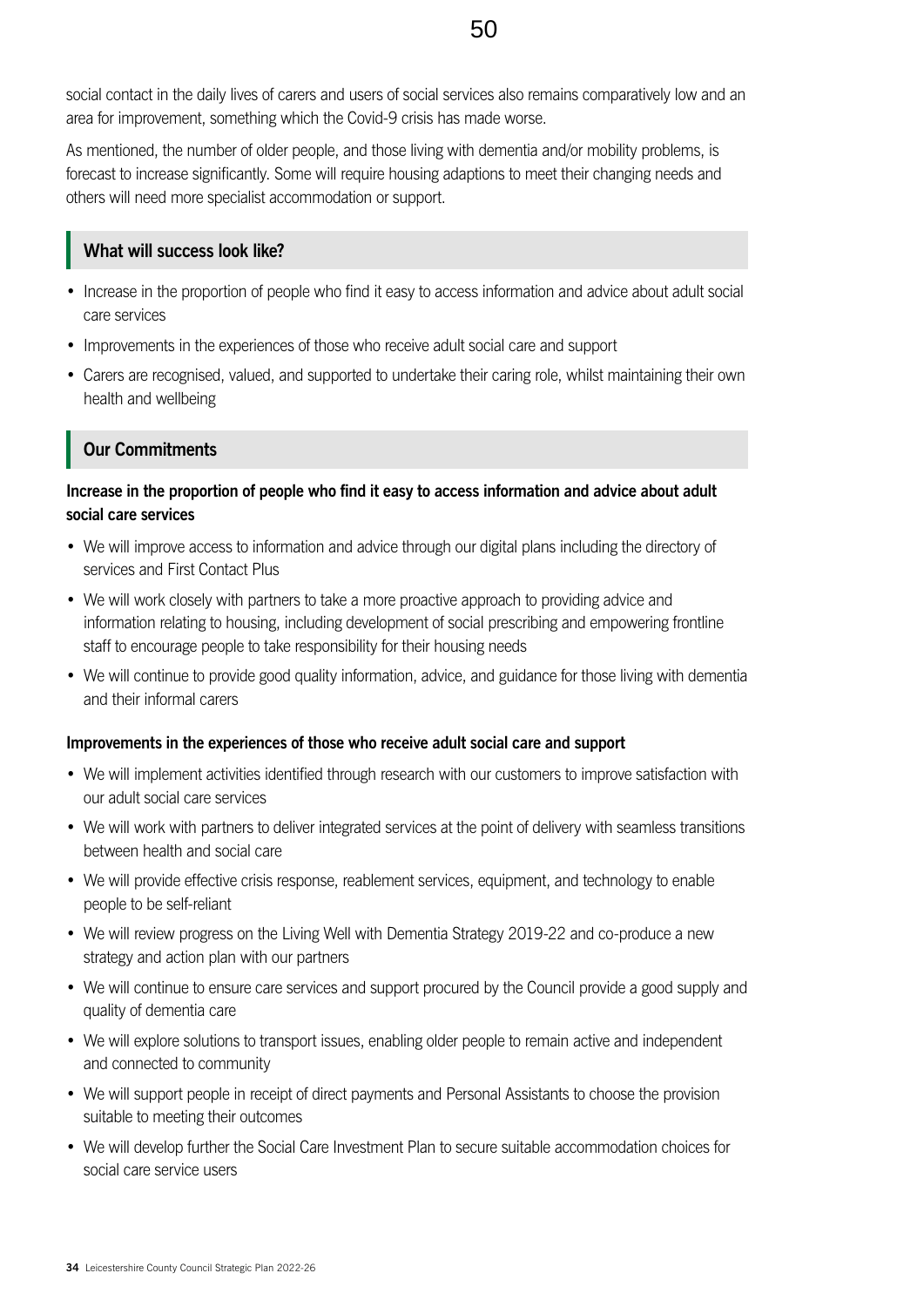• We will work with providers of services to maximise peoples' opportunities for independence, health, and wellbeing

#### **Carers are recognised, valued, and supported to undertake their caring role, whilst maintaining their own health and wellbeing**

- We will work with partners to identify carers and ensure they are signposted, if required, to relevant information and services
- We will ensure accurate advice, information and guidance is available to assist carers to navigate health and social care services
- We will listen and involve carers in the development of services that enable them to continue to provide their caring role
- We will develop carer-friendly communities by awareness-raising within existing community groups
- We will promote health checks for carers to help them to maintain their own physical and mental health and wellbeing
- We will work with housing and other organisations to ensure carers can access technology, equipment, or adaptations
- We will ensure carers have access to assessments which will determine if social care services have a statutory duty to assist them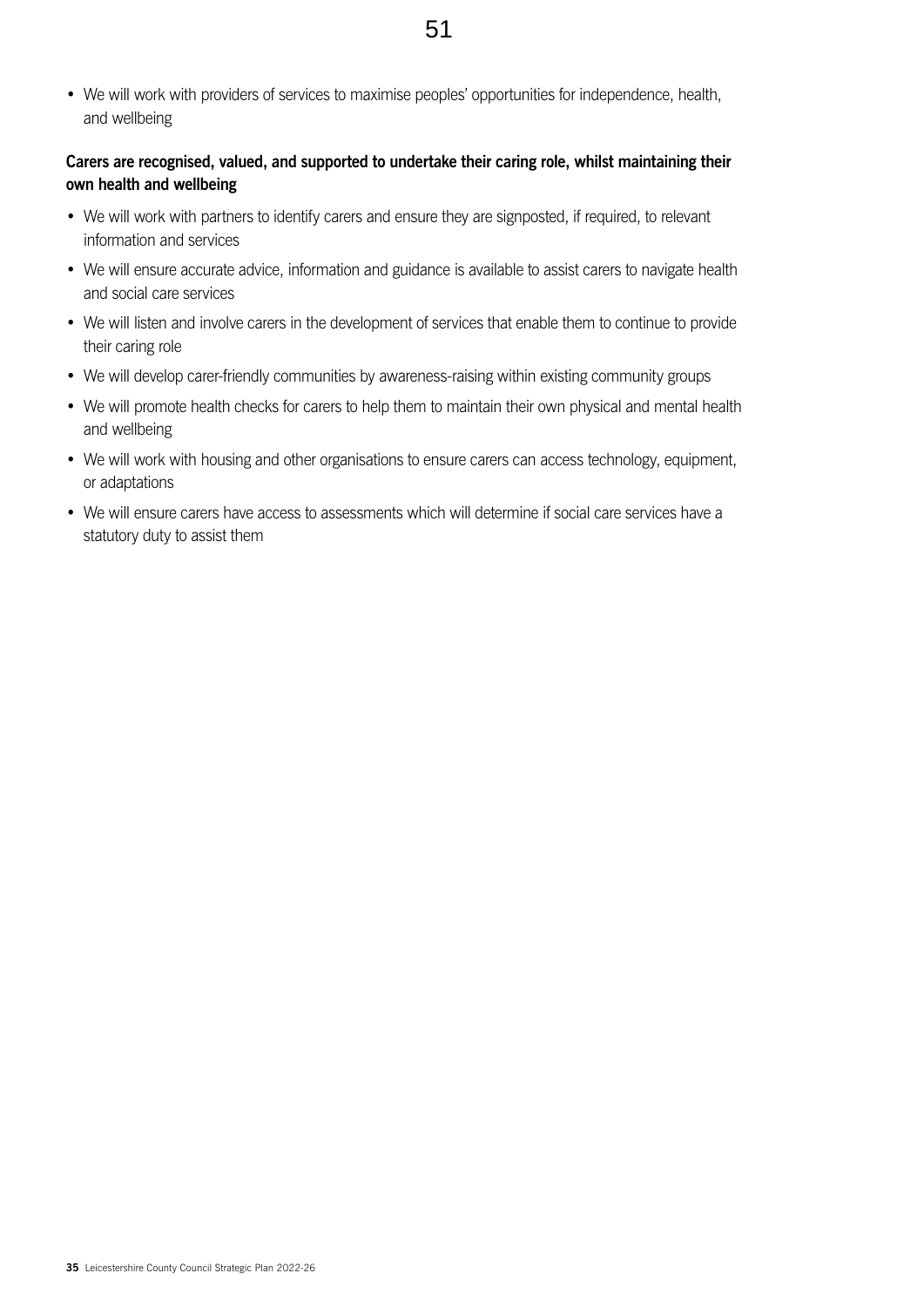# <span id="page-35-0"></span>**10. Enabling Services**

Delivery of this Plan is dependent on a wide range of 'back-office' services such as Finance, IT, HR, Legal, Communications, Property Services, Strategy and Business Intelligence, Democratic Services and Business Support. These organisation-wide functions support frontline services by providing business support based on specialised knowledge, best practice and technology. They also support good governance, ensuring that:

- Resources are directed in accordance with agreed policy and according to priorities
- There is sound and inclusive decision making
- There is clear accountability for the use of those resources

Good governance is about ensuring the Council is doing the right things, in the right way and for the benefit of the communities it serves. It leads to high standards of management, strong performance, effective use of resources and positive outcomes. The diagram to the right illustrates the core principles of good governance which the Council is committed to and how they relate to each other: Principles A and B permeate implementation of principles C to G.

Back-office services have a key role in ensuring that the Council adheres to these principles and achieves positive outcomes for service users. For example, Strategy and Business Intelligence support principle C by assisting decision-makers in defining the Council's overall vision and outcomes. Additionally, Finance support Principle F by enforcing financial discipline, strategic resource allocation and efficient service delivery.

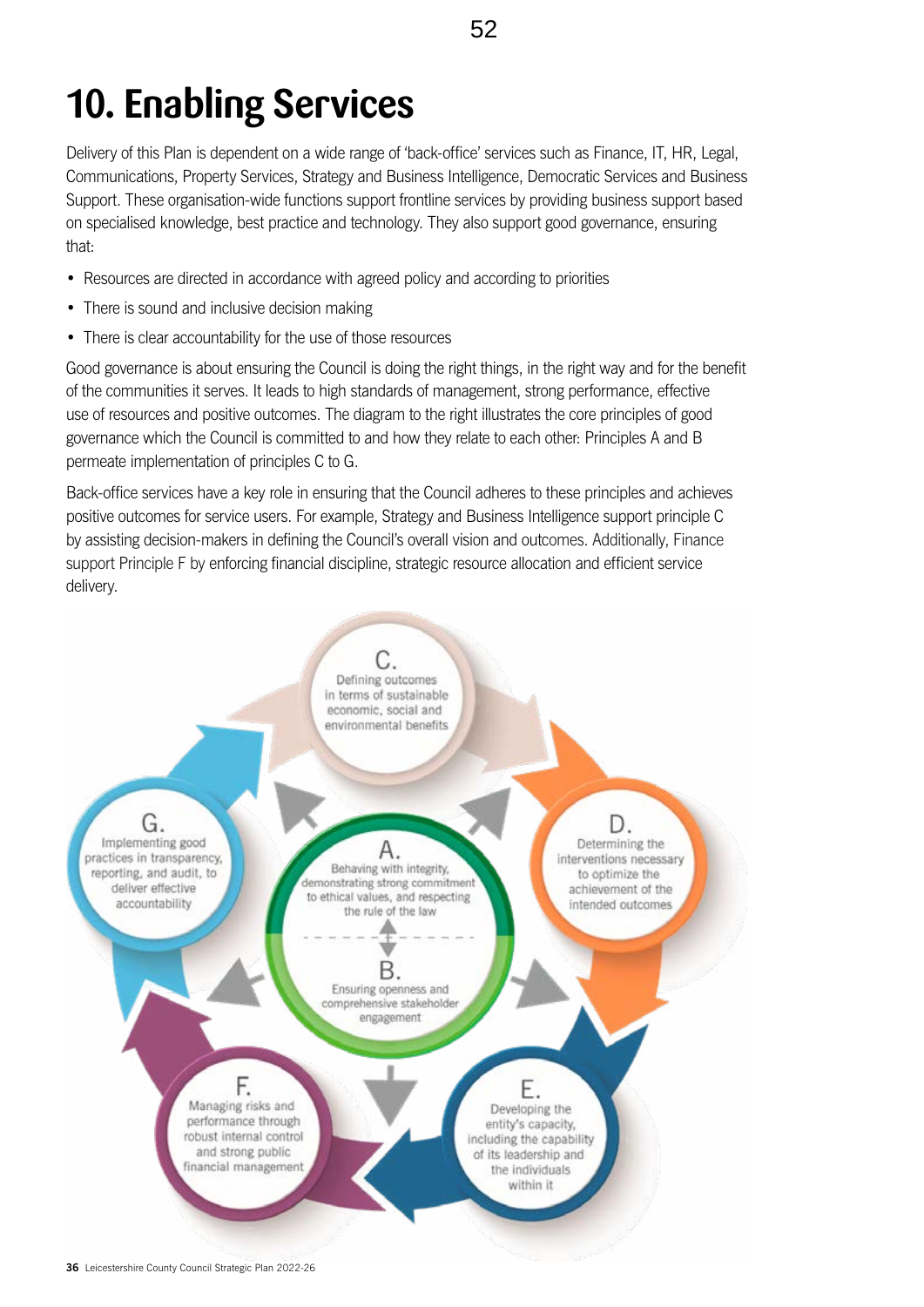## <span id="page-36-0"></span>**10.1 Leicestershire County Council Values and Behaviours**

Good governance flows from shared values and culture. Our values, set out below, underpin everything we do and describe how we will deliver this Plan.



## **11. Monitoring Outcome Delivery**

Council officers will oversee delivery of this Plan through Outcome Boards which will meet on a quarterly basis. These will ensure that the Council maintains focus on achieving the outcomes throughout service planning and delivery and that the aims of this Plan are reflected in all relevant supporting strategies.

The Council's Scrutiny Committees will receive quarterly reports on progress in delivering the outcomes in this Plan and our Annual Performance and Benchmarking Reports will provide a summary of progress each year.

Progress in delivering the outcomes will also be monitored internally by the Outcome Boards through updates on delivery of key activities supporting outcome delivery along with reviews of Leicestershire's performance on the Performance Indicators set out in Appendix A. Updates on outcome delivery and performance will be shared with our Corporate Management Team, led by the Chief Executive, to inform strategic decision-making and resource allocation.

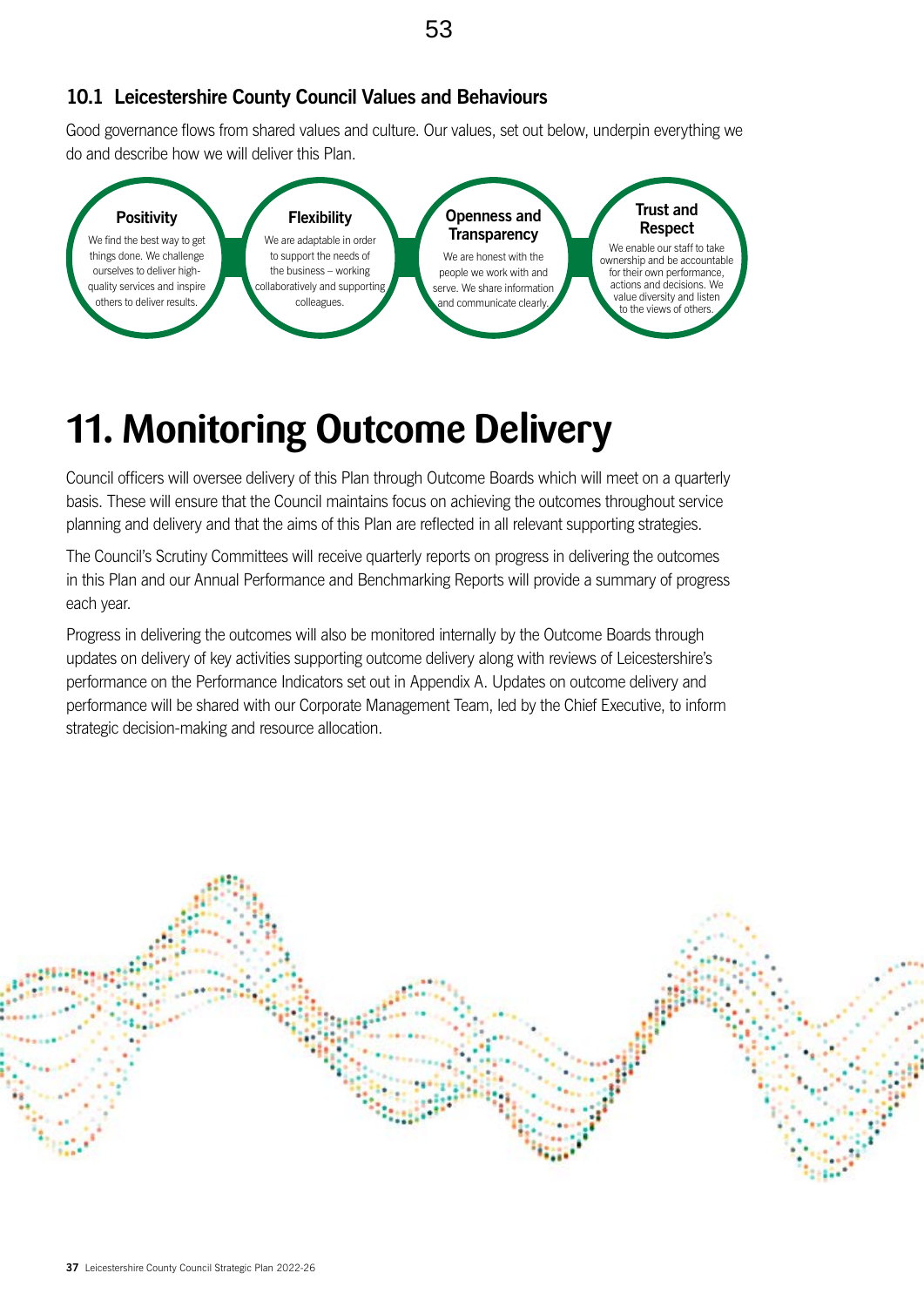# <span id="page-37-0"></span>**12. Medium Term Financial Strategy**

The Council's Medium Term Financial Strategy (MTFS) provides information on its financial planning over a four year period. Our latest Strategy, covering 2021-25, focuses on protecting frontline services and weathering the coronavirus crisis. The MTFS, along with other plans and strategies such as the Strategic Change Portfolio, aligns with and underpins the Strategic Plan.

The Council continues to operate in an extremely challenging financial environment following a decade of austerity and spending pressures, particularly from social care. The position has also been severely affected by Covid-19 and the ongoing financial impacts of the pandemic are unclear. There is also significant uncertainty and risk around future funding levels.

## **What will success look like?**

- A credible 4-year financial plan to deliver at least 2-years of balanced budget followed by 2-years with a financial gap that is at a manageable level
- A financial plan that reflects the council's key priorities
- Delivery of planned savings and active pipeline of new initiatives
- Sustainable level of service growth, particularly in social care
- SEND capital and revenue costs contained within designated external funding streams
- Capital programme that balances support for the Council's priorities with financial sustainability
- Balance-sheet that supports the Council's resilience to financial shocks
- Above 'normal' share of eligible funding schemes secured and sufficient developer contributions towards the cost of local infrastructure
- Progress on Fair Funding to increase Leicestershire's share of national funding

## **Our Commitments**

- We will raise awareness inside and outside of the Council of our financial position and the challenges faced
- We will maintain transparency around our savings proposals
- We will target efficiency savings and new income generation before service reductions
- We will ensure regular updating of assumptions to support the efficient flow of resources to Council priorities
- We will promote a culture of forward planning to ensure there is time for corrective action
- We will embed financial discipline in decision making to increase value for money assurance for Council **Taxpayers**
- Through our Corporate Asset Investment Fund, we will continue to invest in commercial schemes which support the Council's budget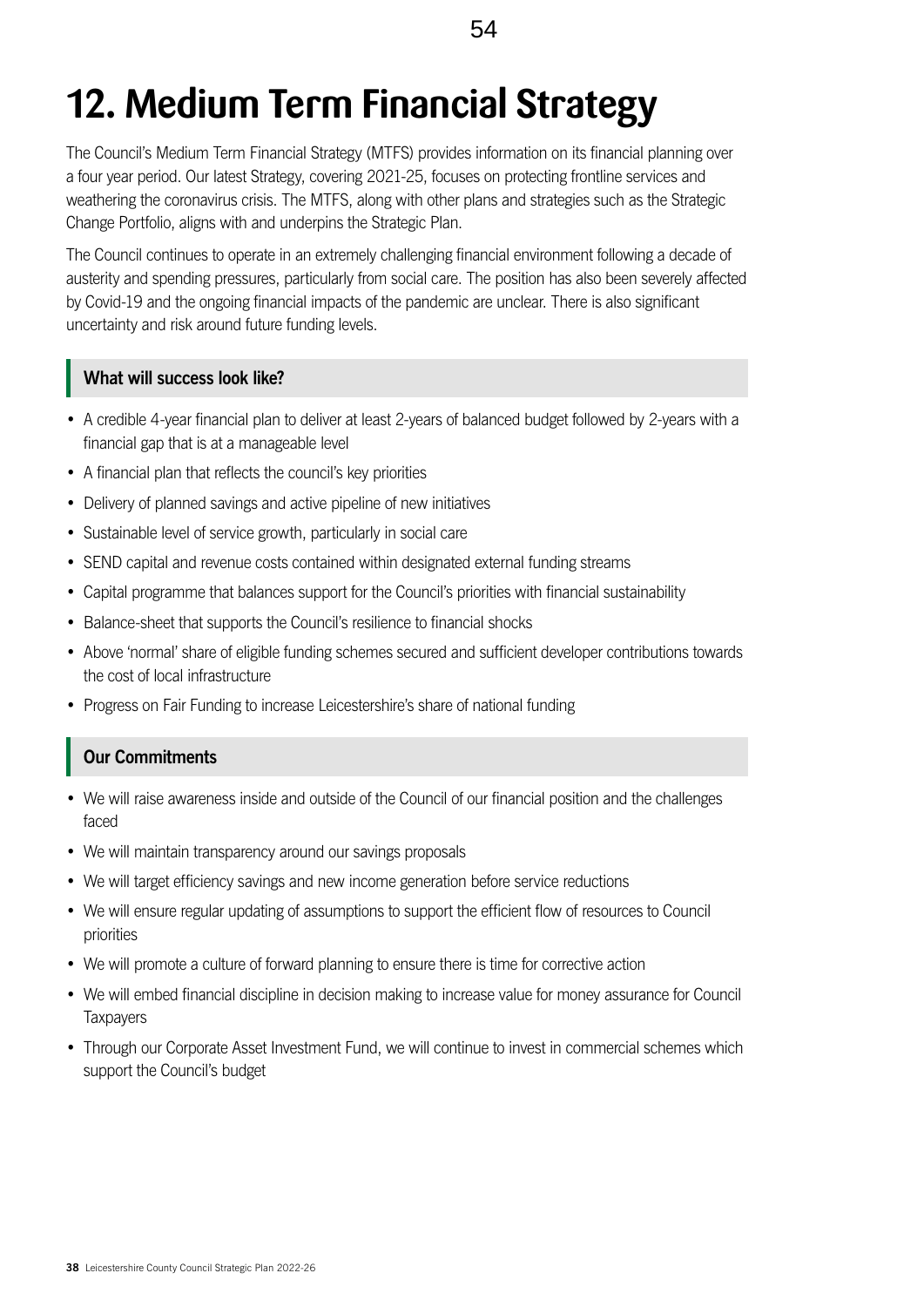## <span id="page-38-0"></span>**13. Strategic Change Portfolio**

The Council has long held an internal approach to transformation that ensures we respond effectively to national and local drivers of change, including the need to transform local services whilst seeking to maintain or improve outcomes. The Council's Strategic Change Portfolio (SCP) brings together the collective response to these drivers of change, delivered through four primary programmes:

- Sustainable Finances
- Customer & Digital
- Carbon Reduction
- Ways of Working

Overseen by the Council's Transformation Delivery Board, and managed through Departmental Change and Programme Boards, the SCP contains key targets and deliverables for each programme as described below.

## **13.1 Sustainable Finances Programme**

The savings requirements contained within the Council's annually refreshed Medium Term Financial Strategy remain a central driver for the Council's change portfolio. However, the scale of the financial and transformation challenge is increasing, with the simple changes having been made and the straightforward savings long-since delivered. What remains is complex change, often involving multiple partners and many risks.

The body of work contained within the portfolio, refreshed annually, currently represents future savings targets in excess of £48m, including £21m for SEND.

## **13.2 Customer & Digital Programme**

The Covid-19 pandemic has changed customer expectations of how our services should be delivered and the need for more immediate access to information and support via a broader range of channels is greater than ever before. In response to the changing needs of our citizens we will focus on developing and delivering against an improved, council-wide customer and channel strategy which supports the delivery of modern and effective services in the most efficient and sustainable way. By promoting innovative, digital ways of working, we will seek to shape the Council's interaction with its customers as part of our digital revolution and to enable improved customer journeys leading to an enhanced customer experience and faster, first time resolution of customer needs.

## **By 2024...**

- Innovation will be our business as usual
- Automation and digital will have improved services and reduced cost
- Customer journeys for staff and residents will be simple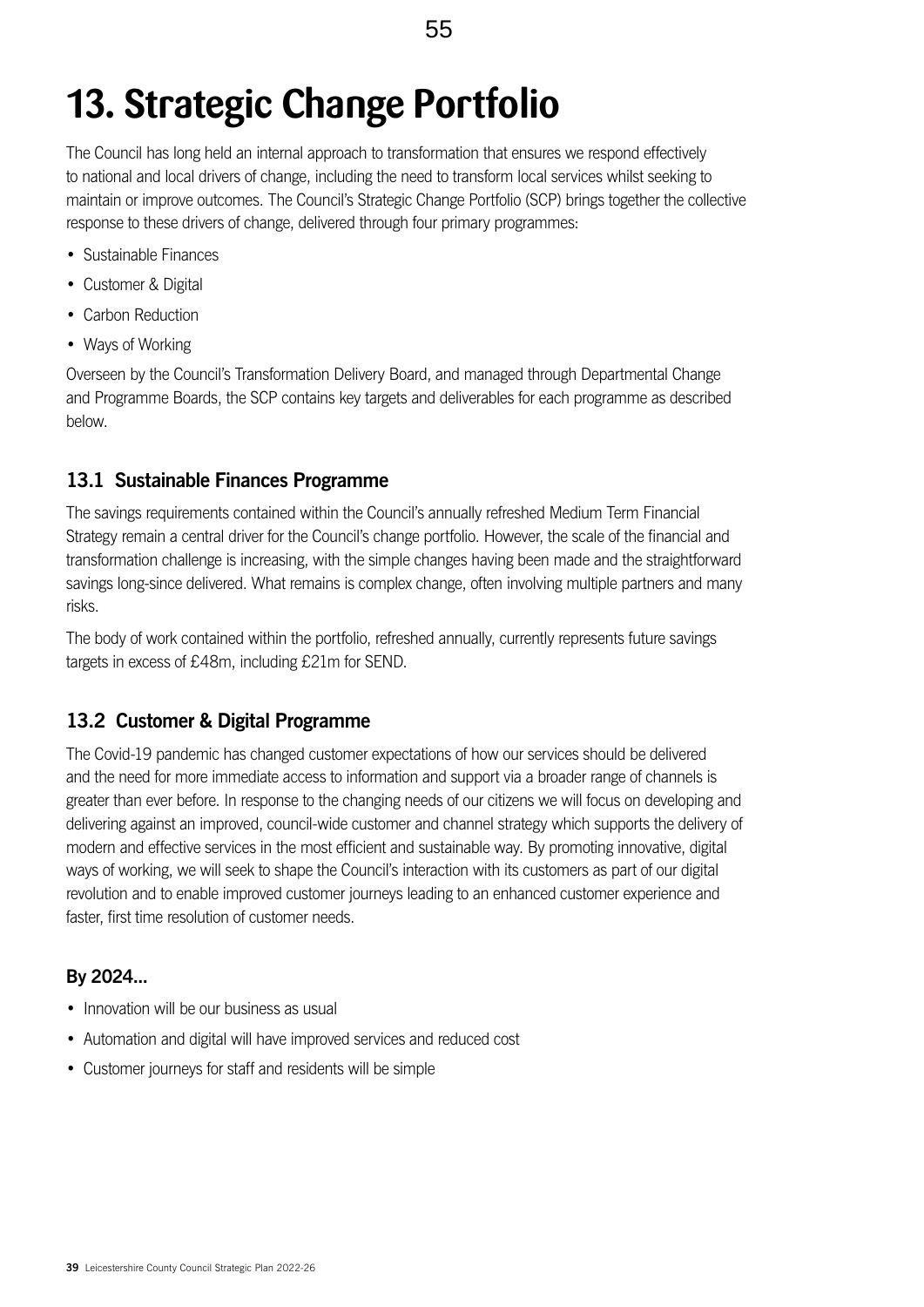#### **What will success look like?**

- Customers directed to the right channel, at the right time, in the most efficient way
- Our customer channels maximise citizen value whilst reducing the cost of service
- A whole system approach is taken to designing our customer journey and back office processes

#### **Our Commitments**

#### **Customers directed to the right channel, at the right time, in the most efficient way**

- We will further develop our Customer and Digital strategies to shape our delivery of services
- We will increase our customer understanding and actively involve our customers to inform our channel development
- Through engagement with groups such as the Leicestershire Equalities Challenge Group, we will continuously seek to understand and mitigate the impact of digitalisation and channel development on those with protected characteristics, to ensure services remain accessible to all
- We will improve our front-end communications interfaces to support the routing of customer enquiries to the right channel at the right time
- We will deliver a new target operating model for our Customer Service Centre
- We will support high-quality, consistent customer experience council-wide
- We will enhance the customer experience through improved digital services

#### **Our customer channels maximise citizen value whilst reducing the cost of service**

- We will increase the amount of automation for repetitive, low value activities and integrations
- We will increase customer adoption of improved digital solutions driving a cultural shift to "digital by choice"
- We will improve our ability to resolve queries on first contact using the optimal channel
- We will identify opportunities to reduce the cost of service provision through more effective deployment of resources and/or efficiency savings

#### **A whole system approach is taken to designing our customer journey and back-office processes**

- We will work jointly with departments to develop and deliver improved customer journeys
- We will improve our contact and system data to inform continuous improvement activity
- We will seek to exploit emerging technologies and system integration where possible to enable more streamlined end-to-end working

#### **13.3 Carbon Reduction Programme**

The Carbon Reduction Programme aims to achieve net zero carbon from the Council's own operations by 2030, with an interim target of 64% reduction in greenhouse gas emissions by 2025 (compared to 2016/17 emissions)

The Council's emissions are set out in our annual Greenhouse Gas Emissions Report (GHG) and expressed in a standard measure of tonnes of carbon dioxide equivalent (CO2e) in line with national guidance which follows the international Greenhouse Gas Protocol Corporate Accounting and Reporting Standard. Existing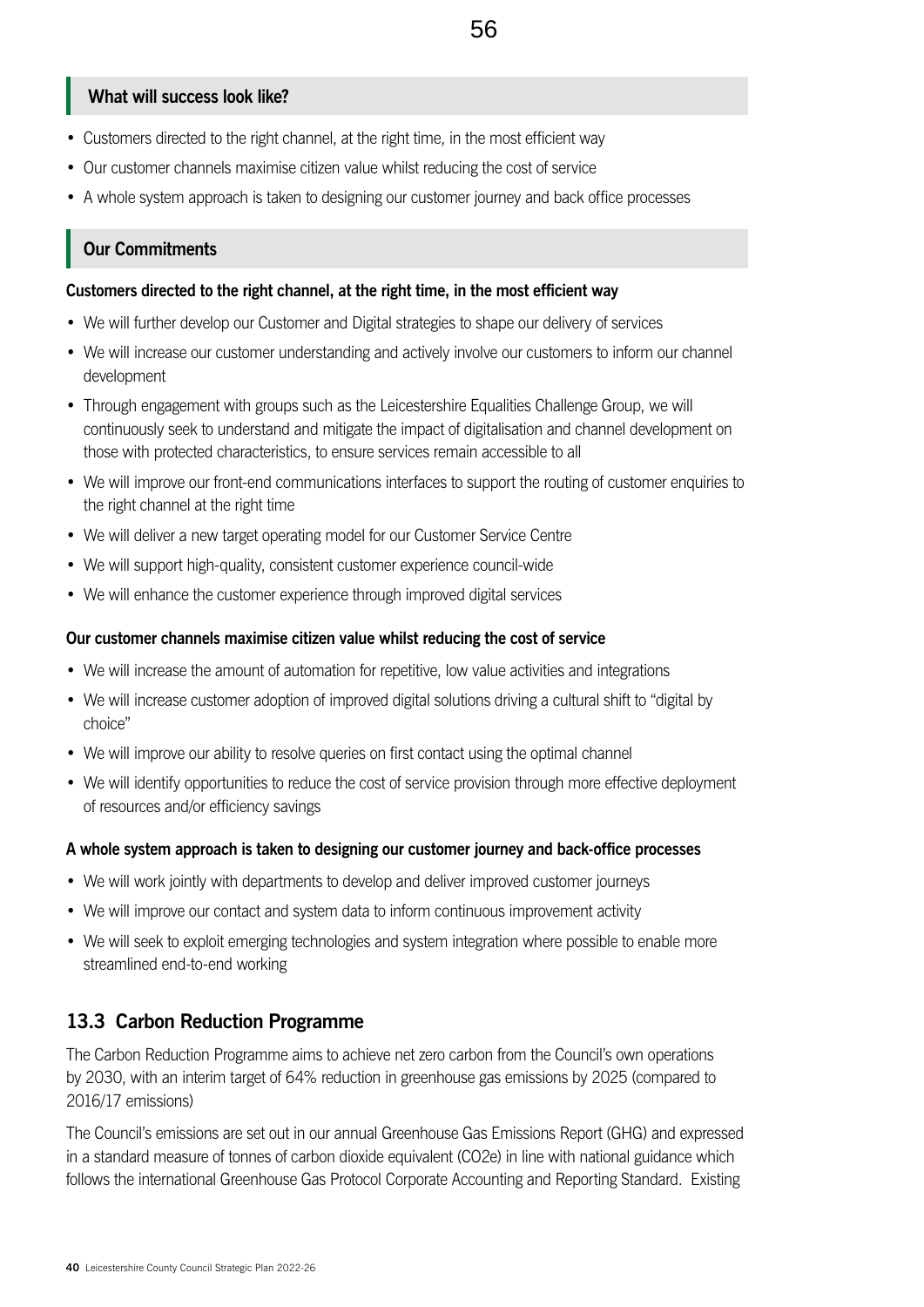efforts and future opportunities to reduce our carbon emissions from internal operations were documented, resulting in the development of a draft roadmap to net-zero emissions by 2030.

The Council is in a good position in comparison to many other authorities due to the quantity and quality of data we have in relation to our emissions and our historic efforts to reduce emissions which date back as far as 2008/09 Overall, in 2019/20, the council had reduced its greenhouse gas emissions from its own operations by 67% to 11, 663 tCO2e compared to 35, 778 tCO2e 2008/09.

The impact of Covid-19 has been seen most significantly in business mileage and to a lesser degree in emissions from our estates, and an emerging objective is to look to retain as much of these carbon reductions as possible, primarily through close engagement with our Ways of Working Programme. Even before the impacts of Covid-19 on carbon emissions are considered, Leicestershire County Council is ahead of target in the delivery of net-zero emissions by 2030.

As highlighted, the recognition of the climate and biodiversity emergencies mean that there is increased local, national and international policy commitments to address the issues. This has led to increasing opportunities to secure external funding and investment. The most recent success has been in our bid for decarbonisation funding, securing £3.6m towards works on our key buildings, including expansion of the biomass heating system across County Hall.

However, meeting the ambitious net-zero 2030 target remains a significant challenge, particularly in light of the challenging financial position of the council and demands on staff resources There is also the risk that national legislation or local policies change, impacting on our baseline or possible solutions to decarbonise our operations.

## **What will success look like?**

- Net-zero carbon emissions from the Council's own operations by 2030, with an interim 64% reduction by 2025
- Leicestershire County Council is a climate active organisation carbon reduction and adapting to climate change are included in decision making

## **Our Commitments**

- We will complete an assessment of the cost and technology implications of achieving net zero carbon by 2030 for the council
- We will produce a Net Zero Carbon 2030 Plan for the council
- We will reduce our demand for energy, increase our use and generation of clean energy
- We will explore opportunities to remove carbon from the atmosphere through nature based solutions such as tree planting
- We will include net zero carbon criteria in our decision making
- We will create a culture for carbon reduction through communications, training, tools and guidance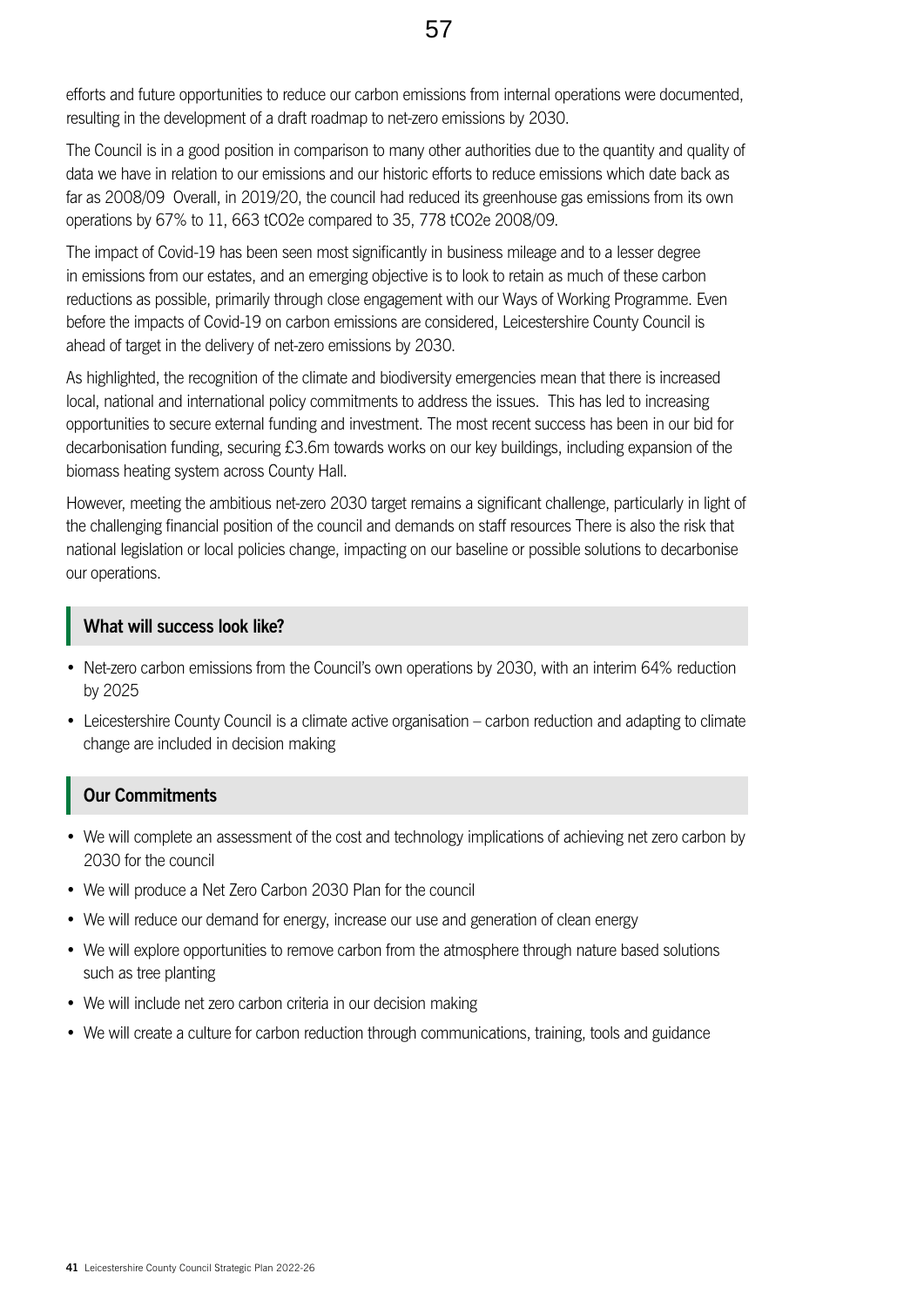## **13.4 Ways of Working Programme**

The Covid-19 pandemic saw a huge shift in organisational culture – with many working from home for the first time. This brought about a change in mentality around how we work with each other and how we serve our customers. It led to a wholescale rethinking of how departments and teams need to operate in the future; including the need for a higher degree of flexibility and more remote working than previously thought possible.

In the latter half of 2020, the Workplace Programme Board, along with wider stakeholders came together to rescope the vision and objectives into a new programme called "Ways of Working" – building on the already great foundations and principles established through the workplace programme as well as key learnings and opportunities presented throughout the pandemic in relation to changing ways of working.

## **What will success look like?**

- All staff are provided with the technology and training needed to do their job effectively
- The way we work embodies continuous improvement, innovation, and ambition
- Council-operated workplaces are a shared resource based on need, where staff and customers can collaborate

## **How** are we doing this?



## **Our Commitments**

#### **All staff are provided with the technology and training needed to do their job effectively**

- All staff will have an assigned 'worker style' and the IT kit they need
- All IT equipment will be centrally owned and replaced in good time to ensure technology is effective and productive
- All staff will have the ability to work remotely through specialist technology, software, and remote access – no one will be tied to a specific location
- Where appropriate, staff meetings will be 'digital by default' hybrid and face-to-face meetings will be supported with investment in workplace technology and collaboration spaces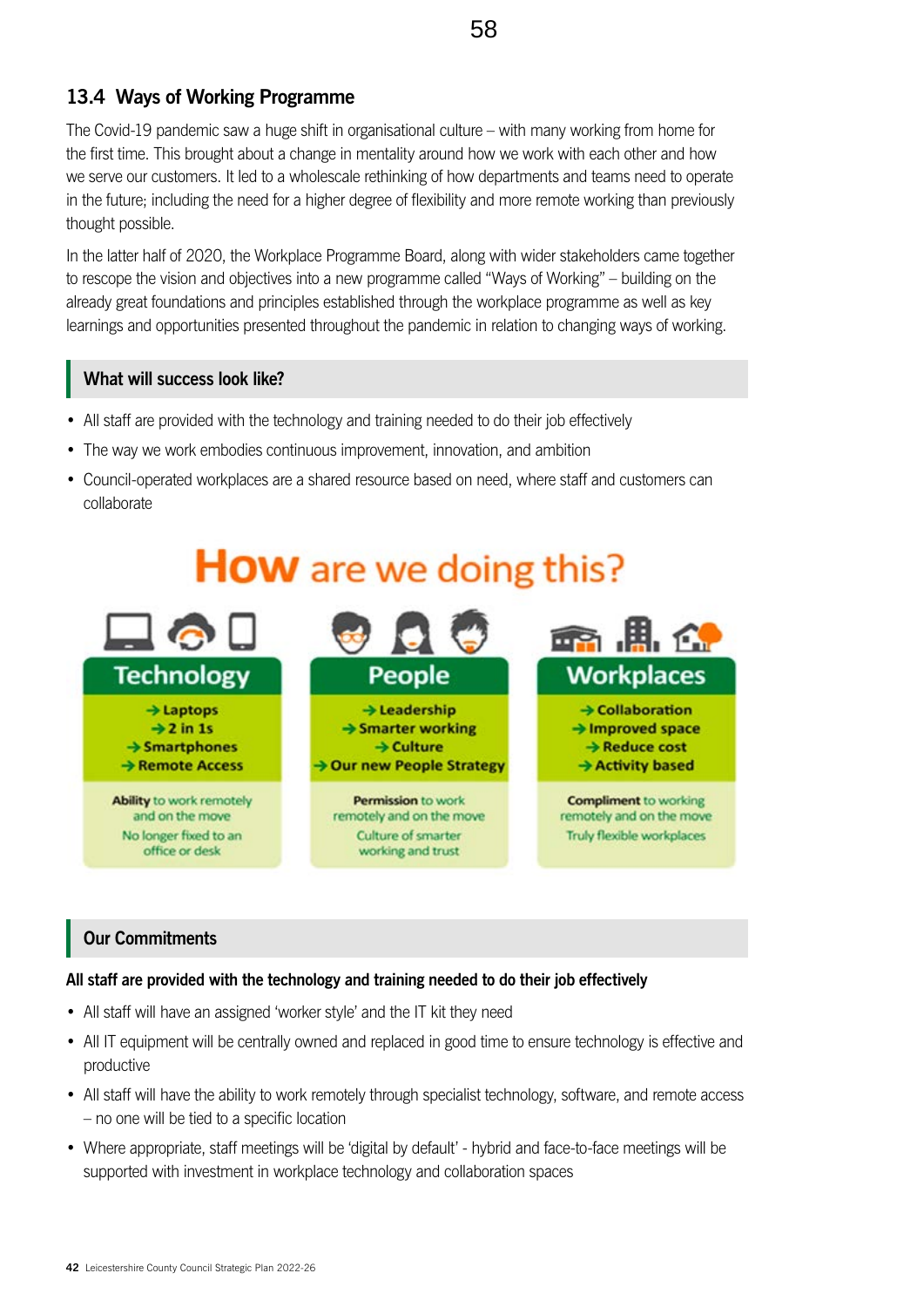#### **The way we work embodies continuous improvement, innovation, and ambition**

- We will focus on objectives and outputs not on presenteeism for office-based staff
- Staff in consultation with managers will be empowered to choose the right location to deliver their work - freedom to choose with responsibility to meet service and customer needs first
- Senior leaders and managers will lead by example champion  $>$  role model  $>$  challenge

#### **Council-operated workplaces are a shared resource based on need, where staff and customers can collaborate**

- Our workplaces will be set up to better support collaboration, productivity, wellbeing, and customer service
- We will prioritise space for activities, not individuals flexibility will be the norm and use of fixed desks will be kept to a minimum
- We will all work in the most appropriate location for the task we are doing rather than being at a council office or workplace by default
- Staff will be encouraged to work as flexibly as possible, using a mix of workplaces (offices, working from home, remote working) to best meet service and customer needs, and support staff wellbeing.